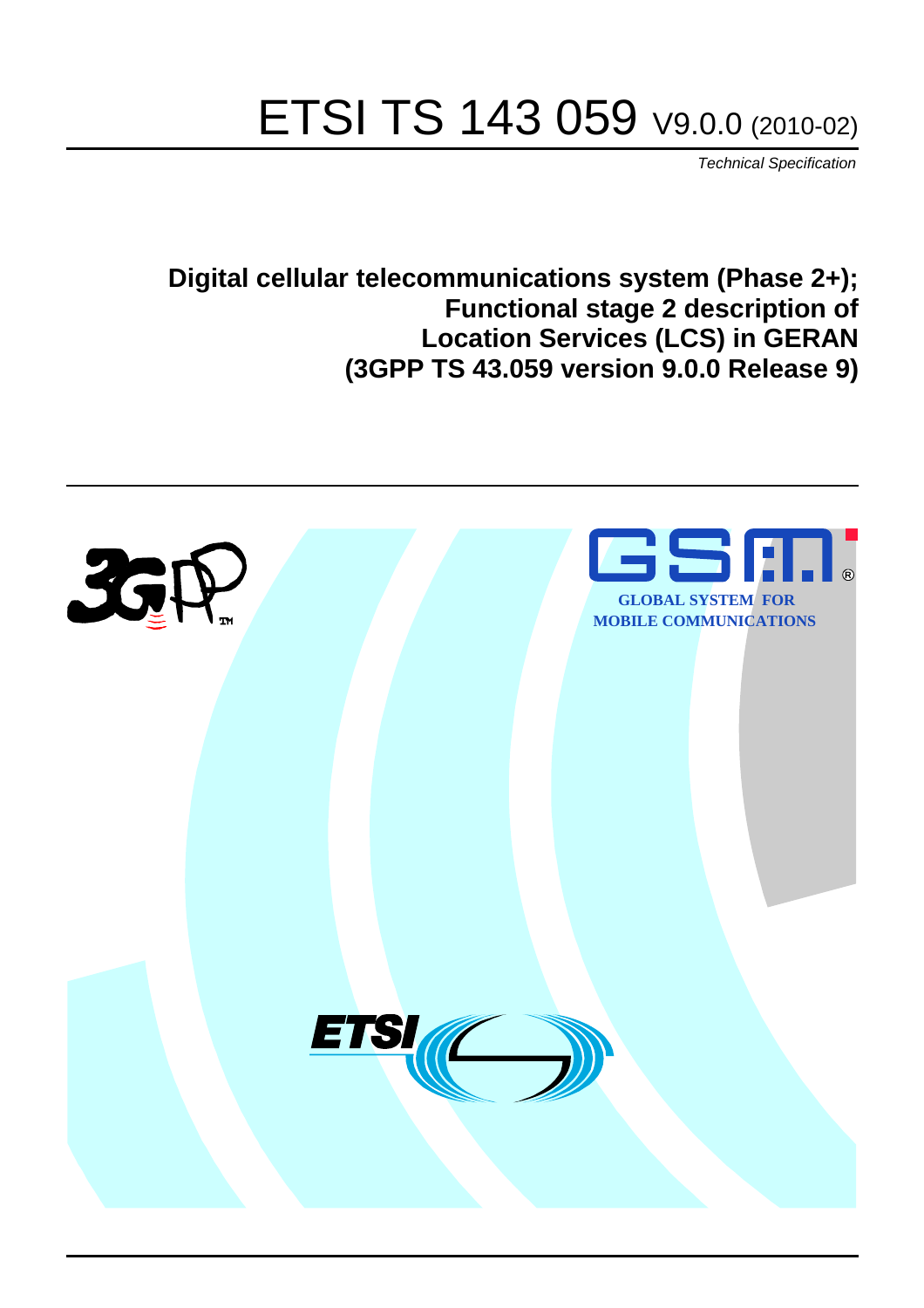Reference RTS/TSGG-0143059v900

> Keywords GSM

#### *ETSI*

#### 650 Route des Lucioles F-06921 Sophia Antipolis Cedex - FRANCE

Tel.: +33 4 92 94 42 00 Fax: +33 4 93 65 47 16

Siret N° 348 623 562 00017 - NAF 742 C Association à but non lucratif enregistrée à la Sous-Préfecture de Grasse (06) N° 7803/88

#### *Important notice*

Individual copies of the present document can be downloaded from: [http://www.etsi.org](http://www.etsi.org/)

The present document may be made available in more than one electronic version or in print. In any case of existing or perceived difference in contents between such versions, the reference version is the Portable Document Format (PDF). In case of dispute, the reference shall be the printing on ETSI printers of the PDF version kept on a specific network drive within ETSI Secretariat.

Users of the present document should be aware that the document may be subject to revision or change of status. Information on the current status of this and other ETSI documents is available at <http://portal.etsi.org/tb/status/status.asp>

If you find errors in the present document, please send your comment to one of the following services: [http://portal.etsi.org/chaircor/ETSI\\_support.asp](http://portal.etsi.org/chaircor/ETSI_support.asp)

#### *Copyright Notification*

No part may be reproduced except as authorized by written permission. The copyright and the foregoing restriction extend to reproduction in all media.

> © European Telecommunications Standards Institute 2010. All rights reserved.

**DECT**TM, **PLUGTESTS**TM, **UMTS**TM, **TIPHON**TM, the TIPHON logo and the ETSI logo are Trade Marks of ETSI registered for the benefit of its Members.

**3GPP**TM is a Trade Mark of ETSI registered for the benefit of its Members and of the 3GPP Organizational Partners. **LTE**™ is a Trade Mark of ETSI currently being registered

for the benefit of its Members and of the 3GPP Organizational Partners.

**GSM**® and the GSM logo are Trade Marks registered and owned by the GSM Association.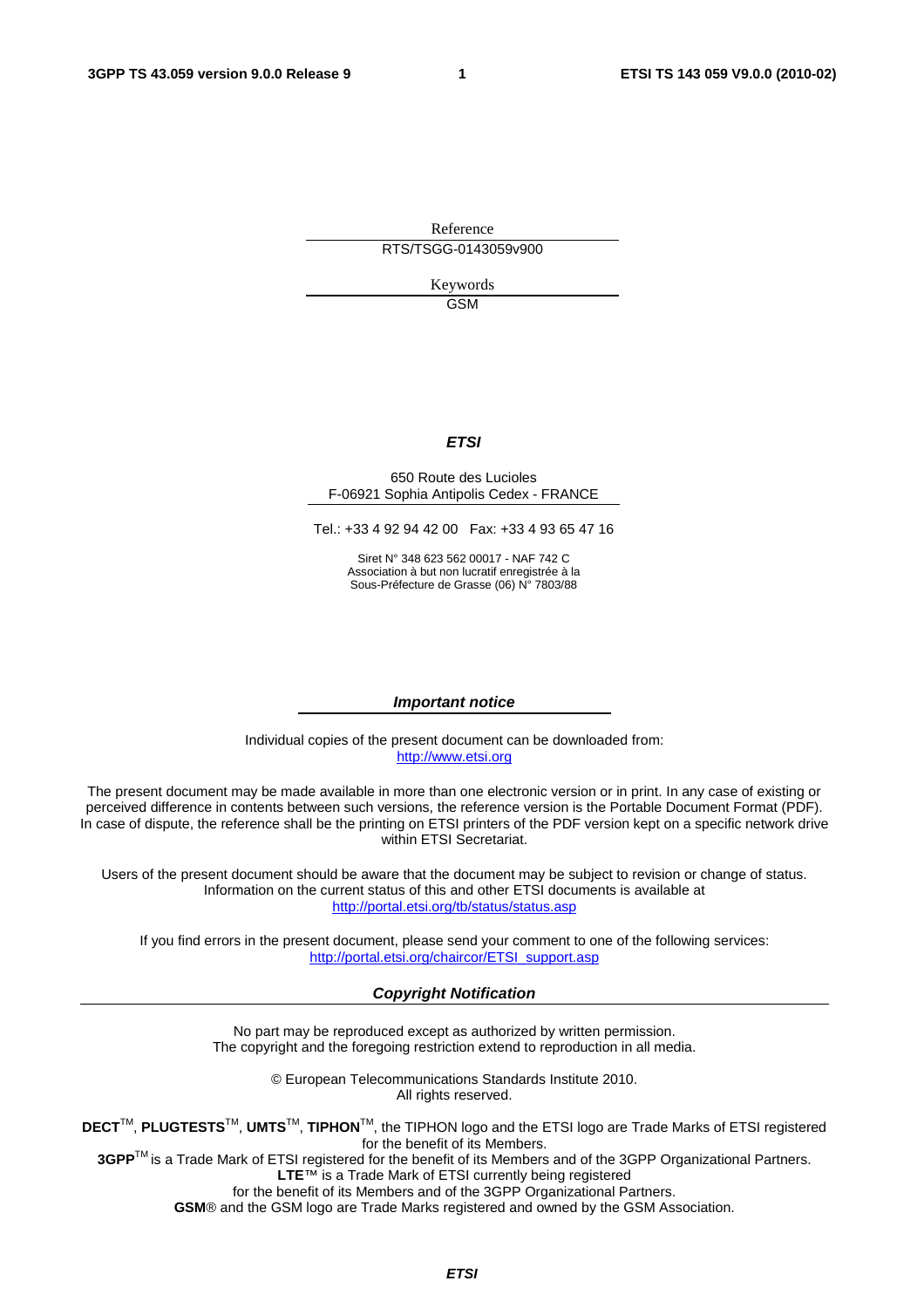## Intellectual Property Rights

IPRs essential or potentially essential to the present document may have been declared to ETSI. The information pertaining to these essential IPRs, if any, is publicly available for **ETSI members and non-members**, and can be found in ETSI SR 000 314: *"Intellectual Property Rights (IPRs); Essential, or potentially Essential, IPRs notified to ETSI in respect of ETSI standards"*, which is available from the ETSI Secretariat. Latest updates are available on the ETSI Web server [\(http://webapp.etsi.org/IPR/home.asp](http://webapp.etsi.org/IPR/home.asp)).

Pursuant to the ETSI IPR Policy, no investigation, including IPR searches, has been carried out by ETSI. No guarantee can be given as to the existence of other IPRs not referenced in ETSI SR 000 314 (or the updates on the ETSI Web server) which are, or may be, or may become, essential to the present document.

## Foreword

This Technical Specification (TS) has been produced by ETSI 3rd Generation Partnership Project (3GPP).

The present document may refer to technical specifications or reports using their 3GPP identities, UMTS identities or GSM identities. These should be interpreted as being references to the corresponding ETSI deliverables.

The cross reference between GSM, UMTS, 3GPP and ETSI identities can be found under [http://webapp.etsi.org/key/queryform.asp.](http://webapp.etsi.org/key/queryform.asp)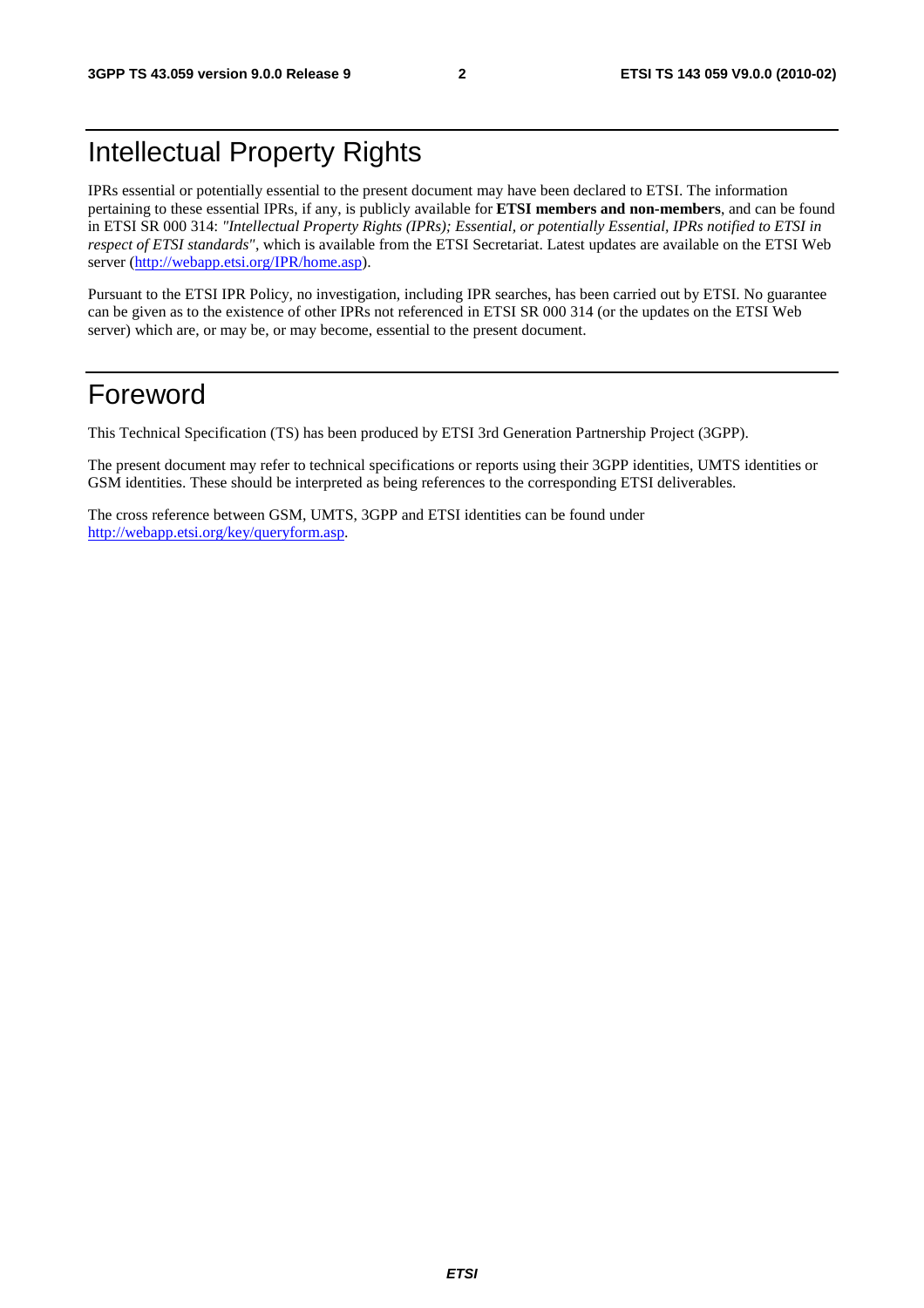$\mathbf{3}$ 

## Contents

| -1              |  |  |  |  |  |
|-----------------|--|--|--|--|--|
|                 |  |  |  |  |  |
| 2               |  |  |  |  |  |
| 3               |  |  |  |  |  |
| 3.1             |  |  |  |  |  |
| 3.2             |  |  |  |  |  |
| 4               |  |  |  |  |  |
| 4.1             |  |  |  |  |  |
| 4.2             |  |  |  |  |  |
| 4.2.1<br>4.2.2  |  |  |  |  |  |
| 4.2.3           |  |  |  |  |  |
| 4.2.4           |  |  |  |  |  |
|                 |  |  |  |  |  |
| 5               |  |  |  |  |  |
| 5.1             |  |  |  |  |  |
| 5.2             |  |  |  |  |  |
| 5.2.1<br>5.3    |  |  |  |  |  |
| 5.3.1           |  |  |  |  |  |
| 5.3.1.1         |  |  |  |  |  |
| 5.3.2           |  |  |  |  |  |
| 5.3.2.1         |  |  |  |  |  |
| 5.3.2.2         |  |  |  |  |  |
| 5.3.2.3         |  |  |  |  |  |
| 5.3.3           |  |  |  |  |  |
| 5.3.3.1         |  |  |  |  |  |
| 5.3.3.2         |  |  |  |  |  |
| 5.3.3.3         |  |  |  |  |  |
| 5.3.3.4         |  |  |  |  |  |
| 5.4             |  |  |  |  |  |
| 5.5             |  |  |  |  |  |
| 5.5.1           |  |  |  |  |  |
| 5.5.2           |  |  |  |  |  |
| 5.5.3           |  |  |  |  |  |
| 5.5.4<br>5.5.5  |  |  |  |  |  |
|                 |  |  |  |  |  |
| 6               |  |  |  |  |  |
| 6.1             |  |  |  |  |  |
| 6.1.1           |  |  |  |  |  |
| 6.1.2           |  |  |  |  |  |
| 6.1.2.1         |  |  |  |  |  |
| 6.1.2.2         |  |  |  |  |  |
| 6.1.2.3         |  |  |  |  |  |
| 6.1.3           |  |  |  |  |  |
| 6.1.3a<br>6.1.4 |  |  |  |  |  |
| 6.1.5           |  |  |  |  |  |
| 6.1.5.1         |  |  |  |  |  |
| 6.1.5.2         |  |  |  |  |  |
| 6.1.6           |  |  |  |  |  |
| 6.1.7           |  |  |  |  |  |
| 6.2             |  |  |  |  |  |
|                 |  |  |  |  |  |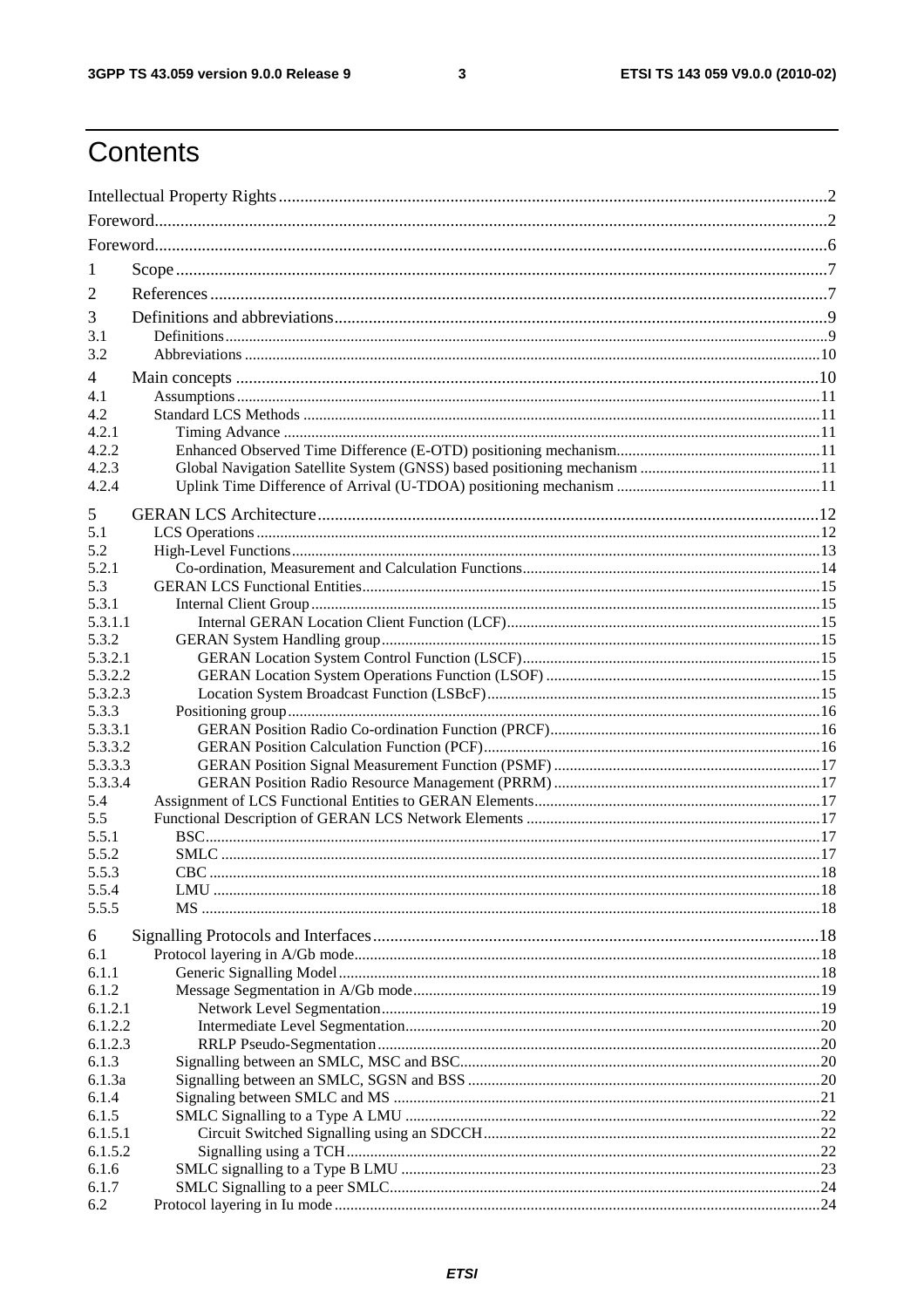$\overline{\mathbf{4}}$ 

| 6.2.1       |                                                                                              |  |
|-------------|----------------------------------------------------------------------------------------------|--|
| 6.2.2       |                                                                                              |  |
| 6.2.3       |                                                                                              |  |
| 6.2.4       |                                                                                              |  |
| 6.2.5       |                                                                                              |  |
| 7           |                                                                                              |  |
| 7.1         |                                                                                              |  |
| 7.1.1       |                                                                                              |  |
| 7.1.1.1     |                                                                                              |  |
| 7.1.1.2     |                                                                                              |  |
| 7.1.2       |                                                                                              |  |
| 7.1.2.1     |                                                                                              |  |
| 7.1.2.2     |                                                                                              |  |
| 7.2         |                                                                                              |  |
| 7.2.1       |                                                                                              |  |
| 7.2.1.1     |                                                                                              |  |
| 7.2.1.2     |                                                                                              |  |
| 7.2.2       |                                                                                              |  |
| 7.2.2.1     |                                                                                              |  |
| 7.2.2.2     |                                                                                              |  |
| 7.3         |                                                                                              |  |
| 7.3.1       |                                                                                              |  |
| 7.3.2       |                                                                                              |  |
| 7.4         |                                                                                              |  |
| 7.4.1       |                                                                                              |  |
|             |                                                                                              |  |
| 8           |                                                                                              |  |
| 8.1         | Information Transfer between an SMLC and a Target MS in the CS Domain in A/Gb mode for E-OTD |  |
|             |                                                                                              |  |
| 8.1a        | Information Transfer between an SMLC and a Target MS in the PS Domain in A/Gb mode 31        |  |
| 8.1b<br>8.2 |                                                                                              |  |
| 8.3         |                                                                                              |  |
| 8.3.1       |                                                                                              |  |
| 8.3.2       |                                                                                              |  |
| 8.3.3       |                                                                                              |  |
| 8.3.3.1     |                                                                                              |  |
| 8.3.3.2     |                                                                                              |  |
| 8.3.4       |                                                                                              |  |
| 8.4         |                                                                                              |  |
| 8.4.1       |                                                                                              |  |
| 8.4.2       |                                                                                              |  |
| 8.4.3       |                                                                                              |  |
| 8.5         |                                                                                              |  |
| 8.5.1       |                                                                                              |  |
| 8.5.2       |                                                                                              |  |
| 8.5.3       |                                                                                              |  |
| 8.5.3.1     |                                                                                              |  |
| 8.5.3.2     |                                                                                              |  |
| 8.5.3.3     |                                                                                              |  |
| 8.5.3.4     |                                                                                              |  |
| 8.5.3.5     |                                                                                              |  |
| 8.5.3.6     |                                                                                              |  |
| 8.5.3.7     |                                                                                              |  |
| 8.5.4       |                                                                                              |  |
| 8.5.4.1     |                                                                                              |  |
| 8.5.4.2     |                                                                                              |  |
| 8.5.4.3     |                                                                                              |  |
| 8.5.4.4     |                                                                                              |  |
| 8.5.5       |                                                                                              |  |
| 8.6         |                                                                                              |  |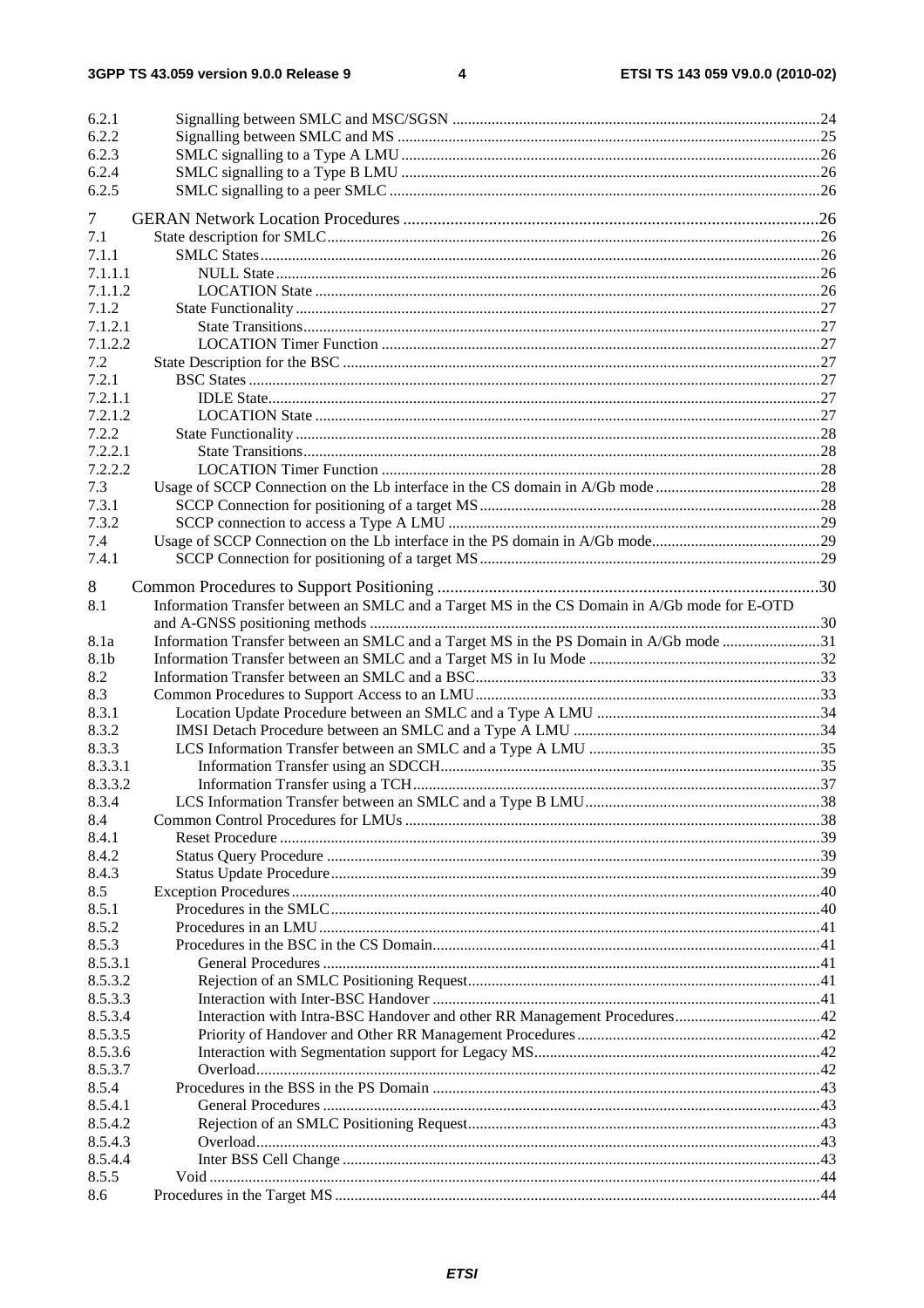|                    | <b>Annex A (informative):</b>                                                                 |  |
|--------------------|-----------------------------------------------------------------------------------------------|--|
| 10.2               |                                                                                               |  |
| 10.1               |                                                                                               |  |
| 10                 |                                                                                               |  |
|                    |                                                                                               |  |
| 9.5.2.5            |                                                                                               |  |
| 9.5.2.3<br>9.5.2.4 |                                                                                               |  |
| 9.5.2.2.2          |                                                                                               |  |
| 9.5.2.2.1          |                                                                                               |  |
| 9.5.2.2            |                                                                                               |  |
| 9.5.2.1            |                                                                                               |  |
| 9.5.2              |                                                                                               |  |
| 9.5.1.4            |                                                                                               |  |
| 9.5.1.3            |                                                                                               |  |
| 9.5.1.2            |                                                                                               |  |
| 9.5.1.1            |                                                                                               |  |
| 9.5.1              |                                                                                               |  |
| 9.5.0              |                                                                                               |  |
| 9.5                |                                                                                               |  |
| 9.4.6.3            |                                                                                               |  |
| 9.4.6.2.1          |                                                                                               |  |
| 9.4.6.2            |                                                                                               |  |
| 9.4.6.1            |                                                                                               |  |
| 9.4.6              |                                                                                               |  |
| 9.4.5a             |                                                                                               |  |
| 9.4.5              |                                                                                               |  |
| 9.4.4              |                                                                                               |  |
| 9.4.3<br>9.4.3a    |                                                                                               |  |
| 9.4.2              |                                                                                               |  |
| 9.4.1              |                                                                                               |  |
| 9.4                |                                                                                               |  |
| 9.3a.3             |                                                                                               |  |
| 9.3a.2             |                                                                                               |  |
| 9.3a.1.2           |                                                                                               |  |
| 9.3a.1.1           |                                                                                               |  |
| 9.3a.1             |                                                                                               |  |
| 9.3a               |                                                                                               |  |
| 9.3.3              |                                                                                               |  |
| 9.3.2              |                                                                                               |  |
| 9.3.1.2            |                                                                                               |  |
| 9.3.1.1            |                                                                                               |  |
| 9.3.1              |                                                                                               |  |
| 9.3                |                                                                                               |  |
| 9.2c.2             |                                                                                               |  |
| 9.2c.1             |                                                                                               |  |
| 9.2c               |                                                                                               |  |
| 9.2 <sub>b</sub>   |                                                                                               |  |
| 9.2a               |                                                                                               |  |
| 9.2                |                                                                                               |  |
| 9.1.5              |                                                                                               |  |
| 9.1.4              |                                                                                               |  |
| 9.1.3              |                                                                                               |  |
| 9.1.2              | Positioning Procedure Initiation from an Internal LCS Client for the CS Domain (A/Gb mode) 45 |  |
| 9.1<br>9.1.1       |                                                                                               |  |
| 9                  |                                                                                               |  |
|                    |                                                                                               |  |
| 8.7                |                                                                                               |  |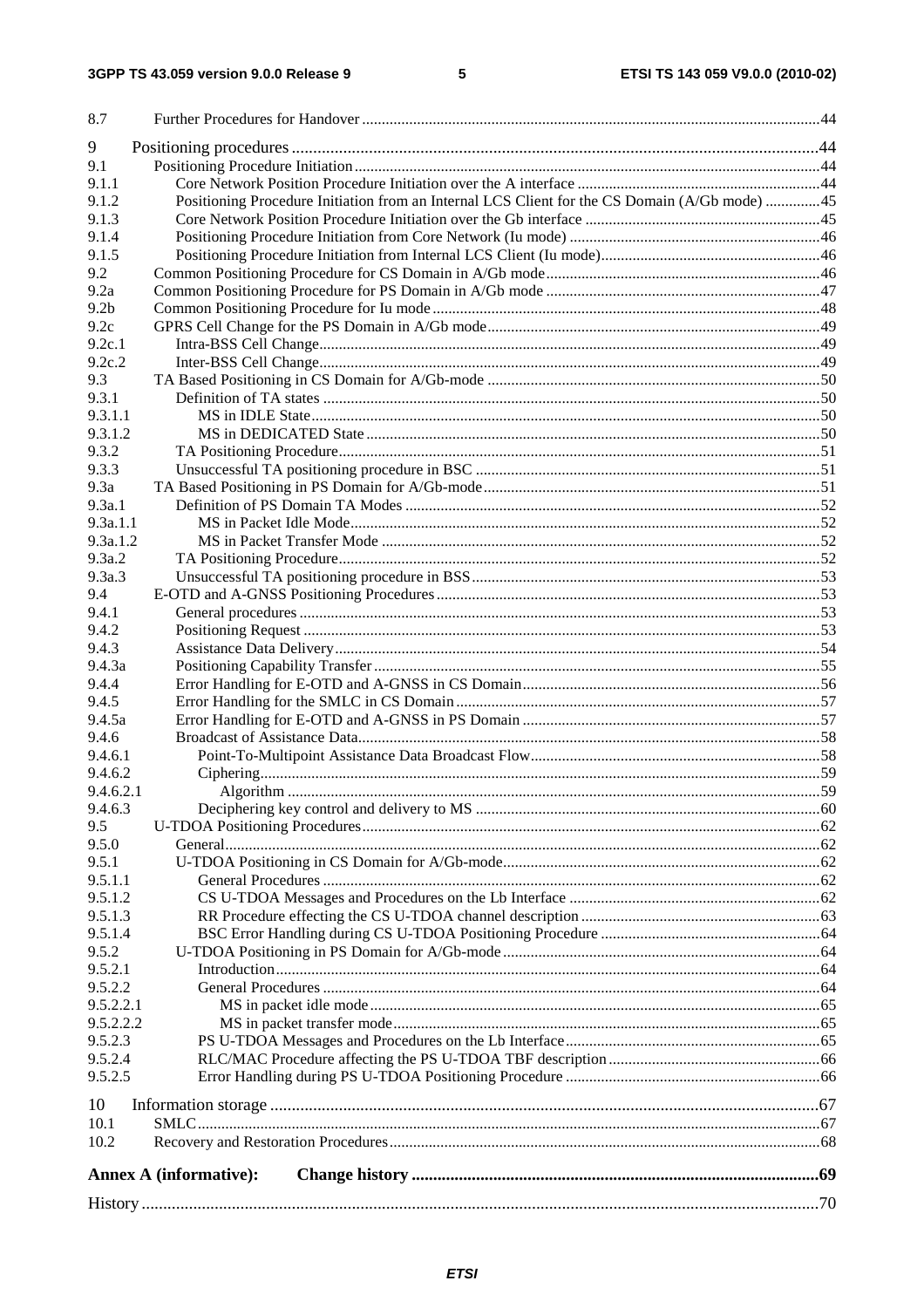## Foreword

This Technical Specification has been produced by the 3<sup>rd</sup> Generation Partnership Project (3GPP).

The contents of the present document are subject to continuing work within the TSG and may change following formal TSG approval. Should the TSG modify the contents of the present document, it will be re-released by the TSG with an identifying change of release date and an increase in version number as follows:

Version x.y.z

where:

- x the first digit:
	- 1 presented to TSG for information;
	- 2 presented to TSG for approval;
	- 3 or greater indicates TSG approved document under change control.
- y the second digit is incremented for all changes of substance, i.e. technical enhancements, corrections, updates, etc.
- z the third digit is incremented when editorial only changes have been incorporated in the document.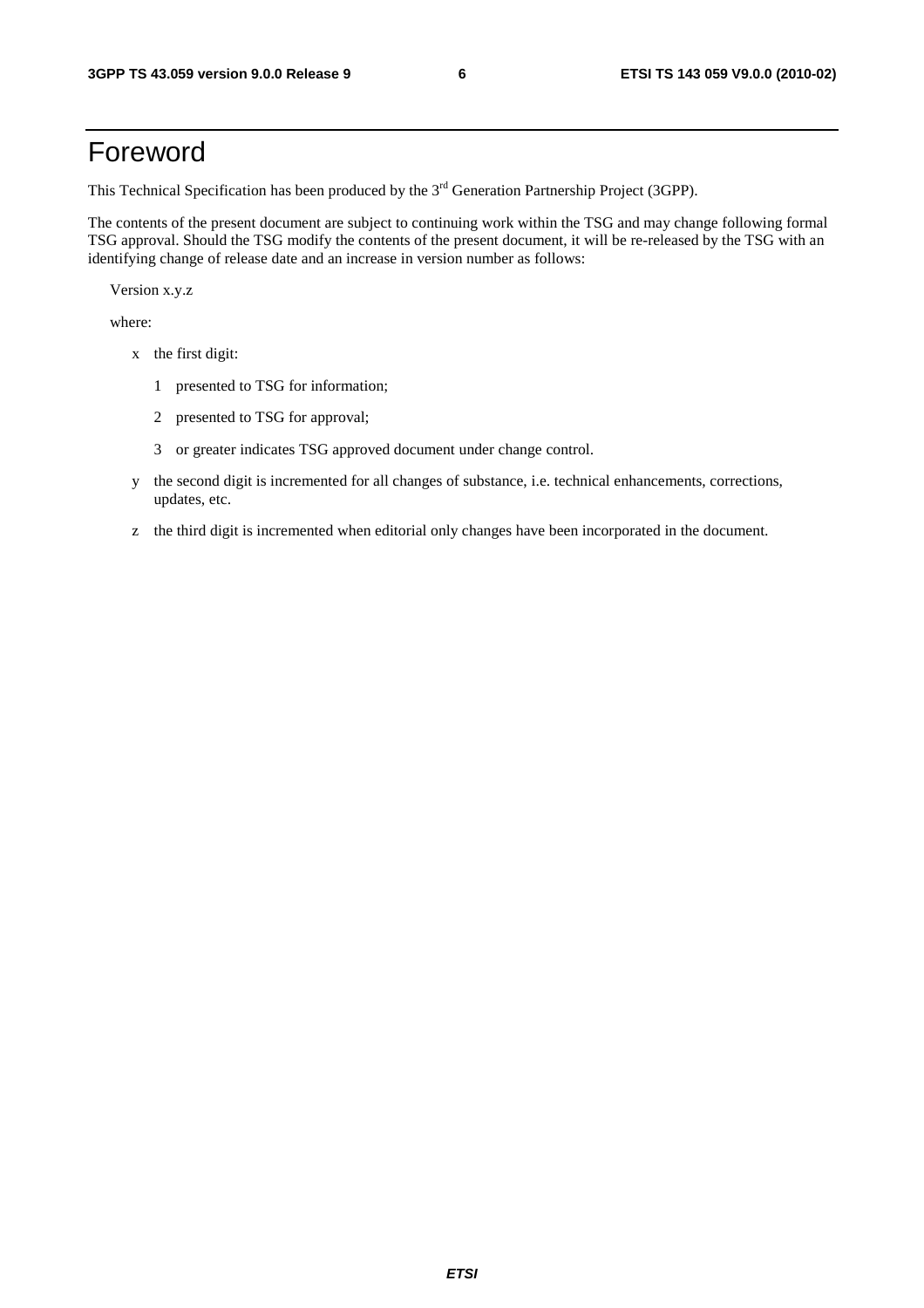## 1 Scope

The present document specifies the stage 2 of the LoCation Services (LCS) feature in GERAN, which provides the mechanisms to support mobile location services for operators, subscribers and third party service providers.

The purpose of this stage 2 specification is to define the GERAN LCS architecture, functional entities and operations to support location methods. This description is confined to the aspects of LCS within the GERAN and does not define nor describe the LCS entities or operations within the Core Network.

Location Services may be considered as a network provided enabling technology consisting of standardised service capabilities, which enable the provision of location applications. The application(s) may be service provider specific. The description of the numerous and varied possible location applications which are enabled by this technology are outside the scope of the present document. However, clarifying examples of how the functionality being described may be used to provide specific location services may be included.

This stage 2 specification covers the GERAN LCS functional model and entities, the location methods, state descriptions, and message flows.

## 2 References

The following documents contain provisions which, through reference in this text, constitute provisions of the present document.

- References are either specific (identified by date of publication, edition number, version number, etc.) or non-specific.
- For a specific reference, subsequent revisions do not apply.
- For a non-specific reference, the latest version applies. In the case of a reference to a 3GPP document (including a GSM document), a non-specific reference implicitly refers to the latest version of that document *in the same Release as the present document*.
- [1] 3GPP TR 21.905: "Vocabulary for 3GPP Specifications".
- [2] 3GPP TS 22.071: "Location Services (LCS); Service description Stage 1".
- [3] 3GPP TS 22.101: "Service aspects; Service principles".
- [4] 3GPP TS 23.007: "Restoration procedures".
- [5] 3GPP TS 23.032: "Universal Geographical Area Description (GAD)".
- [6] 3GPP TS 23.041: "Technical realization of Cell Broadcast Service (CBS)".
- [7] 3GPP TS 23.271: "Functional stage 2 description of location services".
- [8] 3GPP TS 24.008: "Mobile Radio Interface Layer 3 specificiation; Core Network Protocols; Stage 3".
- [9] 3GPP TS 24.030: "Location Services (LCS); Supplementary service operations; Stage 3".
- [10] 3GPP TS 24.080: "Mobile radio Layer 3 Supplementary Services specification; Formats and coding".
- [11] 3GPP TS 43.051: "GSM/EDGE Radio Access Network (GERAN) overall description; Stage 2".
- [12] 3GPP TS 44.006: "Mobile Station Base Station System (MS BSS) interface; Data Link (DL) layer specification".
- [13] 3GPP TS 44.012: "Short Message Service Cell Broadcast (SMSCB) Support on the Mobile Radio Interface".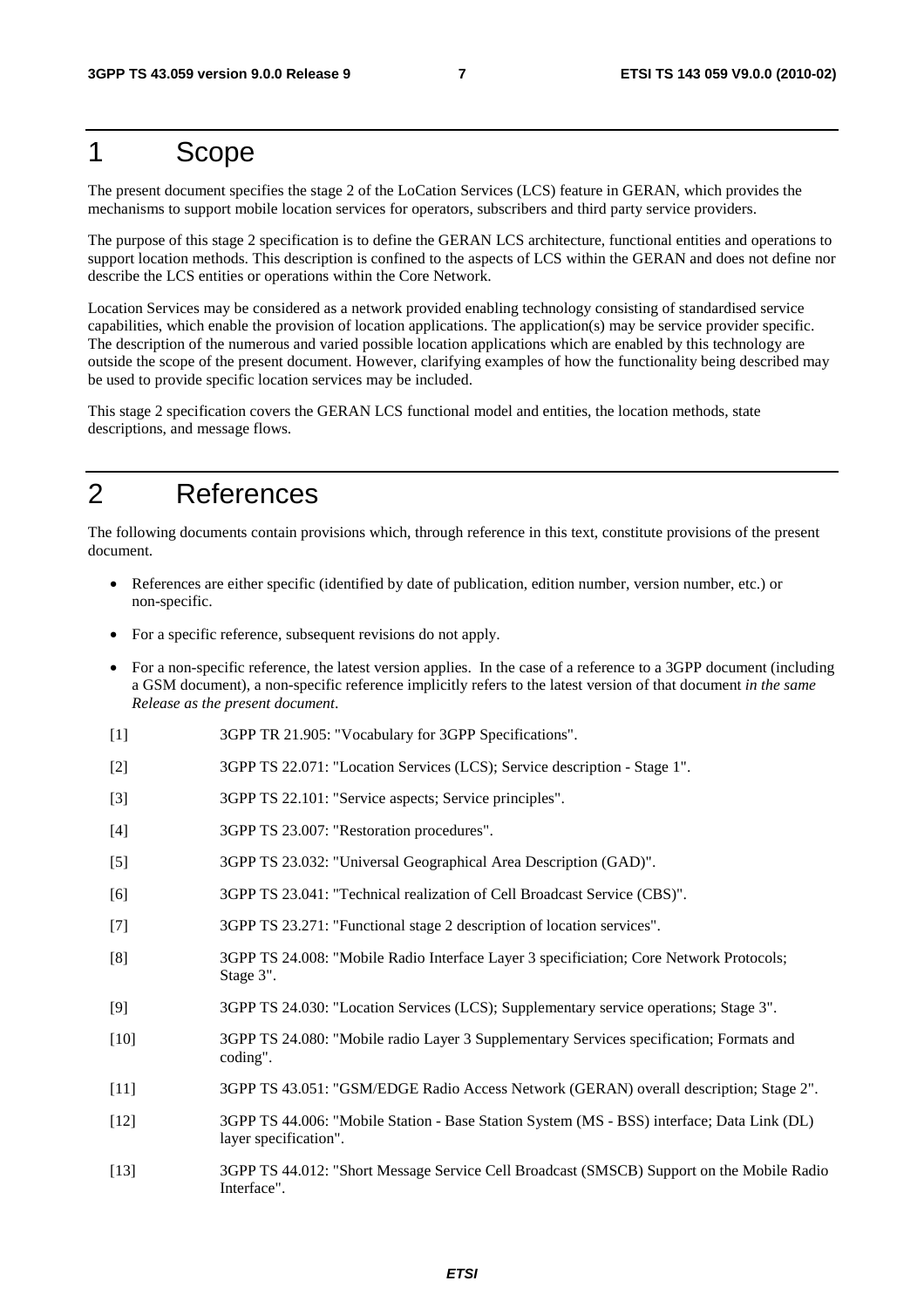[14] 3GPP TS 44.018: "Mobile radio interface layer 3 specification; Radio Resource Control Protocol". [15] 3GPP TS 44.031: "Location Services (LCS); Mobile Station (MS) - Serving Mobile Location Centre (SMLC) Radio Resource LCS Protocol (RRLP)". [16] 3GPP TS 44.035: "Location Services (LCS); Broadcast Network Assistance for Enhanced Observed Time Difference (E-OTD) and Global Positioning System (GPS) Positioning Methods". [17] 3GPP TS 44.071: "Location Services (LCS); Mobile Radio Interface Layer 3 Location Services (LCS) specification". [18] 3GPP TS 48.008: "Mobile-services Switching Centre - Base Station System (MSC - BSS) interface; Layer 3 specification". [19] 3GPP TS 48.031: "Location Services (LCS); Serving Mobile Location Centre - Serving Mobile Location Centre (SMLC - SMLC); SMLCPP specification". [20] 3GPP TS 48.058: "Base Station Controller - Base Transceiver Station (BSC - BTS) interface; Layer 3 specification". [21] 3GPP TS 48.071: "Serving Mobile Location Center – Base Station System (SMLC-BSS) interface; Layer 3 specification". [22] 3GPP TS 49.031: "Location Services (LCS); Base Station System Application Part LCS Extension (BSSAP-LE)". [23] TIA/EIA/IS-J-STD-036 (2000): "Emergency Services Data Communications". [24] 3GPP TS 48.016: "General Packet Radio Service (GPRS); Base Station System (BSS) - Serving GPRS Support Node (SGSN) interface; Network Service". [25] 3GPP TS 48.018: "General Packet Radio Service (GPRS); Base Station System (BSS) - Serving GPRS Support Node (SGSN); BSS GPRS Protocol (BSSGP)". [26] 3GPP TS 44.064: "Mobile Station - Serving GPRS Support Node (MS-SGSN) Logical Link Control (LLC) layer specification". [27] 3GPP TS 23.060: "General Packet Radio Service (GPRS); Service description; Stage 2". [28] 3GPP TS 44.060: "General Packet Radio Service (GPRS); Mobile Station (MS) - Base Station System (BSS) interface; Radio Link Control/Medium Access Control (RLC/MAC) protocol". [29] 3GPP TS 25.410: "UTRAN Iu Interface: General Aspects and Principles". [30] 3GPP TS 25.411: "UTRAN Iu Interface Layer 1". [32] 3GPP TS 25.412: "UTRAN Iu Interface signalling transport". [33] 3GPP TS 25.413: "UTRAN Iu Interface RANAP signalling". [34] 3GPP TS 44.118: "Mobile radio interface layer 3 specification; Radio Resource Control (RRC) Protocol Iu Mode". [35] IETF STD 51, RFC 1661(07/1994): "The Point-To-Point Protocol (PPP)". [36] IETF STD 51, RFC 1662(07/1994): "PPP in HDLC-like Framing". [37] IETF RFC 2507(02/1999): "IP header compression". [38] IETF RFC 1990(07/1994): "The PPP Multilink Protocol (MP)". [39] IETF RFC 2686(09/1999): "The Multi-Class Extension to Multi-Link PPP". [40] IETF RFC 2509(02/1999): "IP Header Compression over PPP".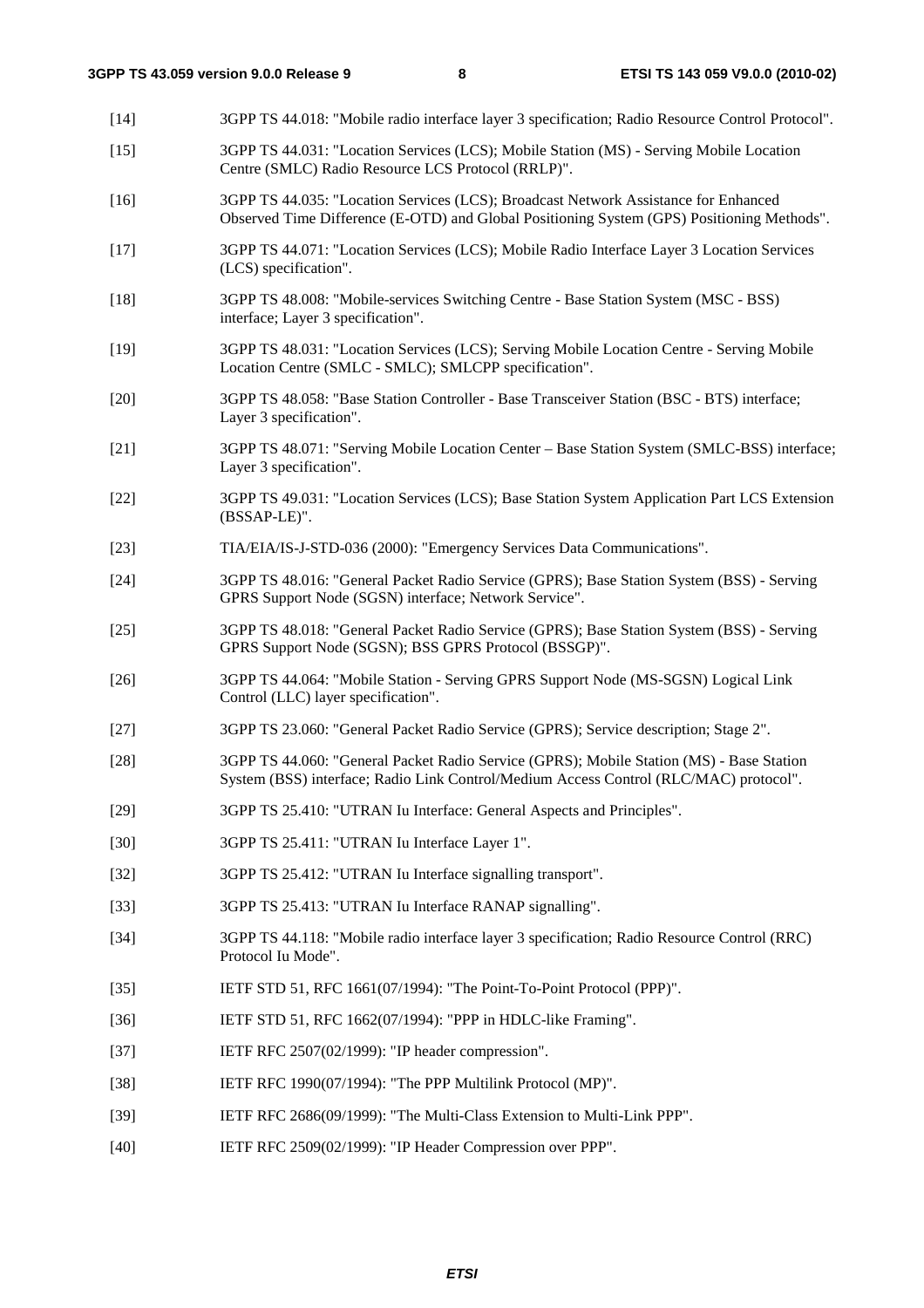## 3 Definitions and abbreviations

## 3.1 Definitions

For the purposes of the present document the following terms and definitions apply and the terms and definitions given in 3GPP TS 22.101.

**A/Gb mode:** see 3GPP TS 43.051 [11].

**Iu mode:** see 3GPP TS 43.051 [11].

**LCS (LoCation Services):** LCS is a service concept in system standardisation. LCS specifies all the necessary network elements and entities, their functionality, interfaces, as well as communication messages, necessary to implement the positioning functionality in a cellular network.

NOTE 1: LCS does not specify any location based (value added) services except locating of emergency calls.

**LCS Client:** software and/or hardware entity that interacts with a LCS Server for the purpose of obtaining location information for one or more Mobile Stations. LCS Clients subscribe to LCS in order to obtain location information. LCS Clients may or may not interact with human users. The LCS Client is responsible for formatting and presenting data and managing the user interface (dialogue). The LCS Client may reside in the Mobile Station (MS).

**LCS Server:** software and/or hardware entity offering LCS capabilities. The LCS Server accepts requests, services requests, and sends back responses to the received requests. The LCS server consists of LCS components, which are distributed to one or more PLMN and/or service provider.

**Location Estimate:** geographic location of an MS and/or valid Mobile Equipment (ME), expressed in latitude and longitude data. The Location Estimate shall be represented in a well-defined universal format. Translation from this universal format to another geographic location system may be supported, although the details are considered outside the scope of the primitive services.

**Location Request:** request for a Location Estimate and optionally a Velocity Estimate.

**Mobile Assisted positioning:** any mobile centric positioning method (e.g. E-OTD, A-GNSS) in which the MS provides position measurements to the network for computation of a location estimate by the network. The network may provide assistance data to the MS to enable position measurements and/or improve measurement performance.

**Mobile Based positioning:** any mobile centric positioning method (e.g. E-OTD, A-GNSS) in which the MS performs both position measurements and computation of a location estimate and where assistance data useful or essential to one or both of these functions is provided to the MS by the network. Position methods where an MS performs measurements and location computation without network assistance data are not considered within this category.

**Mobile Station:** consists of Mobile or User Equipment (ME or MS) with a valid SIM or USIM attached.

**Positioning (***location detecting*): positioning is a functionality, which detects a geographical location (of e.g. a mobile terminal).

**Positioning technology (/locating technology):** technology or system concept including the specifications of RF interfaces, data types, etc. to process the estimation of a geographical location, e.g. A-GNSS and E-OTD.

**Radio Interface Timing:** Comprise Absolute Time Differences (ATDs) or Real Time Differences (RTDs) of the signals transmitted by Base Stations, where timing differences are measured relative to either some absolute time difference (ATD) or the signals of another Base Station (RTD).

**RRLP maximum PDU size:** maximum PDU size for the RRLP protocol, which is 242 octets.

**RRLP pseudo-segmentation:** use of several RRLP data messages to deliver a large amount of information.

**Target MS:** Mobile Station being positioned.

**Type A LMU:** accessed exclusively over the air interface (Um interface): there is no wired connection to any other network element.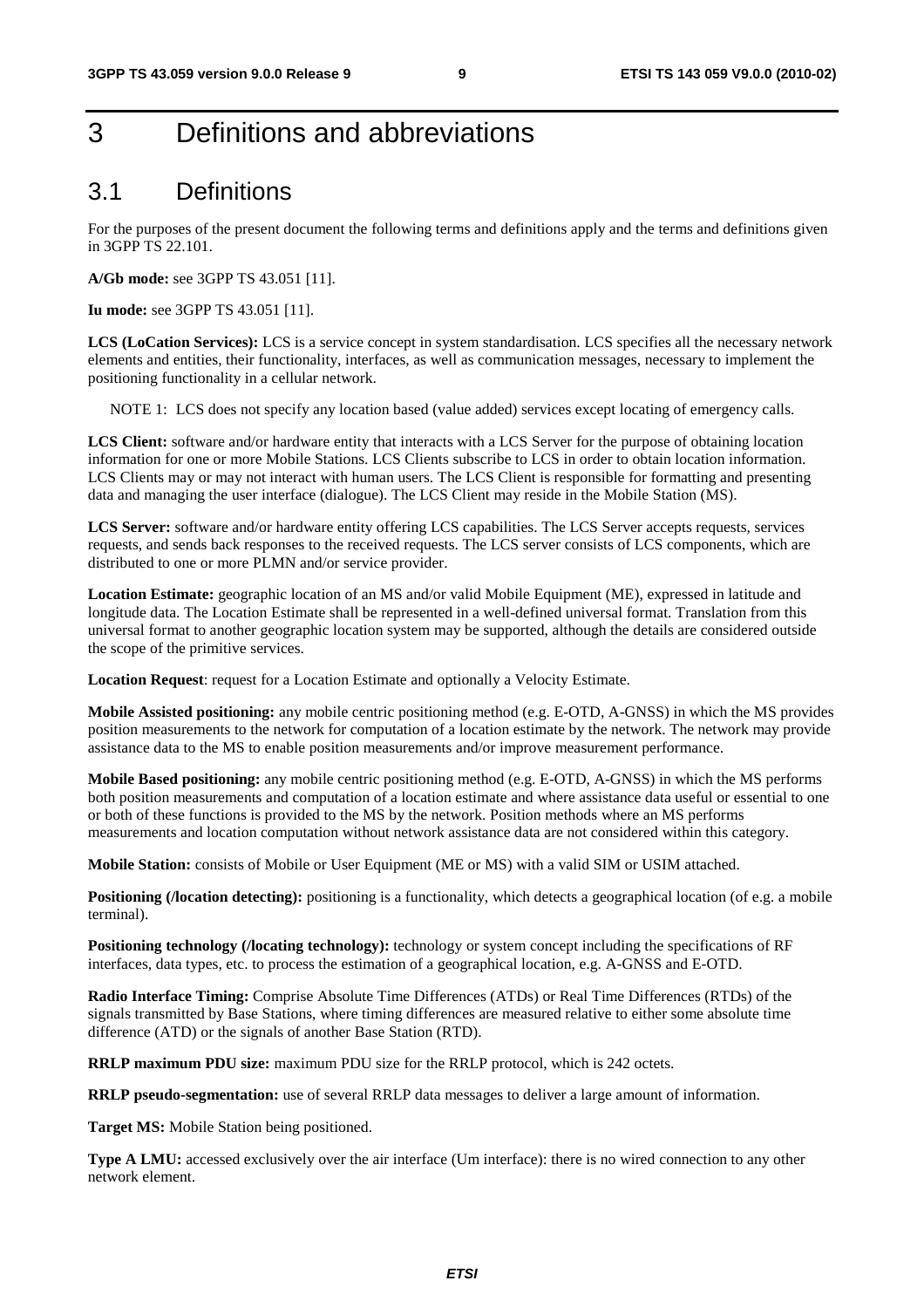**Type B LMU:** is accessed over the Abis interface from a BSC. The LMU may be either a standalone network element addressed using some pseudo-cell ID or connected to or integrated in a BTS.

**Velocity Estimate:** speed and bearing of an MS and/or valid Mobile Equipment (ME), expressed as speed in kilometres per hour and bearing in degrees measured clockwise from North.

NOTE 2: Abis interface is beyond the scope of the present document.

## 3.2 Abbreviations

For the purposes of the present document, the following abbreviations and the abbreviations given in 3GPP TS 21.905 apply.

| $2G-$           | <b>Second Generation</b>                               |
|-----------------|--------------------------------------------------------|
| $3G-$           | <b>Third Generation</b>                                |
| A               | Interface between GERAN BSS and MSC                    |
| A-GNSS          | <b>Assisted GNSS</b>                                   |
| A-GPS           | <b>Assisted GPS</b>                                    |
| <b>ATD</b>      | <b>Absolute Time Difference</b>                        |
| <b>BSSLAP</b>   | <b>Base Station System Application Part</b>            |
| <b>BSSAP-LE</b> | Base Station System Application Part LCS Extension     |
| CBC-BSC         | Interface between CBC and BSC                          |
| <b>CBC-SMLC</b> | Interface between CBC and SMLC                         |
| D-GPS           | <b>Differential GPS</b>                                |
| E-OTD           | <b>Enhanced Observed Time Difference</b>               |
| <b>GNSS</b>     | Global Navigation Satellite System (e.g. GPS, Galileo) |
| Iu              | Interface between GERAN BSS and 3G Core Network        |
| $Iu-cs$         | Interface between GERAN BSS and 3G MSC                 |
| Iu-ps           | Interface between GERAN BSS and 3G SGSN                |
| Gb              | Interface between GERAN BSS and SGSN                   |
| L <sub>b</sub>  | Interface between SMLC and BSC                         |
| <b>LCCF</b>     | <b>Location Client Control Function</b>                |
| LCF             | <b>Location Client Function</b>                        |
| LSBcF           | <b>Location System Broadcast Function</b>              |
| <b>LSCF</b>     | <b>Location System Control Function</b>                |
| <b>LSOF</b>     | <b>Location System Operation Function</b>              |
| PCF             | <b>Position Calculation Function</b>                   |
| <b>PRCF</b>     | Positioning Radio Co-ordination Function               |
| <b>PRRM</b>     | Positioning Radio Resource Management                  |
| <b>PSMF</b>     | Positioning Signal Measurement Function                |
| <b>RIT</b>      | Radio Interface Timing                                 |
| <b>RRLP</b>     | Radio Resource Link Protocol                           |
| <b>RTD</b>      | <b>Real Time Difference</b>                            |
| <b>SMSCB</b>    | Short Message Service Cell Broadcast                   |
| <b>SMLCPP</b>   | Serving Mobile Location Center Peer Protocol           |
| <b>TA</b>       | <b>Timing Advance</b>                                  |
| <b>UDT</b>      | <b>SCCP</b> Unitdata message                           |
| Um              | <b>GERAN Air Interface</b>                             |
| <b>UTC</b>      | Universal Coordinated Time                             |
| <b>U-TDOA</b>   | <b>Uplink Time Difference of Arrival</b>               |

## 4 Main concepts

A general description of location services and the service requirements is given in the specification 3GPP TS 22.071. By measuring radio signals the capability to determine the geographic location of the mobile station (MS) shall be provided. The location information may be requested by and reported to a client (application) associated with the MS, or by a client within or attached to the Core Network. The location information may also be utilised internally by GERAN, for example to support features such as home location billing. The location information shall be reported in standard formats, such as those for cell based or geographical coordinates of the location of the MS.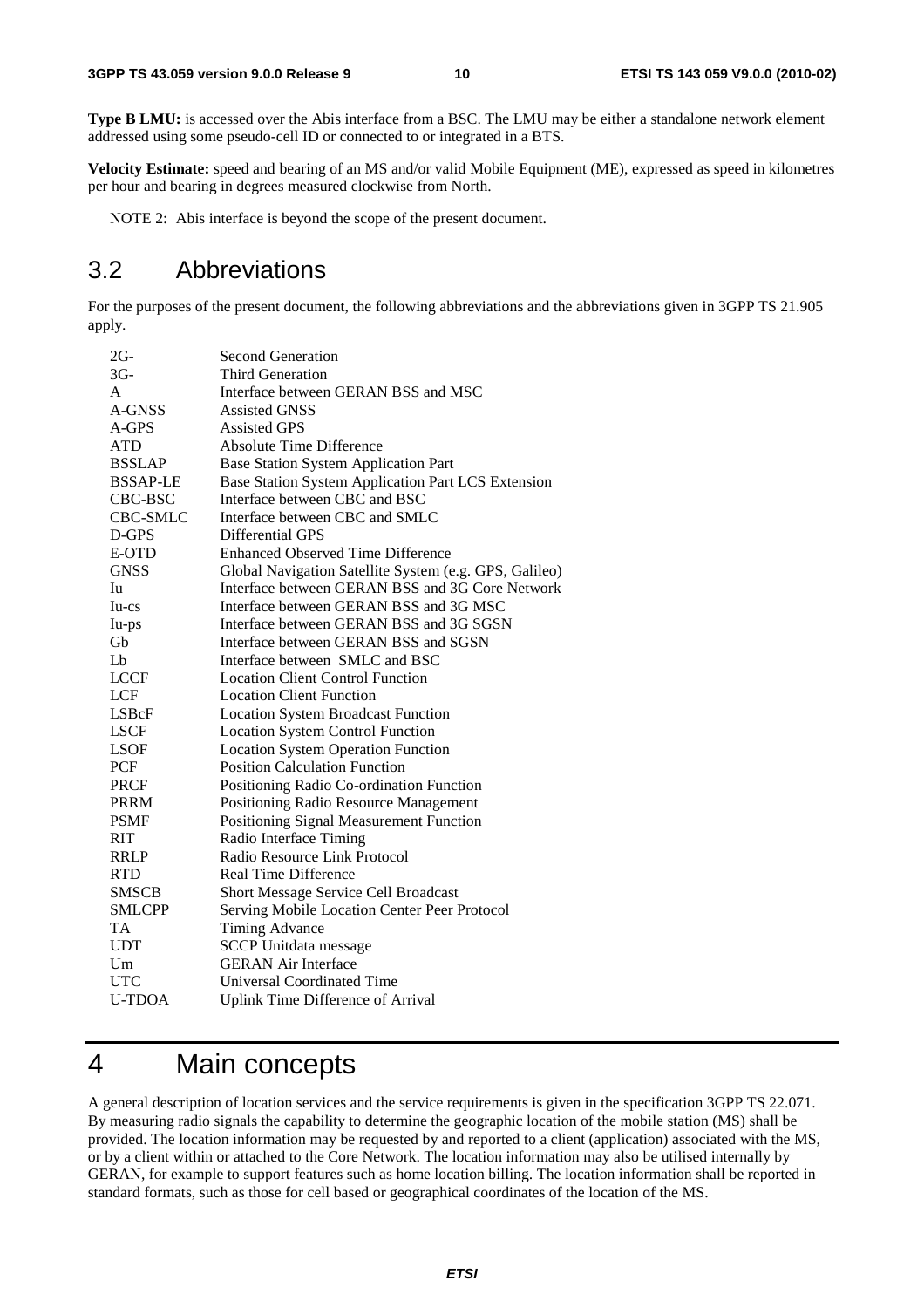It shall be possible for the majority of the MS (active or idle) within a network to use the feature without compromising the radio transmission or signalling capabilities of the GERAN.

Four positioning mechanisms are supported for LCS: Timing Advance (TA), Enhanced Observed Time Difference (E-OTD), Global Navigation Satellite System (GNSS) based positioning (A-GNSS) and Uplink Time Difference Of Arrival (U-TDOA).

## 4.1 Assumptions

- SMLC is either an integrated functionality in BSS or a standalone network element within GERAN.
- LMU is either an integrated functionality in BTS (Type B LMU) or a standalone network element (Type A LMU) where communication is over the Um interface.

## 4.2 Standard LCS Methods

### 4.2.1 Timing Advance

The TA is based on the existing Timing Advance (TA) parameter. The TA value is known for the serving BTS. To obtain TA values in case the MS is in idle mode a special procedure, not noticed by the GSM subscriber (no ringing tone), is set up. The cell-ID of the serving cell and the TA is returned as the result of the TA.

TA may be used to assist all positioning mechanisms.

### 4.2.2 Enhanced Observed Time Difference (E-OTD) positioning mechanism

The E-OTD method is based on measurements in the MS of the Enhanced Observed Time Difference of arrival of bursts of nearby pairs of BTSs. For E-OTD measurement synchronization, normal and dummy bursts are used. When the transmission frames of BTSs are not synchronized, the network needs to measure the Real or Absolute Time Differences (RTDs or ATDs) between them. To obtain accurate trilateration, E-OTD measurements and, for non-synchronized BTSs, RTD or ATD measurements are needed for at least three distinct pairs of geographically dispersed BTSs. Based on the measured E-OTD values the location of MS can be calculated either in the network or in the MS itself, if all the needed information is available in MS.

### 4.2.3 Global Navigation Satellite System (GNSS) based positioning mechanism

Global Navigation Satellite System (GNSS) refers to satellite systems that are set up for positioning purposes. Systems belonging to this category, that are operational today or will be in the near future are e.g., GPS, Galileo, Satellite Based Augmentation Systems (SBAS), Modernized GPS, Quasi Zenith Satellite System (QZSS) and GLONASS.

A mobile station with GNSS measurement capability may operate in an autonomous mode or in an assisted mode for example MS-assisted or MS-based mode. In autonomous mode MS determines its position based on signals received from GNSS without assistance from network. In assisted mode, MS receives assistance data from network. MS may support one or several GNSSs and the assistance data content may vary depending on this capability.

A-GNSS refers to a concept which supports several global navigation satellite systems and their different navigation signals, including e.g. GPS, Galileo, Satellite Based Augmentation Systems (SBAS), Modernized GPS, Quasi Zenith Satellite System (QZSS) and GLONASS. The assistance data shall enable combined usage of satellite signals belonging to different GNSS or simple usage of one GNSS system independently from the other.

### 4.2.4 Uplink Time Difference of Arrival (U-TDOA) positioning mechanism

The U-TDOA positioning method is based on network measurements of the Time Of Arrival (TOA) of a known signal sent from the mobile and received at three or more LMUs. The known signal is the normal bursts generated by a mobile while in the dedicated mode; either on the SDCCH or TCH. The method requires LMUs in the geographic vicinity of the mobile to be positioned to accurately measure the TOA of the bursts. Since the geographical coordinates of the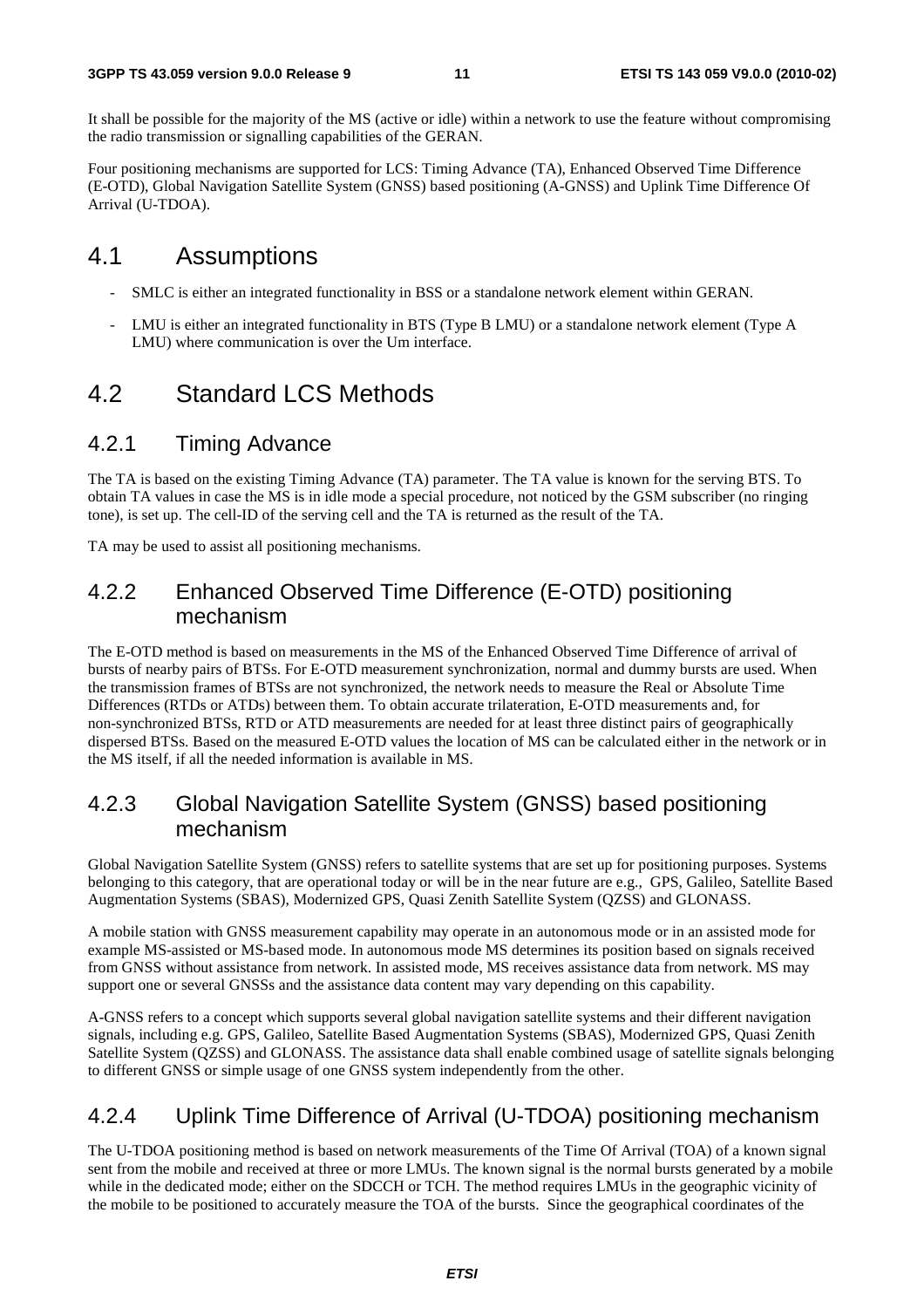measurement units are known, the mobile position can be calculated via hyperbolic trilateration. This method will work with existing mobiles without any modification.

## 5 GERAN LCS Architecture

Figure 1 shows the general arrangement of the Location Service feature. This illustrates, generally, the relation of LCS Clients and servers in the core network with the GERAN. The definition and operation of LCS entities operating in the core network is outside the scope of the present document. The LCS entities within the GERAN communicate with the Core Network (CN) across the A, Gb and Iu interfaces.

Communication among the GERAN LCS entities makes use of the messaging and signalling capabilities of the GERAN.

As part of their service or operation, the LCS Clients may request the location information of Mobile Station. There may be more than one LCS client. These may be associated with the core network, associated with the GERAN, operated as part of a MS application or accessed by the MS through its access to an application (e.g. through the Internet).

Within the GERAN, the BSC receives authenticated requests for LCS information from the core network across the A, Gb or Iu interface and passes these to the SMLC. The SMLC may be a standalone network element or functionality that is integrated to the BSC. LCS entities then manage the GERAN resources, including the base station, the LMU, the MS and calculation functions, to estimate the location of the MS and return the result to the Core Network.



**Figure 1: Functional LCS Architecture in GERAN** 

## 5.1 LCS Operations

The schematic functional description of LCS operations is defined in figure 2.

Upon request from the LCS entities or for internal operations, the GERAN LCS functional entities will:

- request measurements, typically from the MS and/or one or more BTS radio apparatus;
- send the measurement results to the appropriate calculating function within GERAN;
- receive the result from the calculating function within GERAN;
- send the results to the LCS entities in the core network or to application entities within GERAN.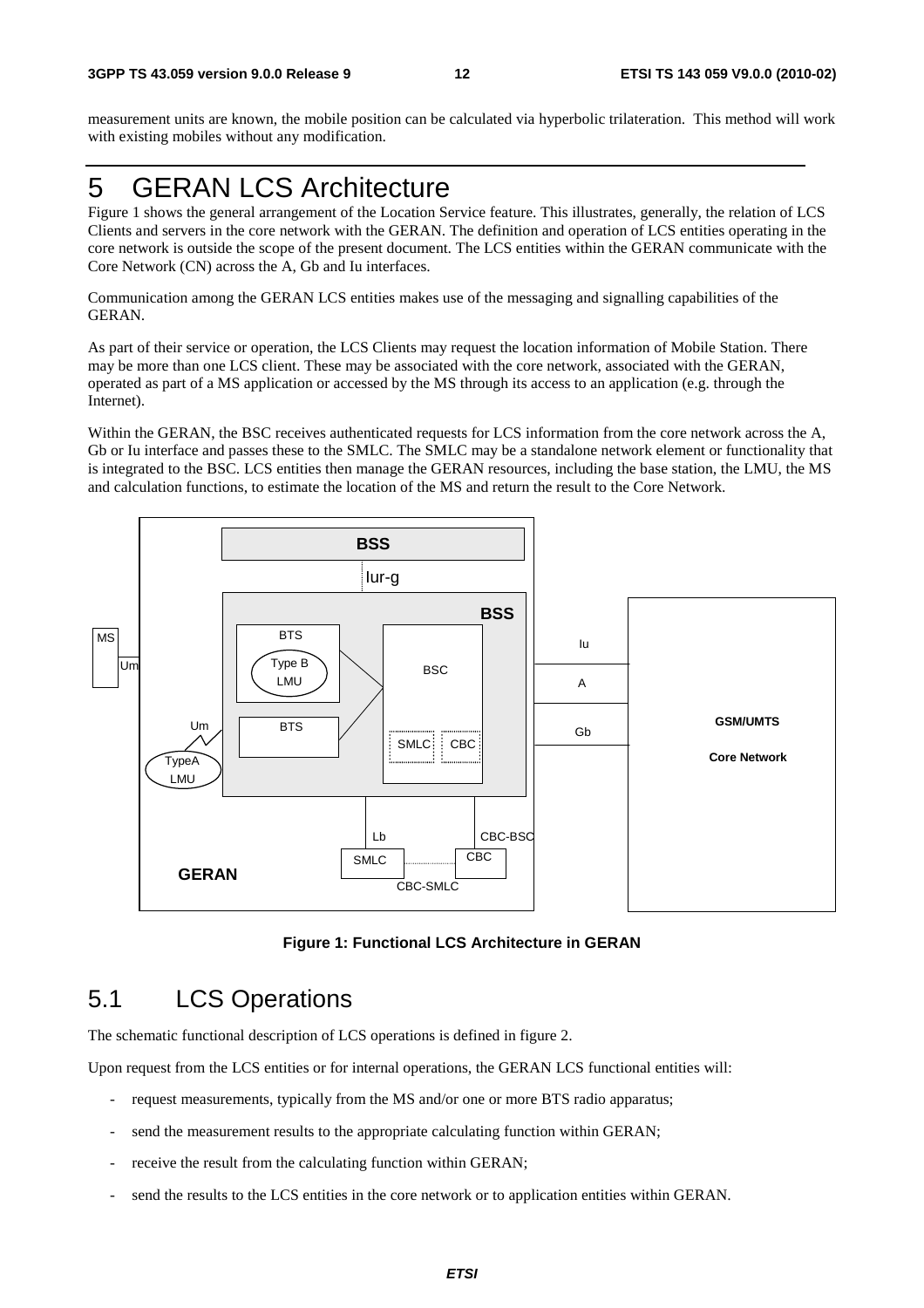In the event that the client is internal to GERAN the request may be made directly to the GERAN LCS entities as the internal clients are considered to be "pre-authorised".

As part of its operation, the GERAN LCS calculating function may require additional information. This may be obtained by the function directly by communication with a database, or it may be through a request to GERAN LCS entities that will mediate the request and return of information from the appropriate database (or databases if more than one is needed to fulfil the requests).

There may possibly also be available independent information that is able to supply the location information directly, or may be able to supply auxiliary information to the calculation function. The GERAN LCS co-ordination function, as part of its activity to supervise the location process, may query the MS or other elements of the GERAN to determine their capabilities and use this information to select the mode of operation.

This general operation is outlined in the following (generic) sequence diagram Figure 2. This figure is not intended to show the complete LCS operation for GERAN, but to simply to outline the basis for operation. Location measurements may continually be taken in the background.



**Figure 2: General sequence for LCS operation**

## 5.2 High-Level Functions

Several functional groupings may be defined to describe the LCS. These groupings occur in both the Core Network and the GERAN. The overall LCS functional grouping is described in the system stage 2, 3GPP TS 23.271. Each grouping encompasses a number of functional components and functions.

The functions within the GERAN are described in more detail in the following clauses of the present document.

Within GERAN the functional entities may be grouped as follows:

- the Internal Client group;
- the GERAN System Handling group;
- the Positioning group.

The LCS functional diagram shown in figure 3 depicts the interaction of the LCS functional entities within the GERAN. The GERAN uses the various LCS components to provide the target MS Location Information to the internal LCS client.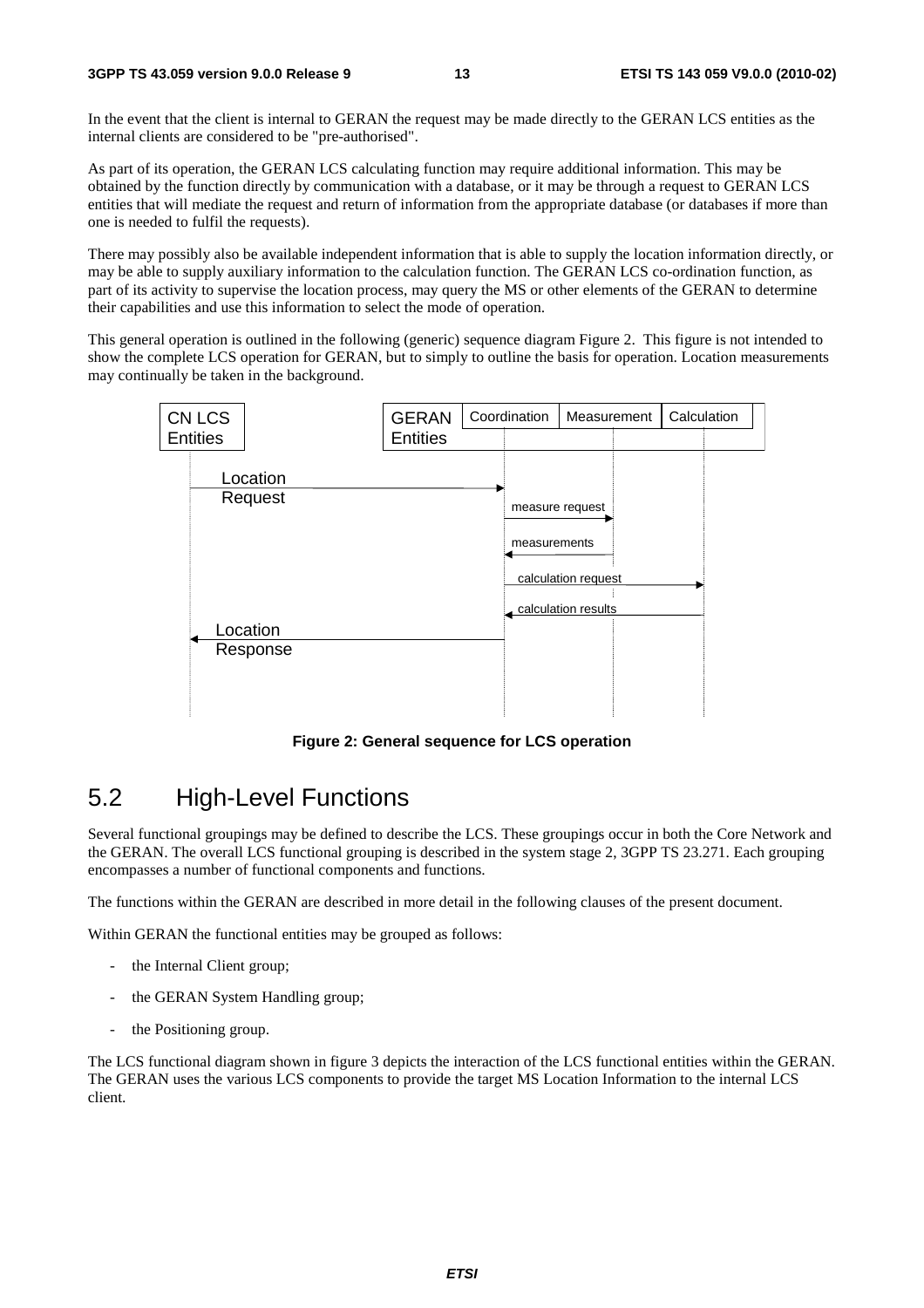

#### **Figure 3: GERAN LCS Capability Functional Diagram**

### 5.2.1 Co-ordination, Measurement and Calculation Functions

These GERAN functions (including functions in the System handling and Positioning groups) provide the co-ordination, measurement and calculation functions needed to provide a location estimate. The functions interface with the requesting application and select the appropriate location method and speed of response. The functions co-ordinate the operations of the radio and measurement equipment to transmit the needed signals and to make the needed measurements. The functions may also access databases or other sources of information appropriate for the location method. The functions also provide the calculation functions appropriate for the location method to estimate the MS location and the accuracy of the report. The functions also may record information on the usage of the LCS that may be used for administrative purposes (e.g. forwarded to a billing function in the Core Network). If needed by the location method, the functions will ensure the broadcast of information and gather and update information concerning GERAN operating parameters (e.g. timing of BTS transmissions) needed for LCS operations.

These entities are mainly concerned with the location method, controlling the radio equipment and performing the calculations to determine the location and thus may be associated with the SMLC in the GERAN. These functions may receive location requests from either the core network or from applications internal to the GERAN.

These functions communicate with the core network across the A, Gb and Iu interfaces, and with the BTS and LMU and with the MS across the Um interface.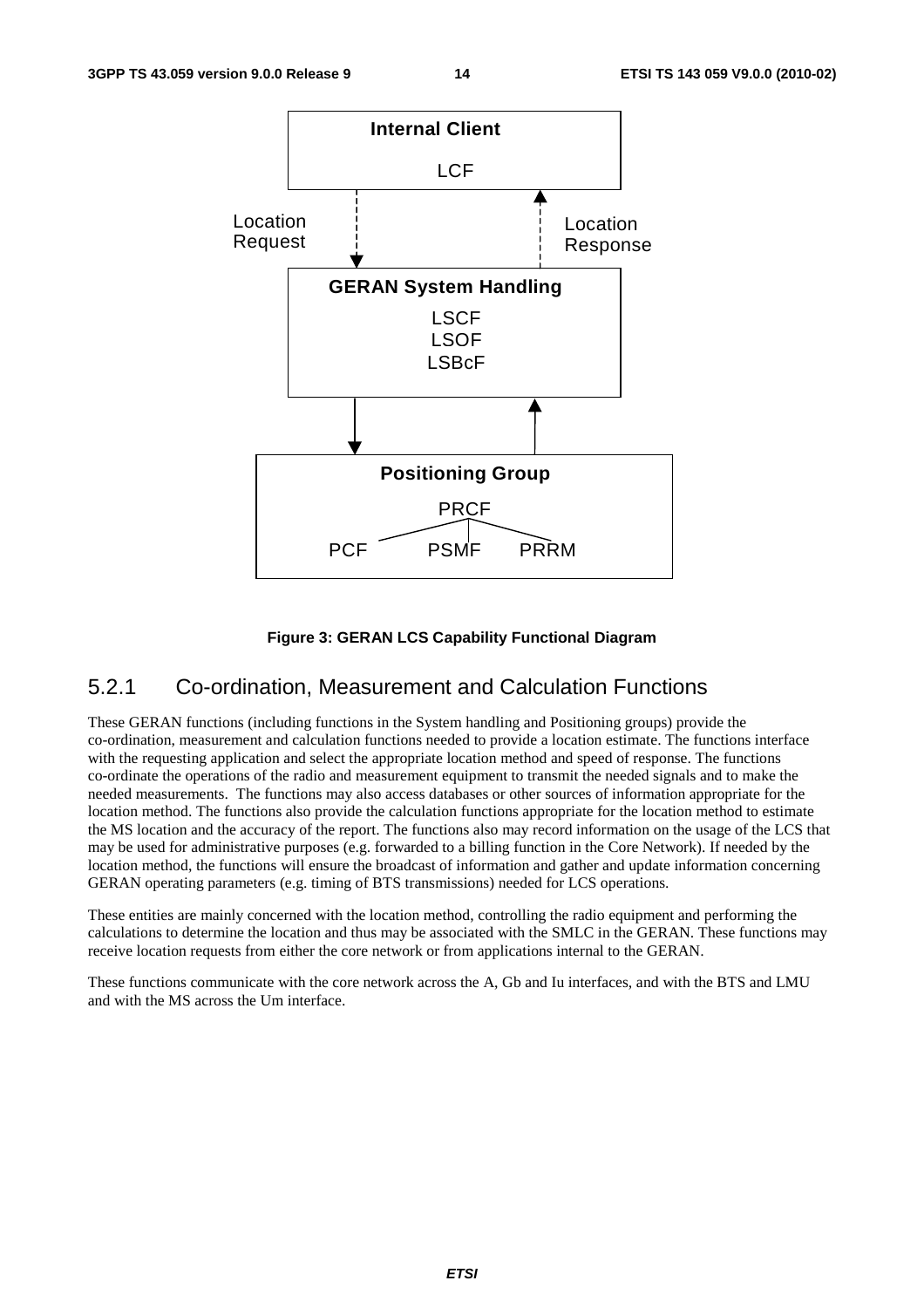## 5.3 GERAN LCS Functional Entities

## 5.3.1 Internal Client Group

### 5.3.1.1 Internal GERAN Location Client Function (LCF)

The Location Client Function (LCF) represents a logical interface between the internal GERAN LCS applications and the LCS BSC Handling entities (e.g. the Location System Control Function (LSCF) in the BSC).

NOTE: There is not necessarily a requirement for a LCCF (Location Client Control Function) for the GERAN Internal Client as is described for external clients in the system stage 2 specification, 3GPP TS 23.271.

The GERAN may make use of location information for internal operations such as location assisted handover. In such a case, a LCF representing the internal GERAN LCS application may communicate with the LSCF to request and receive the location information.

## 5.3.2 GERAN System Handling group

## 5.3.2.1 GERAN Location System Control Function (LSCF)

The GERAN Location System Control Function is responsible for co-ordinating location requests. This function manages call-related and non-call-related location requests and allocates network resources for handling them. This function "insulates" the Location clients in the Core Network from the detailed operation of the location method in order that the GERAN may be used by several types of core network and with several location methods.

The LSCF provides flow control between simultaneous location requests. Simultaneous location requests must be queued in a controlled manner to account for priority requests (e.g. for Emergency Clients). The details of the flow control, priority selection and queuing are beyond the scope of the present document.

The LSCF will select the appropriate location method based on the availability of resources and parameters of the location request. The LSCF coordinates resources and activities needed to obtain data (e.g. base station geographic coordinates) needed for the location method. It also records LCS usage data for the location service request that may be passed to a Location System Recording Function (LSRF) or O&M function in the Core Network.

## 5.3.2.2 GERAN Location System Operations Function (LSOF)

The Location System Operations Function (LSOF) is responsible for provisioning of data, location capabilities, data related to clients and subscription (LCS client data and MS data), fault management and performance management of LCS within the BSC.

An LSOF may be associated with each entity. The LSOF interacts with Internal (O&M) Clients for administration and maintenance of the data.

## 5.3.2.3 Location System Broadcast Function (LSBcF)

The Location System Broadcast Function (LSBcF) provides broadcast capability. The LSBcF capability is only used when broadcast data is required for E-OTD or A-GNSS positioning methods. Broadcast information (such as the geographic coordinates of the base stations) may be required, for example, to support a Position Calculation Function (PCF) located in the mobile station. These broadcasts may also include other information (such as currently observable satellites) that may assist a MS in the use of external location services.

The information to be broadcast is selected based on the location techniques offered for use by the LCS and the needs of the MS. This broadcast information may be specially coded (i.e. encrypted) to ensure its availability only to subscribers of the service. The use of broadcasts or other methods for signalling to the MS may be selected based on the chosen location method.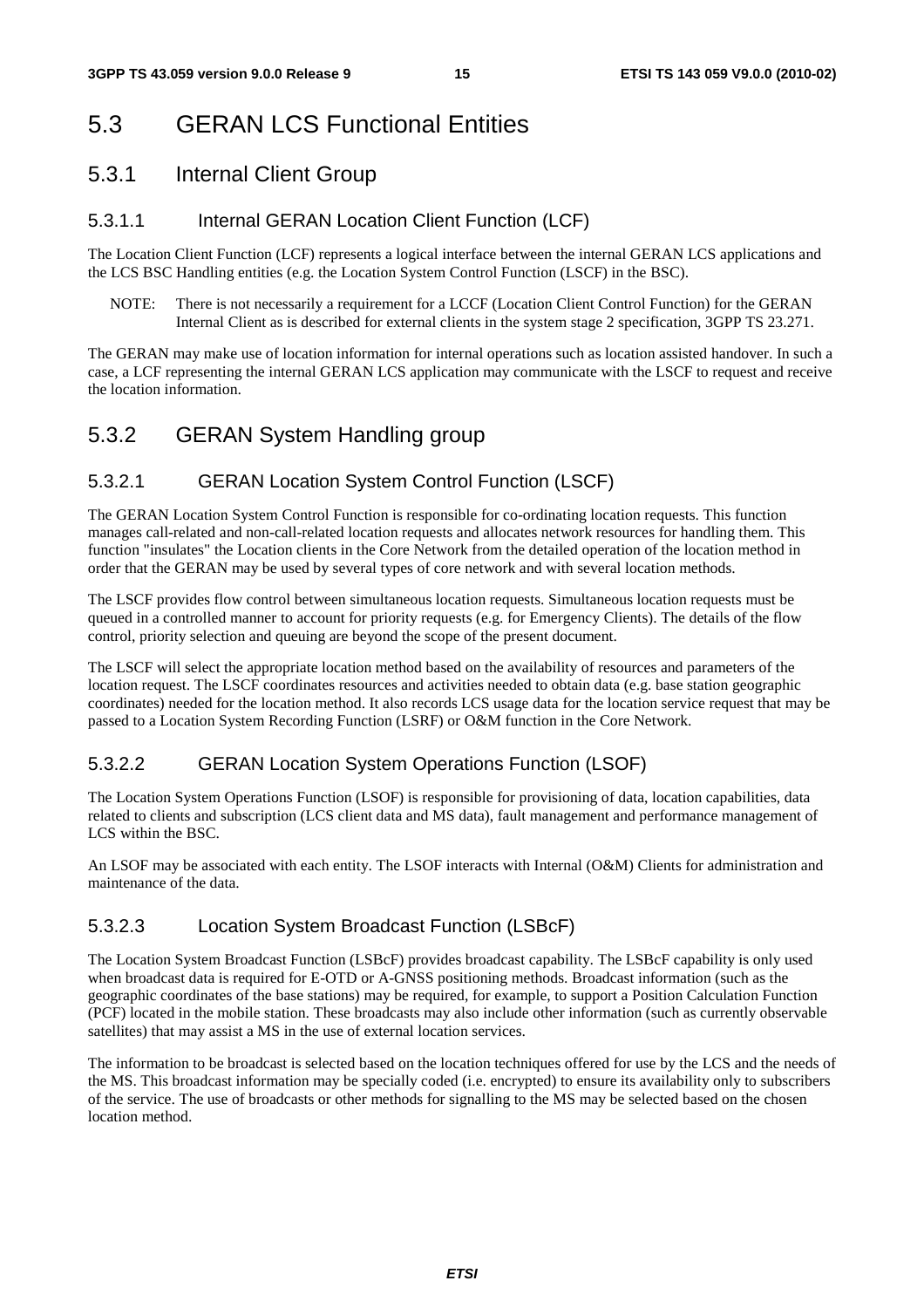The information to be broadcast includes for example:

#### **1. E-OTD Assistance:**

- Reference Time:
- Neighbour Channel Time Slot Scheme;
- Information about sectored neighbour channels;
- Neighbour channel 51 Multiframe Offset values;
- Neighbour channel BCC values;
- RTD Drift Factor values (ciphered if active);
- Neighbour channel RTD values (ciphered if active);
- Serving cell and neighbour cell location information (ciphered if active).

#### **2. A-GNSS Assistance Data:**

Broadcasted assistance data may be the same as in A-GNSS point-to-point signalling.

### 5.3.3 Positioning group

#### 5.3.3.1 GERAN Position Radio Co-ordination Function (PRCF)

The GERAN Position Radio Control Function manages a location request for a MS through overall co-ordination and scheduling of resources to perform location measurements. This function interfaces with the PSMF, the PRRM and the PCF. The PRCF determines the location method to be used based on the location request, the QoS, the capabilities of the GERAN, and the MS's capabilities. The PRCF also manages the needed radio resources through the PRRM. It determines which PSMFs are to be involved, what to measure, and obtains processed signal measurements from the PSMF.

Some location methods may involve measurements made at the MS. In this case the PRCF interfaces with the MS to obtain the measurements (or the location results if they have been determined by the MS). Some location methods may involve measurements or information from several sources, including radio units at several BTSs and involve a series of transmissions and receptions. The PRCF entity also provides ancillary measurements in case of network-assisted location method. Ancillary information may be extracted from navigating systems like GNSS.

The PRCF forwards the signal measurement data to the PCF.

It is the function of the PRCF to co-ordinate the sequence of activities and compensate for failures (if they occur) to provide the location estimate.

#### 5.3.3.2 GERAN Position Calculation Function (PCF)

The GERAN Position Calculation Function is responsible for calculating the location of the MS. This function applies an algorithmic computation on the collected signal measurements to compute the final location estimate and accuracy.

The PCF would also be responsible for calculating the speed and bearing of the MS when reported. This function applies an algorithmic computation on the collected signal measurements to compute the final velocity estimate and uncertainty.

It may obtain related data (e.g.: base station geographic coordinates) needed for the calculation. There may be more than one calculating function available within, or associated with, the calculation function of the GERAN.

The Position Calculation Function is also responsible for estimating the accuracy of the location estimate.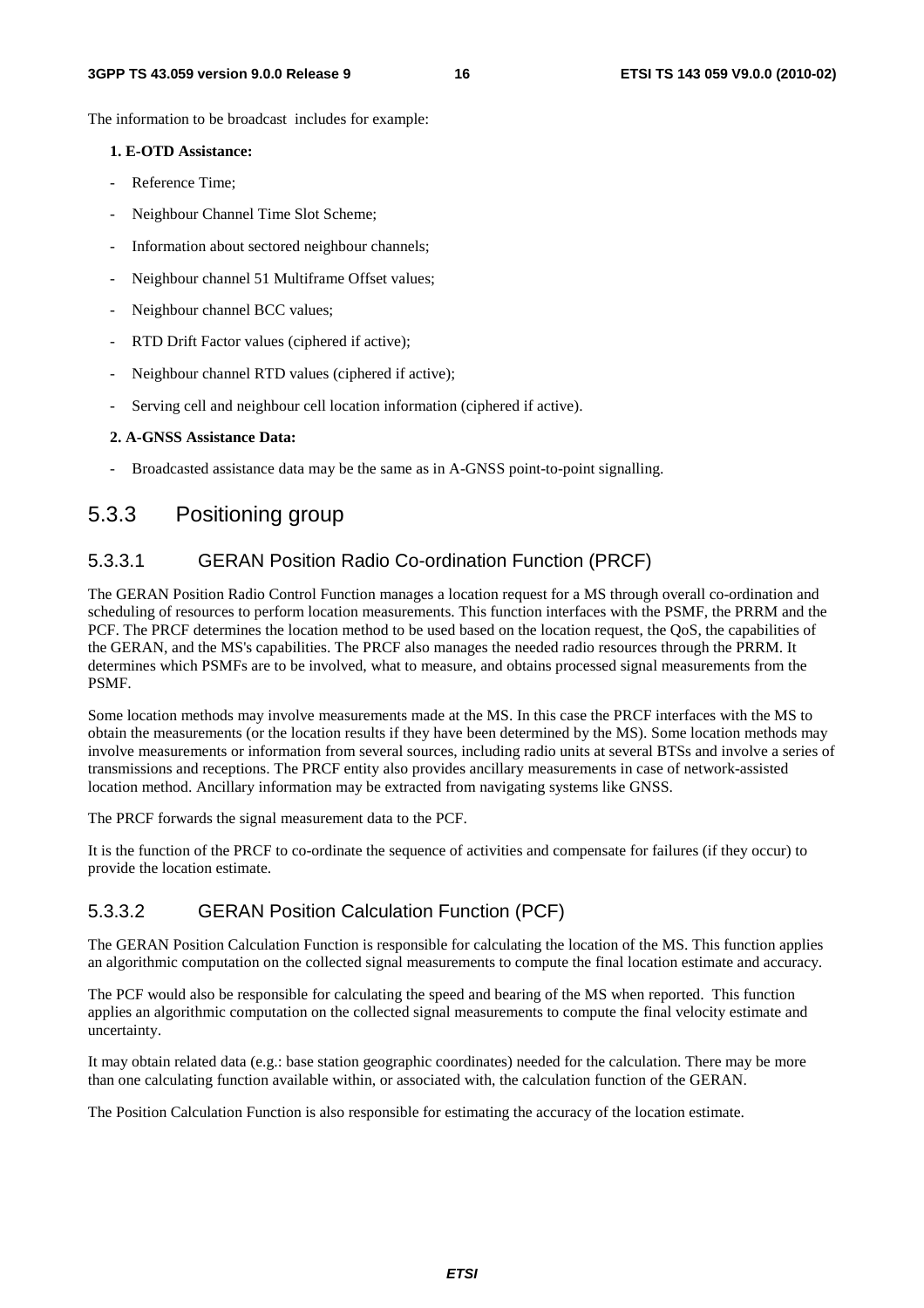### 5.3.3.3 GERAN Position Signal Measurement Function (PSMF)

The GERAN Position Signal Measurement Function (PSMF) is responsible for performing and gathering uplink or downlink radio signal measurements for use in the calculation of a MS's location and velocity. These measurements can be location related or ancillary.

There may be one or more PSMF within a GERAN and they may be located at the MS or a Location Measurement Unit (LMU). The PSMF, generally, may provide measurement of signals (i.e. satellite signals) in addition to measurements of the GERAN radio transmissions. The measurements to be made will depend on the selected location method.

#### 5.3.3.4 GERAN Position Radio Resource Management (PRRM)

The GERAN Position Radio Resource Management entity is responsible for managing the effect of LCS operations on the overall performance of the radio network. This may ensure, for example, that the operation of the PSMF does not degrade the QoS of other calls.

## 5.4 Assignment of LCS Functional Entities to GERAN Elements

The following Table 1 shows the generic configuration for different location methods, including network-based, mobile-based, mobile-assisted and network-assisted methods. With this approach both the network and the mobiles are able to measure the timing of signals and compute the mobile's location and velocity estimate. Depending on the applied location method it is possible to utilise the corresponding configuration containing all needed entities. For instance, if a network-based location method is applied, the entities that are involved in measuring the mobile's signal and calculating its location estimate are allocated to the network elements of the access network. On the other hand, in case mobile-based or network-assisted methods are used these entities should be allocated to the mobile station.

|              | <b>MS</b> | LMU | <b>SMLC</b> | <b>BSC</b> |
|--------------|-----------|-----|-------------|------------|
| <b>LCF</b>   | Χ         |     |             | Х          |
| <b>LSBcF</b> |           |     |             |            |
| <b>LSCF</b>  |           |     |             |            |
| <b>PRCF</b>  |           |     |             |            |
| <b>PCF</b>   | X         |     | X           |            |
| <b>PRRM</b>  |           |     |             |            |
| <b>PSMF</b>  | X         |     |             |            |
| <b>LSOF</b>  |           |     |             |            |

#### **Table 1: Example Allocation of LCS Functional Entities to Network Elements**

## 5.5 Functional Description of GERAN LCS Network Elements

### 5.5.1 BSC

The BSC receives authenticated requests for LCS information from the CN across A, Gb and Iu interfaces and passes these to the SMLC.

### 5.5.2 SMLC

The SMLC is either a separate network element of GERAN or integrated functionality in BSC that contains functionality required to support LCS. The SMLC manages the overall co-ordination and scheduling of resources required for the location of a mobile. It also calculates the final location and velocity estimate and estimates the achieved accuracy. The SMLC may control a number of LMUs for the purpose of obtaining radio interface measurements to locate or help locate MS subscribers in the area that it serves. The SMLC is administered with the capabilities and types of measurement produced by each of its LMUs.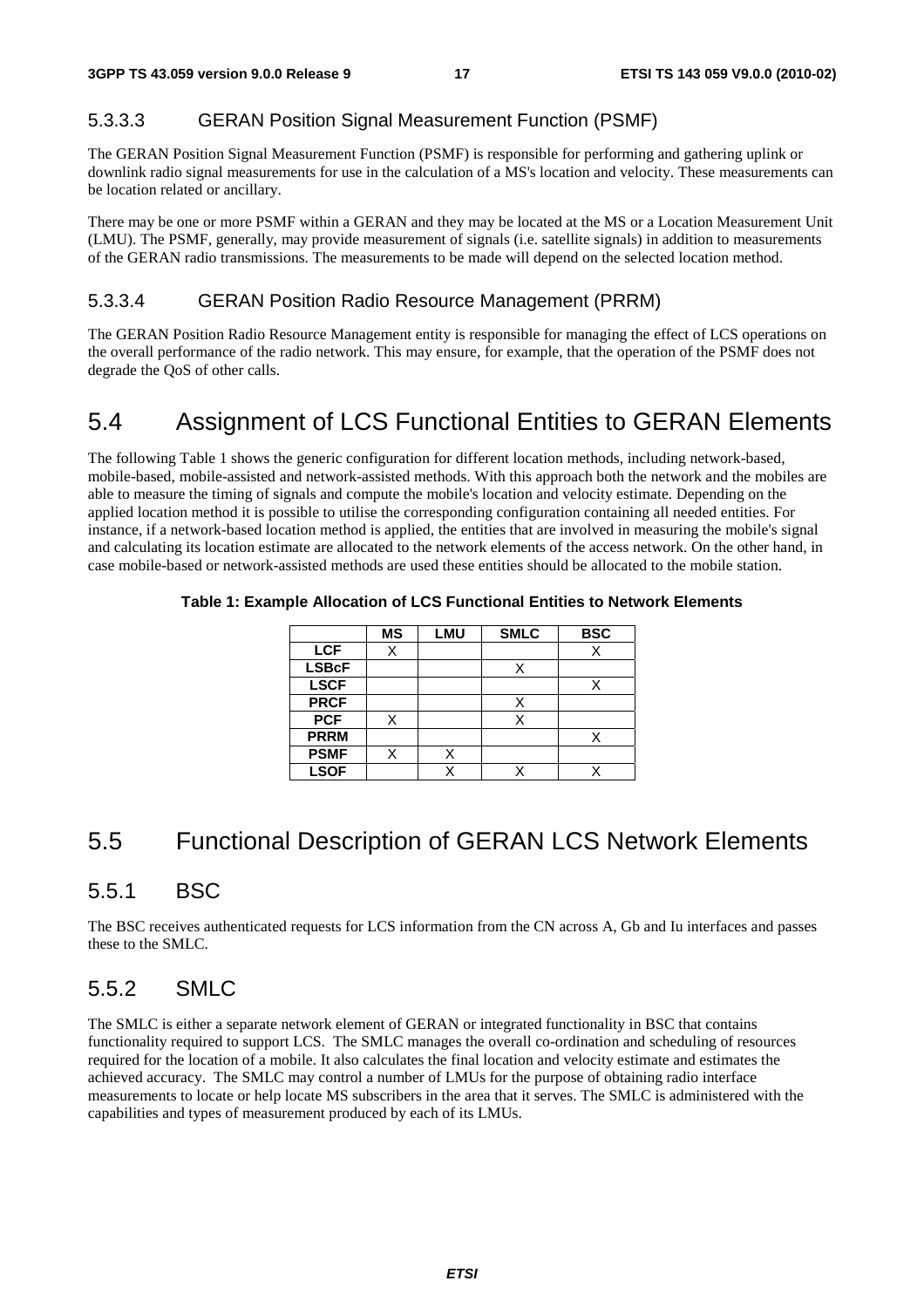### 5.5.3 CBC

For Location Services, when a Cell Broadcast Center (CBC) is associated with a BSC, the SMLC may interface to a CBC in order to broadcast assistance data using existing cell broadcast capabilities. The SMLC shall behave as a user, Cell Broadcast Entity, to the CBC (refer to 3GPP TS 23.041).

### 5.5.4 LMU

The LCS Measurement Unit (LMU) entity makes measurements (e.g. of radio signals) and communicates these measurements to the SMLC (e.g. the PRCF). The LMU contains a PSMF and may also perform calculations associated with the measurements. The LMU may make its measurements in response to requests (e.g. from the SMLC), or it may autonomously measure and report regularly (e.g. timing of BTS transmissions) or when there are significant changes in radio conditions (e.g. changes in the RTD). There may be one or more LMUs associated with the SMLC and an LCS request may involve measurements by one or more LMUs. LMU functionality may be integrated in a BTS.

An LMU makes radio measurements to support one or more positioning methods; these assistance measurements are specific to all MSs in a certain geographic area. All location and assistance measurements obtained by an LMU are supplied to the SMLC associated with the LMU. Instructions concerning the timing, the nature, and any periodicity of these measurements are either provided by the SMLC or are pre-administered in the LMU.

The following assistance measurement obtained by an LMU has a generic status usable by more than one position method:

- Radio Interface Timing measurements – comprise Absolute Time Differences (ATDs) or Real Time Differences (RTDs) of the signals transmitted by Base Stations, where timing differences are measured relative to either some absolute time difference (ATD) or the signals of another Base Station (RTD).

### 5.5.5 MS

The MS interacts with the measurement co-ordination functions to make measurements of downlink signals. The measurements to be made will be determined by the chosen location method.

The MS may also contain LCS applications, or access an LCS application through communication with a network accessed by the MS or an application residing in the MS and/or satellite signals. The MS may include the needed measurement and calculation functions to determine the MS's location with or without assistance of the GERAN LCS entities.

## 6 Signalling Protocols and Interfaces

## 6.1 Protocol layering in A/Gb mode

### 6.1.1 Generic Signalling Model

Figure 4 shows the generic signalling model applicable to LCS for signalling interaction in which an SMLC forms at least one of the signalling end points.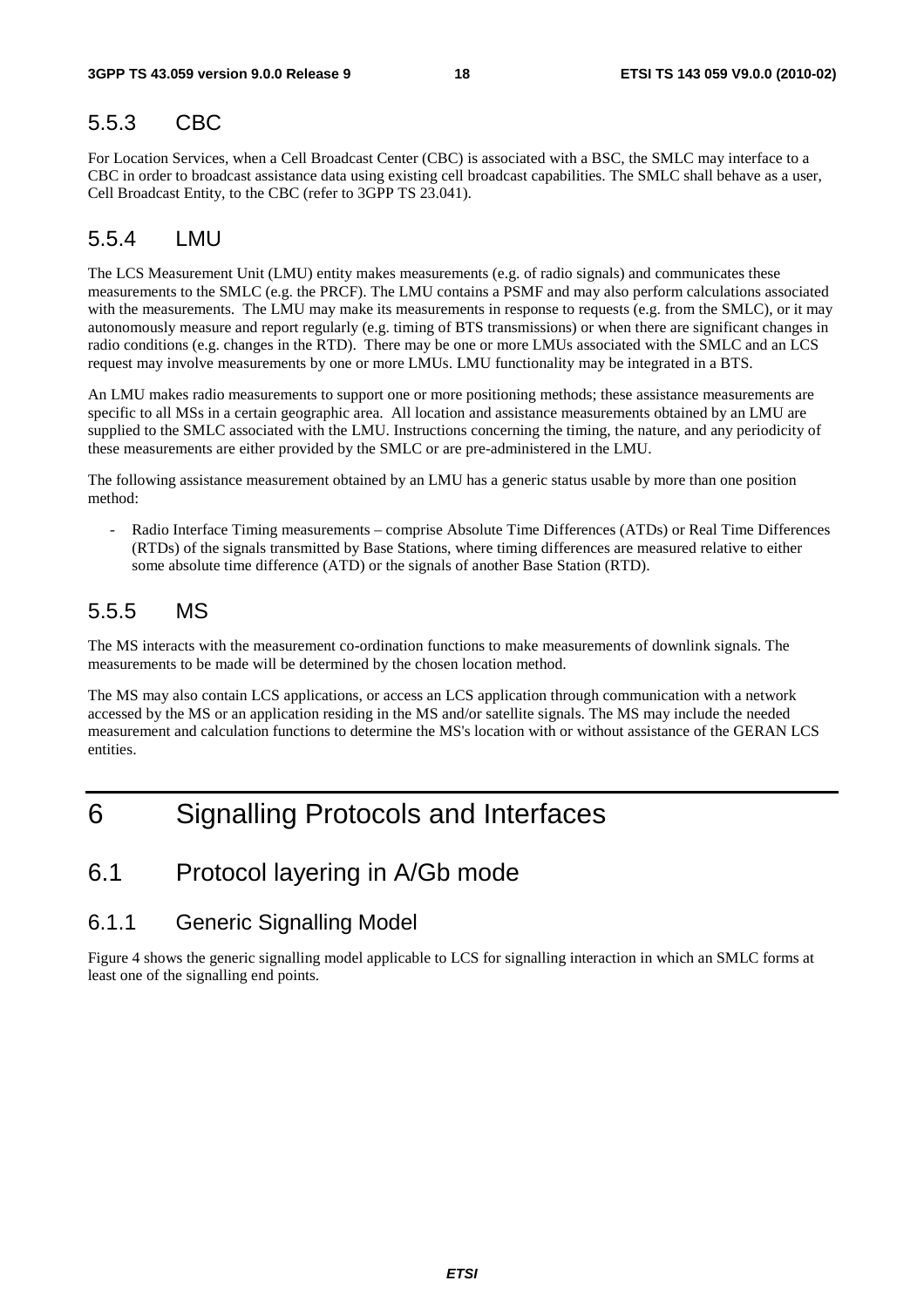

**Figure 4: Generic Model for LCS Signalling to an SMLC** 

The functions performed by each protocol layer are as follows:

- a) LCS application protocol this depends on the other signalling end point (e.g. whether a target MS or LMU) and may be absent if supported in the BSSAP-LE layer. The application protocol supports specific LCS functions (e.g. positioning measurements, assistance measurements) and is independent of lower protocol layers.
- b) BSSAP-LE this is an extension of BSSAP and carries the LCS application protocol signaling units. Necessary functions include identification of the LCS application protocol and identification, where not provided by the network layer, of the two end points. This layer can be relayed by an intermediate entity or mapped into an equivalent layer 3 protocol used by the other signaling end point. This layer supports segmentation of LCS application layer protocols.
- c) Network Layer provides signaling transport between the SMLC and either the other end point or some intermediate entity at which the BSSAP-LE layer is relayed or mapped. The network layer may support connection oriented or connectionless signaling. For second generation circuit oriented applications, the network layer is provided using either MTP or M3UA/SCTP and SCCP. This layer supports segmentation of LCS application layer protocols.
- d) Physical Layer When MTP is used as transport protocol, SS7 signaling links are supported by the physical layer. It is recommended that when IP transport (via M3UA/SCTP) is used, the data link layer is implemented using Ethernet. A node using IP transport having interfaces connected via low bandwidth PPP links like E1/T1 shall also support IP Header Compression [37] and the PPP extensions ML/MC-PPP [38], [39]. In this case, the negotiation of header compression [37] over PPP shall be performed according to [40].
- e) L3 a protocol layer compatible with or the same as BSSAP-LE.
- f)  $L2$  logical link layer for the other endpoint
- g) L1 physical layer for the other end point.

## 6.1.2 Message Segmentation in A/Gb mode

Message segmentation is needed to transport any large LCS message that exceeds the message size limitation supported by any GSM interface over which transport is needed.

#### 6.1.2.1 Network Level Segmentation

Segmentation and reassembly of large SMLCPP messages at the network (e.g. SCCP) level may be supported. For message transfer over any interface where network level segmentation is not supported, segmentation at the application level shall be used. This may require support of both network and intermediate level segmentation by certain intermediate entities.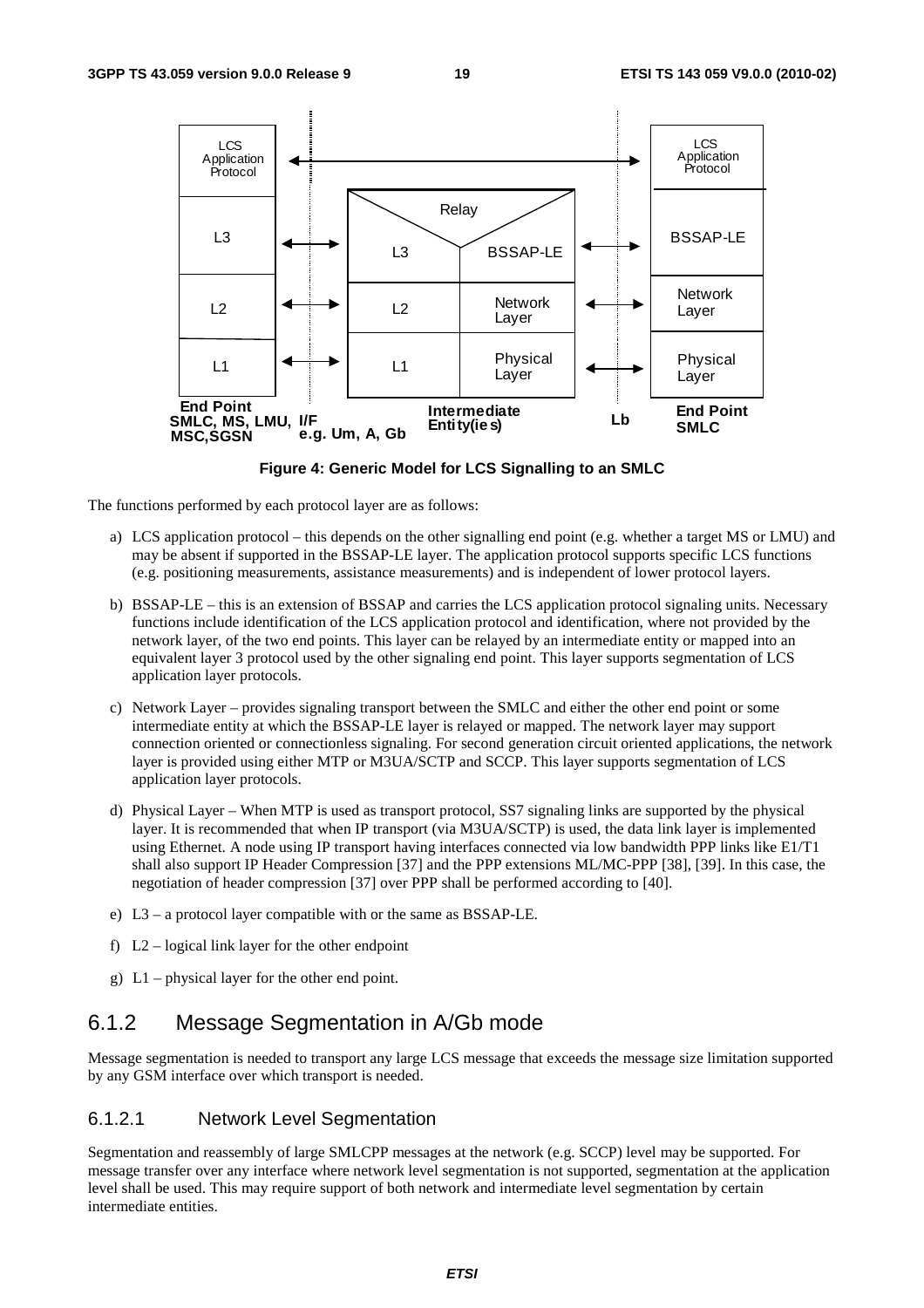#### 6.1.2.2 Intermediate Level Segmentation

The segmentation of SMLCPP 3GPP TS 48.031[19], messages is supported by segmentation mechanisms defined in 3GPP TS 48.008 [18], and 3GPP TS 49.031[22]. The sending, receiving and all intermediate entities supporting segmentation shall ensure reliable and sequenced delivery of the message segments by appropriate use of the capabilities supported by lower transport and network level protocols.

For support of legacy (Rel4 and older) MS and GERAN, there are segmentation mechanisms defined in the RR layer (3GPP TS 44.018 [14]) and BSSAP-LE layer (3GPP TS 49.031 [22]) for segmentation of RRLP (3GPP TS 44.031) messages, which need to be supported by the MS, BSS, and SMLC in the uplink direction in the CS domain and by the MS and BSS for the downlink direction in the CS domain.

#### 6.1.2.3 RRLP Pseudo-Segmentation

The use of several RRLP messages to deliver a large amount of information is called "RRLP pseudo-segmentation". If more information than what fits in the RRLP maximum PDU size needs to be delivered, the RRLP pseudosegmentation shall be used. (For Rel 4 or older MS and GERAN, may also use intermediate level segmentation).

### 6.1.3 Signalling between an SMLC, MSC and BSC

An SMLC can either be separate logical entity or integrated functionality in the BSC. If the SMLC is a separate logical entity, the LCS signalling between SMLC and MSC is accomplished through the A and Lb interfaces. If the SMLC is integrated, the LCS signalling is accomplished through the A interface only. Figure 5 shows the protocol layers used to support LCS signaling between the SMLC, MSC and BSC.





### 6.1.3a Signalling between an SMLC, SGSN and BSS

An SMLC can either be separate logical entity or integrated functionality in the BSS. If the SMLC is a separate logical entity, the LCS signalling between SMLC and SGSN is accomplished through the Gb and Lb interfaces. If the SMLC is integrated, the LCS signalling is accomplished through the Gb interface only. Figure 5a shows the protocol layers used to support LCS signaling between the SMLC, SGSN and BSS. Notice that the Network Service layer may be based on frame relay or IP (see 3GPP TS 48.016 [24]).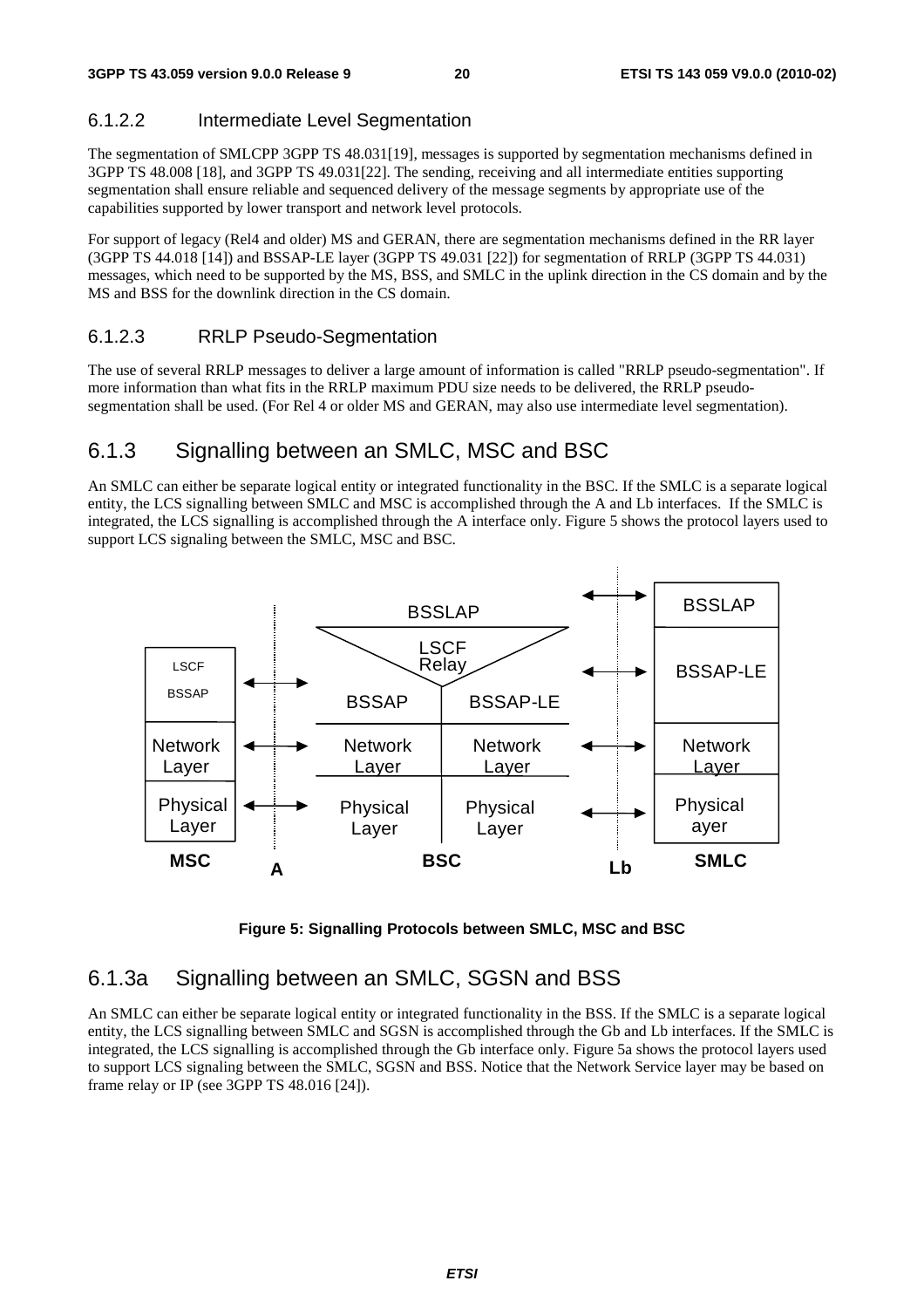

**Figure 5a: Signalling Protocols between SMLC, SGSN and BSS** 

## 6.1.4 Signaling between SMLC and MS

SMLC Signalling to a target MS is accomplished through the Um interface. Figure 6 shows the protocol layers used to support signaling between an SMLC and target MS in the CS domain.



#### **Figure 6: Signalling between an SMLC and Target MS in CS domain**

Figure 6a shows the protocol layers used to support signaling between an SMLC and target MS in the PS domain. The signalling is routed through the core network to utilize standard GPRS functions. BSSGP is specified in 3GPP TS 48.018 [25] and RLC/MAC is specified in 3GPP TS 44.060 [28]. The TOM and LLC protocols are specified in 3GPP TS 44.064 [26]. The TOM Protocol Header for RRLP is specified in 44.031 [15]. For an overview of GPRS, see 3GPP TS 23.060 [27].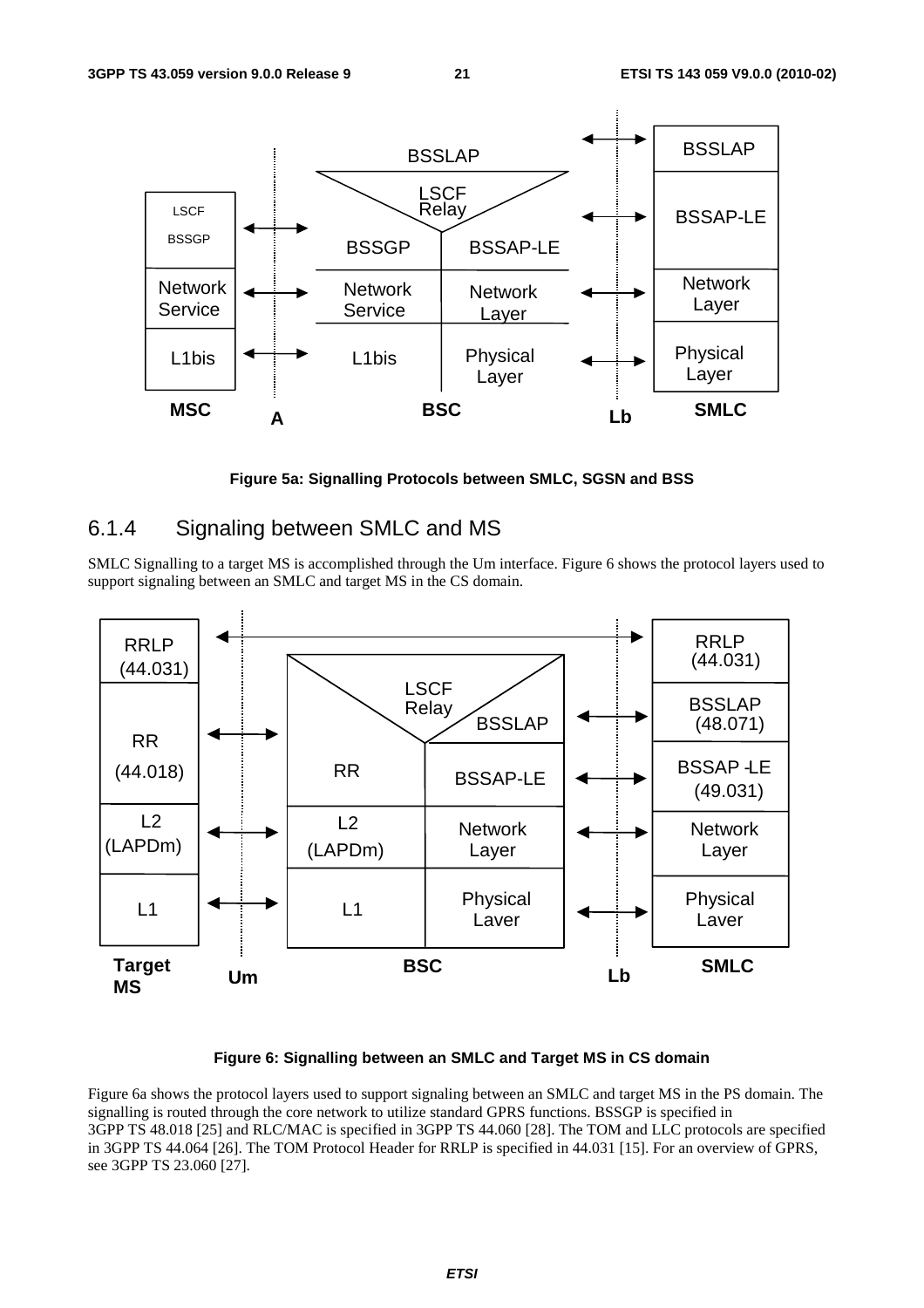

NOTE\*: The network layer for the Gb interface may be based on IP or frame relay.

#### **Figure 6a: Signalling between an SMLC and Target MS in PS domain**

## 6.1.5 SMLC Signalling to a Type A LMU

Notice that the signalling to a Type A LMU is using CS signalling over the Um interface. A Type A LMU can be used to support positioning of mobile stations both in the CS and the PS domain.

#### 6.1.5.1 Circuit Switched Signalling using an SDCCH

Figure 7 shows the protocol layers used to support signaling between an SMLC and a Type A LMU, using an SDCCH on the Um interface.



#### **Figure 7: Signalling between an SMLC and Type A LMU using an SDCCH**

#### 6.1.5.2 Signalling using a TCH

Figure 8 shows the protocol layers that can be used to support signaling between an SMLC and a Type A LMU using a TCH on the Um interface. The TCH is assumed to support either transparent or non-transparent synchronous data and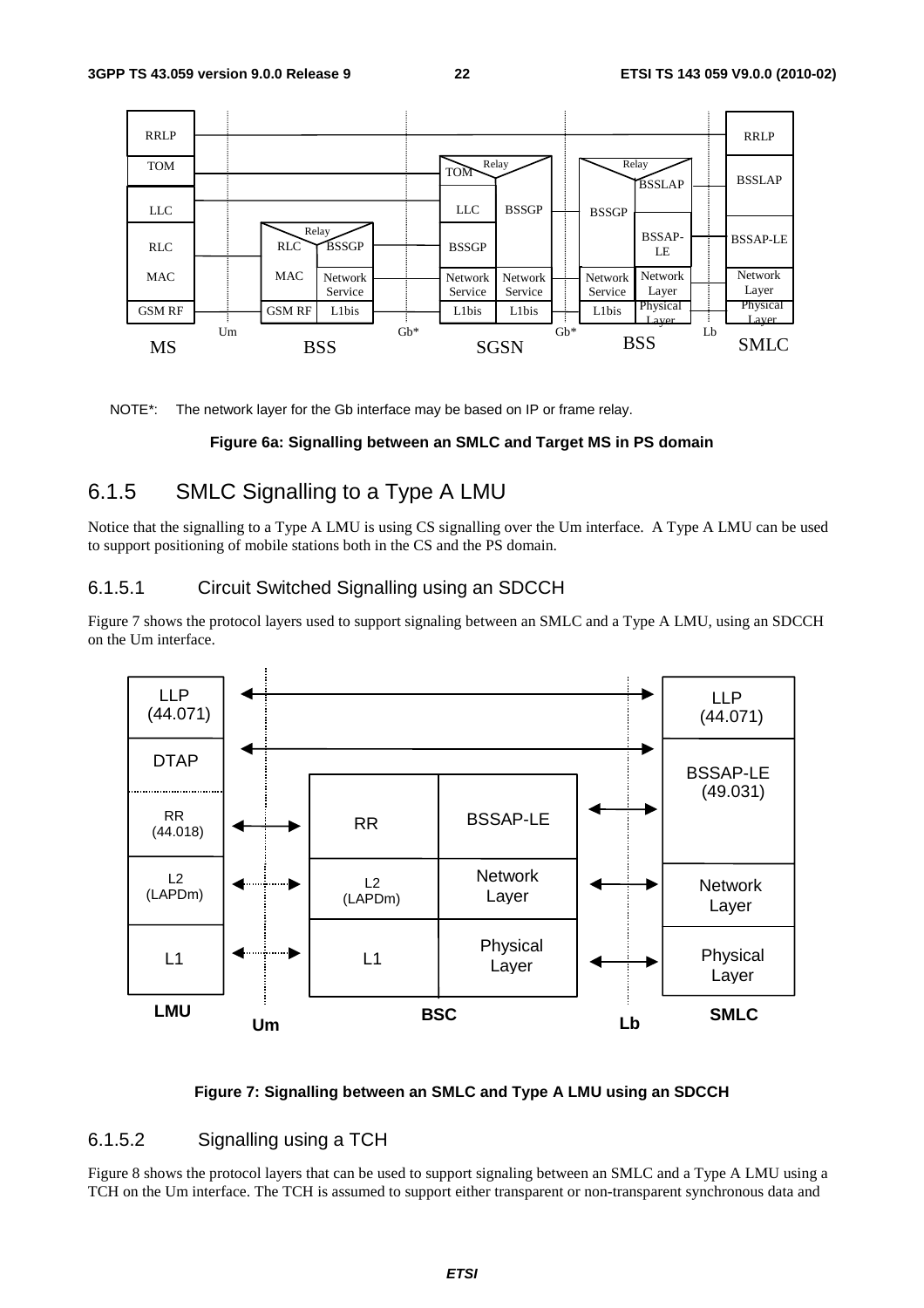may be provided in a multislot configuration. The main usage would be for O&M data and SW download – e.g. during offpeak hours.



**Figure 8: Signalling between an SMLC and a Type A LMU using a TCH** 

### 6.1.6 SMLC signalling to a Type B LMU

The protocol layers employed to enable signaling between the SMLC and a Type B LMU are shown in figure 9. Notice that the signalling to a Type B LMU can be used to support positioning of mobile stations both in the CS and the PS domain.



**Figure 9: Signalling between an SMLC and Type B LMU** 

NOTE\*: Abis interface is beyond the scope of the present document.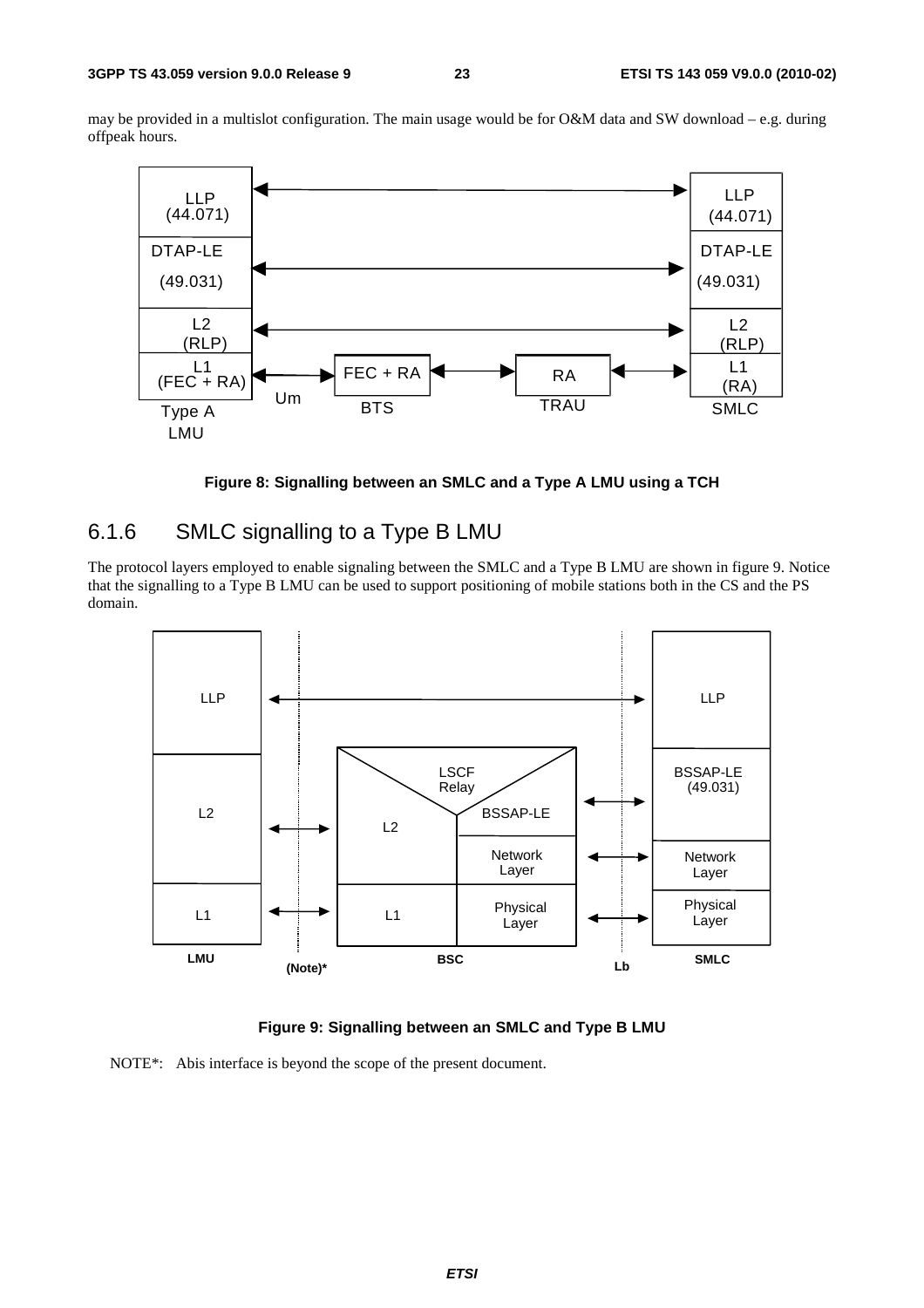## 6.1.7 SMLC Signalling to a peer SMLC

The protocol layers used for SMLC to SMLC signalling are shown in figure 10, where it is assumed that both SMLCs have connections to an intermediary signalling network (or there is a direct link between the SMLCs).





In the absence of either a direct link or links to an intermediary signalling network, signalling can go via attached BSCs and MSCs as shown in figure 11 for signalling between the SMLCs sharing the same MSC.



**Figure 11: SMLC to SMLC Signalling via associated BSCs and MSC** 

## 6.2 Protocol layering in Iu mode

## 6.2.1 Signalling between SMLC and MSC/SGSN

A SMLC can either be a separate logical entity or integrated functionality in the BSC. If the SMLC is a separate logical entity, the LCS signalling between SMLC and MSC/SGSN is accomplished through the Iu and Lb interfaces. If the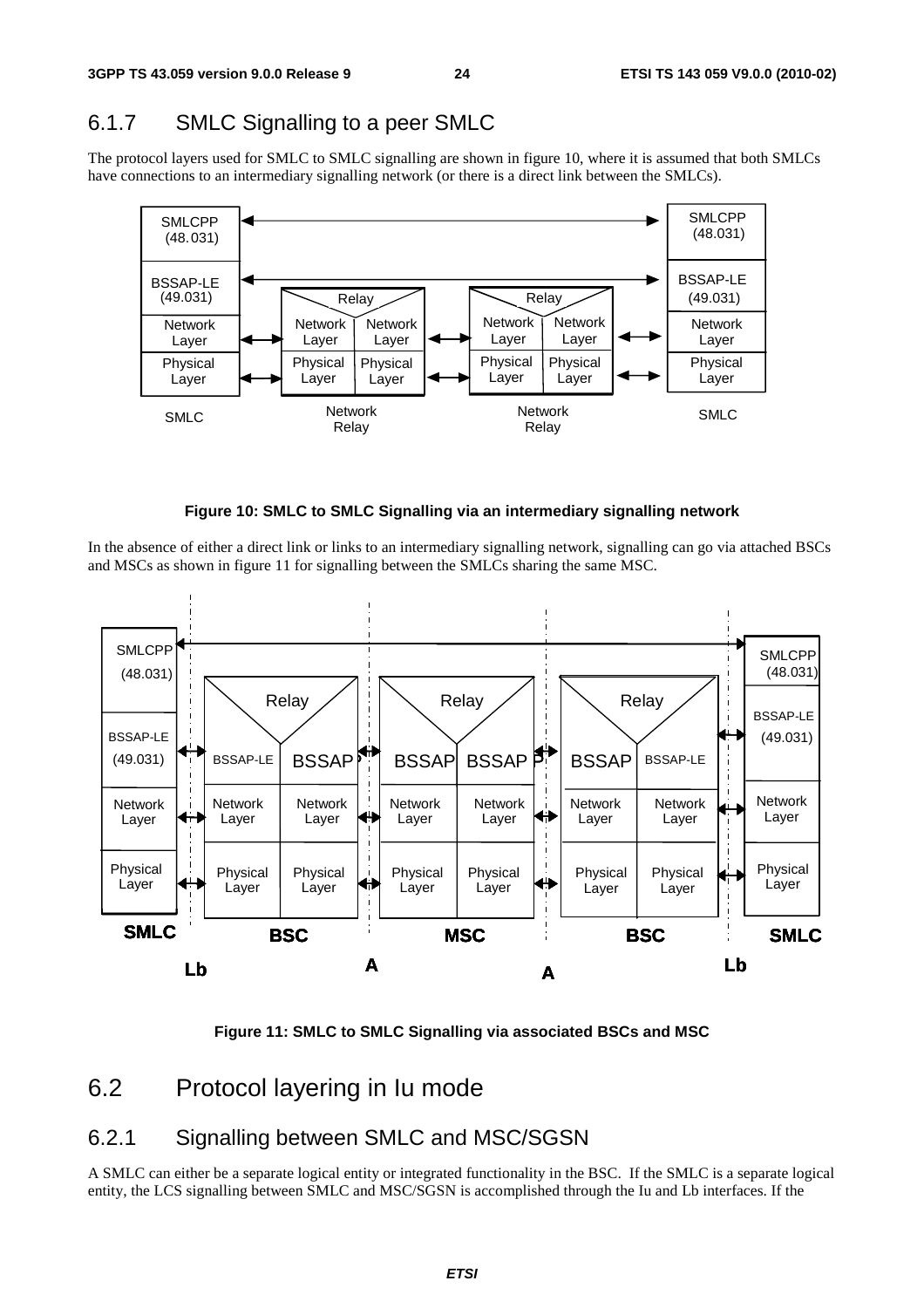SMLC is integrated, the LCS signalling is accomplished through the Iu interface only. Figure 11a shows the protocol layers used to support LCS signaling between the SMLC, BSC and MSC/SGSN.



NOTE: \* Iu protocol stack is inherited from UMTS specifications [29-32]. See GERAN Stage 2 specification [11] for additional transport layer options.

#### **Figure 11a: Signalling Protocols between SMLC, BSC and MSC/SGSN**

### 6.2.2 Signalling between SMLC and MS

SMLC Signalling to a target MS is accomplished through the Um interface. Figure 11b shows the protocol layers used to support signaling between an SMLC and target MS.



**Figure 11b: Signalling between an SMLC and Target MS**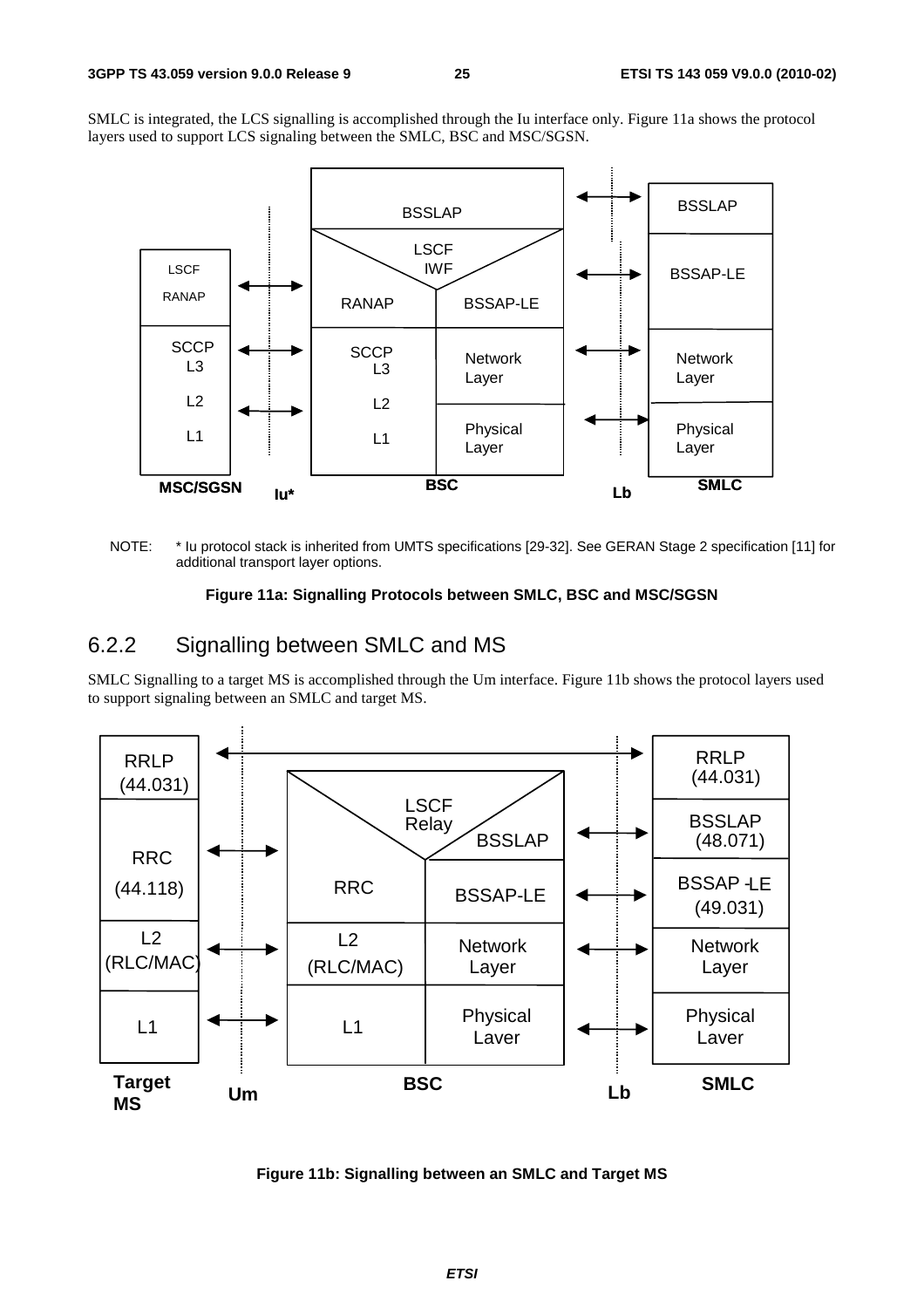## 6.2.3 SMLC signalling to a Type A LMU

The signalling to a Type A LMU is defined using A/Gb Mode CS signalling over the Um interface, see Clause 6.1.5. A Type A LMU operating in A/Gb Mode CS Domain can be used to support positioning of mobile stations operating in Iu Mode. Signalling to a Type A LMU in Iu Mode is FFS.

## 6.2.4 SMLC signalling to a Type B LMU

The signalling to a Type B LMU is defined in Clause 6.1.6. A Type B LMU operates independently of the mode of the MS (A/Gb Mode or Iu Mode) and signalling to a Type B LMU as defined in Clause 6.1.6 can be used to support positioning of mobile stations operating in Iu Mode.

## 6.2.5 SMLC signalling to a peer SMLC

The signalling to a peer SMLC is defined in Clause 6.1.7. A peer SMLC connection and signaling is independent of the mode of the MS (A/Gb Mode or Iu Mode) and signalling to a peer SMLC as defined in Clause 6.1.7 can be used to support positioning of mobile stations operating in Iu Mode.

## 7 GERAN Network Location Procedures

- 7.1 State description for SMLC
- 7.1.1 SMLC States

### 7.1.1.1 NULL State

This is a conceptual rather than actual state in which a certain location request from a particular Location Client, VMSC, SGSN or BSC either has not yet been received or has been completed.

### 7.1.1.2 LOCATION State

This state exists after the SMLC has received a location request from a BSC and persists while the SMLC is obtaining position measurements for a particular positioning method until such time as positioning measurements have been received and a location estimate (with optional velocity estimate) has been computed and returned to the BSC.

When sufficient positioning measurement results have been received, the SMLC either evaluates them, if they include an already computed location estimate, or uses them to compute a location estimate. The SMLC then has the option of either reinitiating another positioning attempt, e.g. if the location estimate did not satisfy the required QoS and the requirement on response time permits another position attempt, or returning the location estimate to the BSC.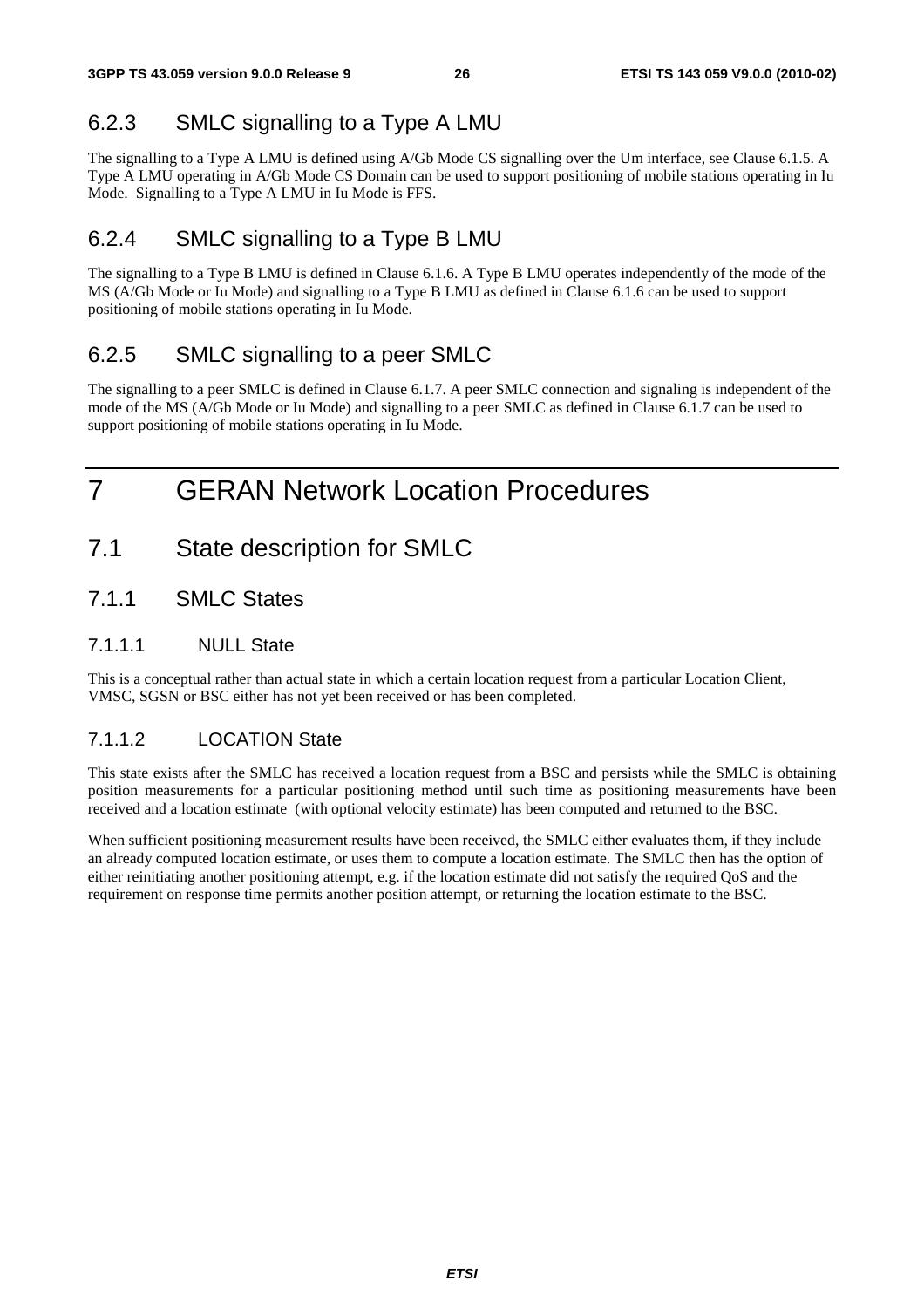### 7.1.2 State Functionality

7.1.2.1 State Transitions



**Figure 12: State Transitions in the SMLC** 

**Moving from NULL to LOCATION state:** After a location request is received from the BSC, the SMLC enters the LOCATION state. It then chooses a positioning method and initiates the appropriate position measurements.

**Moving from LOCATION to NULL state:** When the SMLC has obtained a location estimate that best meets the requested QoS parameters, it returns this to the BSC and re-enters the NULL state.

#### 7.1.2.2 LOCATION Timer Function

The SMLC runs a timer while in the LOCATION state to limit the total amount of time that positioning can be active. This timer should be related to any response time indicated in the location request QoS parameters. If the timer expires before a final location estimate has been produced, the SMLC either returns the best existing location estimate (with optional velocity estimate) to the BSC (e.g. an estimate based on the current cell ID) or returns a failure indication. It then re-enters the NULL state.

## 7.2 State Description for the BSC

- 7.2.1 BSC States
- 7.2.1.1 IDLE State

In this state, the BSC location service is inactive for a particular MS.

#### 7.2.1.2 LOCATION State

In this state, the BSC is awaiting a response from an SMLC after requesting the location for a particular MS. In this state, a Radio Resource connection to the target MS will be active – allowing the SMLC and MS to exchange positioning related messages for mobile based and mobile assisted position methods. For certain position methods (e.g. network based position methods), the SMLC may invoke substates in the BSC during which other types of association or procedure are supported with the MS (e.g. temporary call establishment, handover). In this state, the BSC may transfer positioning related messages between the SMLC and the target MS and/or between the SMLC and certain LMUs served by the BSC.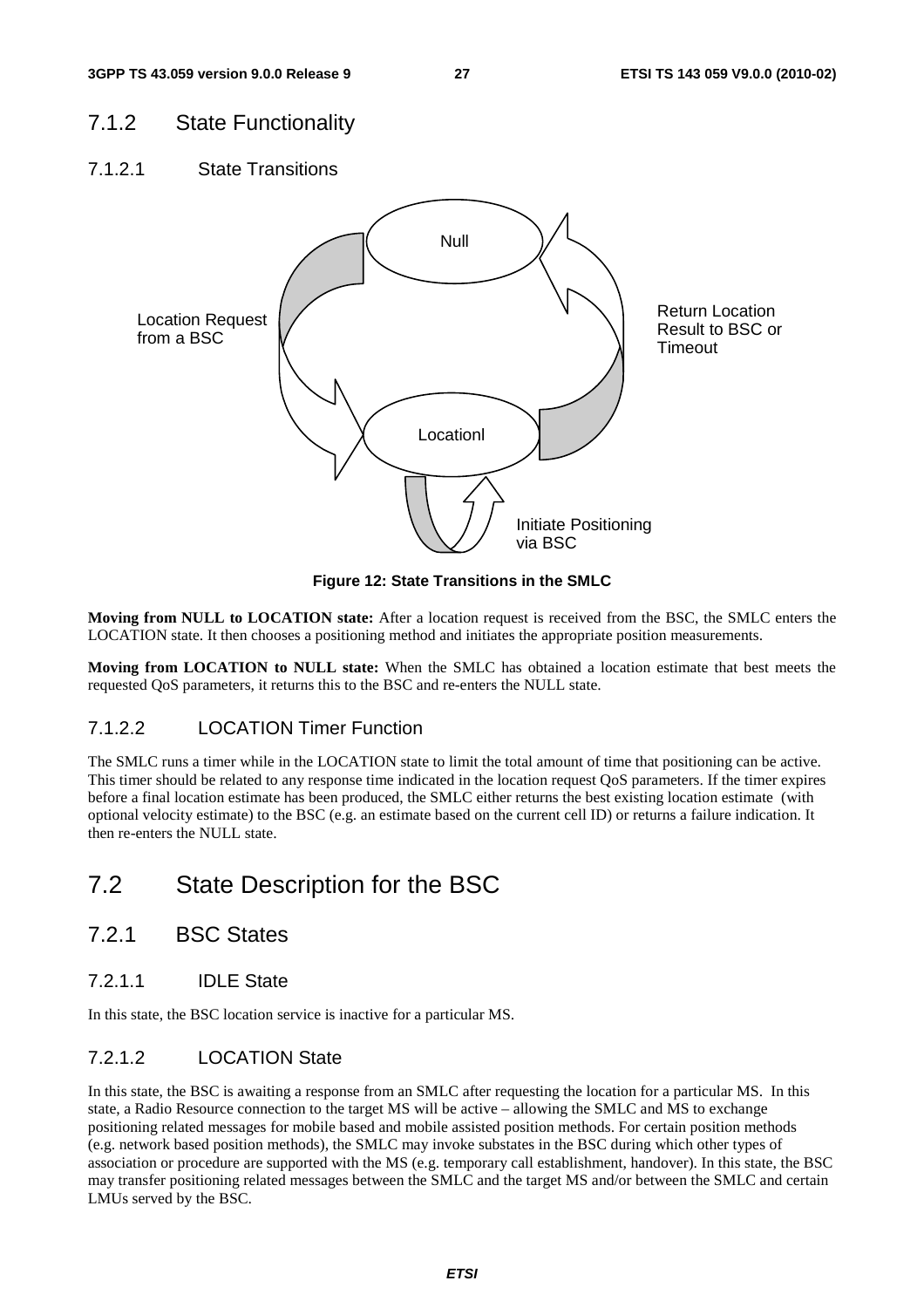### 7.2.2 State Functionality

7.2.2.1 State Transitions



**Figure 13: State Transitions in the BSC** 

**Moving from IDLE to LOCATION state:** After a request has been received to locate a particular MS served by the BSC, a location request is sent to the SMLC associated with the serving cell: the BSC then enters the LOCATION state. Before entering this state, a Radio Resource connection to the MS must have been already established by the VMSC.

**Moving from LOCATION to IDLE state:** After the return of a location estimate result from the SMLC, the BSC shall re-enter IDLE state.

### 7.2.2.2 LOCATION Timer Function

The BSC runs a timer while in the LOCATION state to limit the amount of time waiting for a location response from the SMLC. If the timer expires before such information is received, the BSC indicates a location failure to the original requesting entity and re-enters IDLE state.

## 7.3 Usage of SCCP Connection on the Lb interface in the CS domain in A/Gb mode

SCCP connection oriented signalling between an SMLC and a BSC is used to support SMLC signalling to a Type A LMU, a serving BSC, or a target MS. The types of SCCP connections are described below.

## 7.3.1 SCCP Connection for positioning of a target MS

The BSC establishes this connection when a request is received for a location estimate for a target MS in the CS domain. The BSC sends the BSSAP-LE Perform Location Request to the SMLC inside an SCCP Connection Request message. Signaling between the SMLC and target MS, if required, is then relayed by the BSC between this SCCP connection and the main signaling link to the MS. The same SCCP connection is also used to transfer BSSLAP messages between the SMLC and serving BSC. See Figure 14.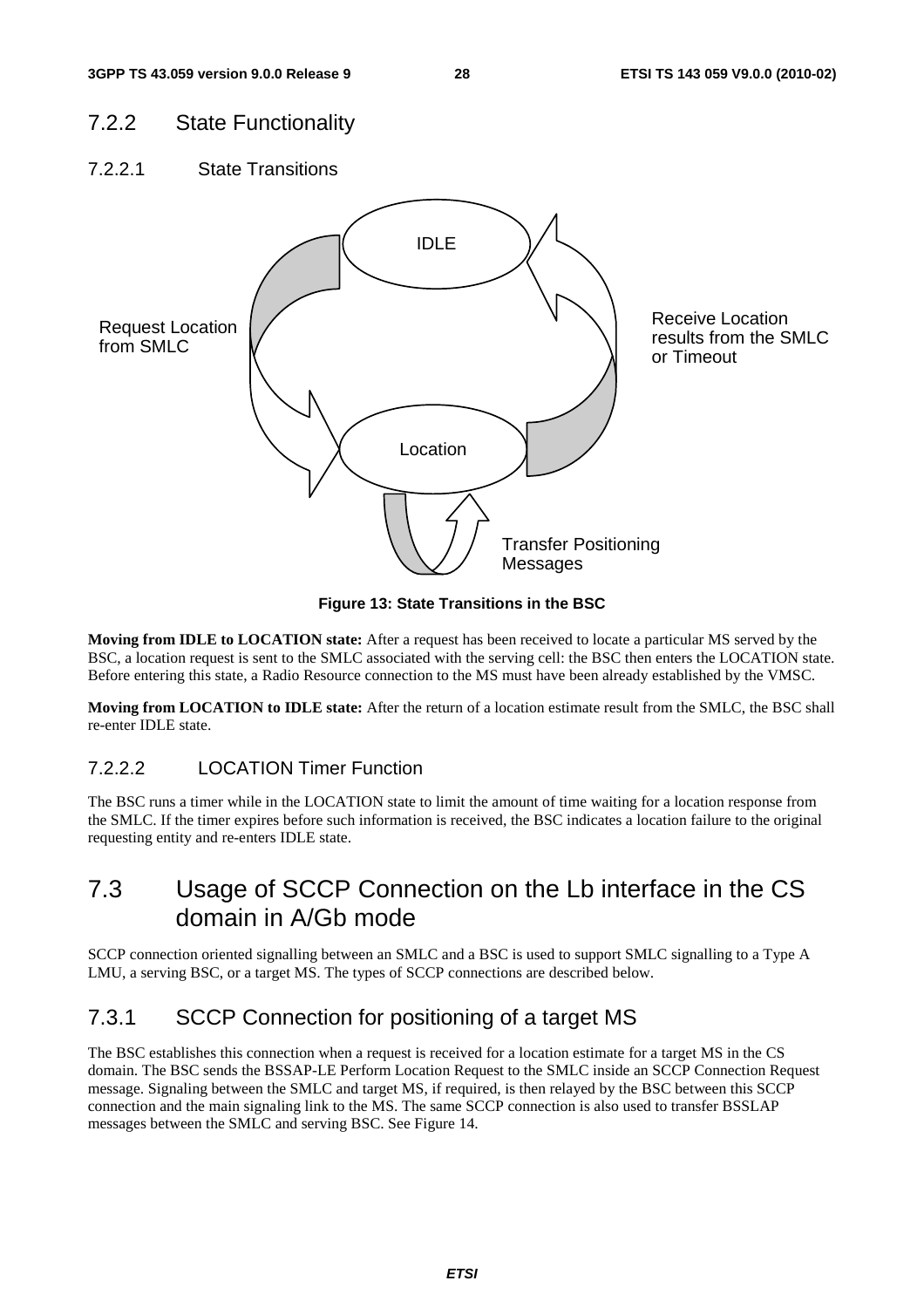

RRLP (44.031)

#### **Figure 14: SCCP based signalling for MS positioning with an SMLC in CS domain**

### 7.3.2 SCCP connection to access a Type A LMU

The BSC or SMLC establishes this connection to enable LCS messages to be transferred to or from a Type A LMU. The BSC or SMLC sends a BSSAP-LE LMU Connection Request message inside an SCCP Connection Request message. Signaling is subsequently relayed through the BSC using this SCCP connection as shown in figure 15.



LLP (44.071)

#### **Figure 15: SCCP based signalling to access a Type A LMU with an SMLC**

## 7.4 Usage of SCCP Connection on the Lb interface in the PS domain in A/Gb mode

SCCP connection oriented signalling between an SMLC and a BSS is used to support SMLC signalling to a serving BSS or a target MS. The types of SCCP connections are described below.

## 7.4.1 SCCP Connection for positioning of a target MS

The BSS establishes this connection when a request is received for a location estimate for a target MS in the PS domain. The BSS sends the BSSAP-LE Perform Location Request to the SMLC inside an SCCP Connection Request message. Signaling between the SMLC and target MS is then relayed by the BSS via the SGSN to the MS. The same SCCP connection is also used to transfer BSSLAP messages between the SMLC and serving BSS. See figure 15a below. RRLP Messages between the SMLC and the MS are carried in BSSGP Position Command/Response messages (see 3GPP TS 48.018) across the Gb interface and in TOM messages in LLC UI frames (see 3GPP TS 44.064 [26]) across the Um interface. Because a connectionless mode of communication is used to transport BSSGP and LLC, an MS identity is included in each message for those protocols.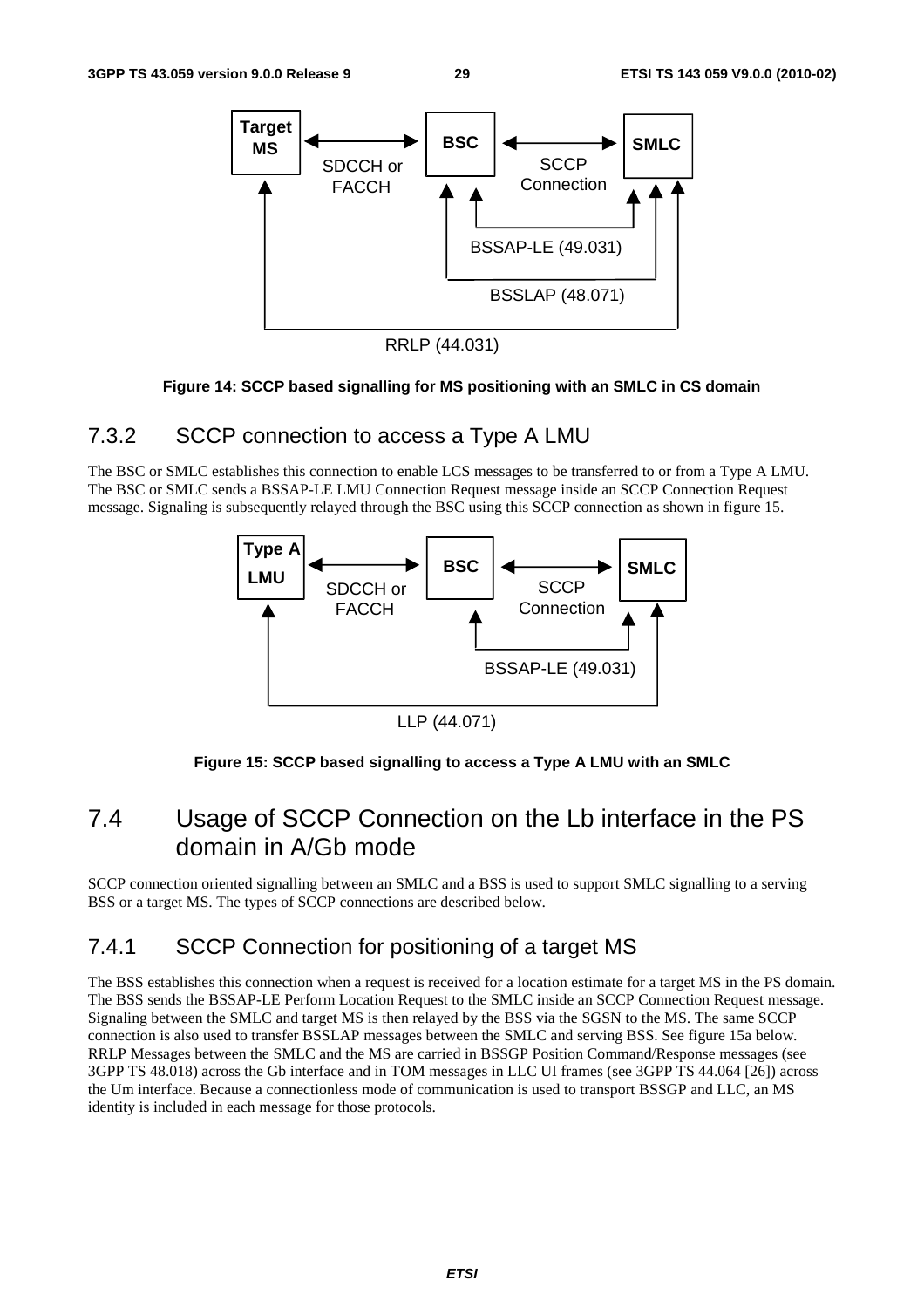

**Figure 15a: SCCP based signalling for MS positioning with an SMLC in PS domain** 

## 8 Common Procedures to Support Positioning

The procedures described in this clause enable an SMLC to obtain positioning related information or instigate positioning for a particular target MS. The procedures are applicable to all positioning methods after an SMLC receives a BSSAP-LE Perform Location request for a target MS until a BSSAP-LE Perform Location response is returned to the originator.

## 8.1 Information Transfer between an SMLC and a Target MS in the CS Domain in A/Gb mode for E-OTD and A-GNSS positioning methods

An SMLC uses the procedure shown below in order to obtain the MS position or positioning measurements from a target MS or transfer location assistance information to a target MSin the CS domain after a request has been received from the BSC serving the target MS. More details of the location information transfer procedure between the BSC and MS can be found in 3GPP TS 24.008.



#### **Figure 16: Information Transfer between an SMLC and a Target MS in CS domain**

1) The SMLC passes a BSSAP-LE Connection Oriented Information message to the serving BSC containing an embedded BSSLAP MS Position Command with an RRLP message parameter. The message is transferred using the SCCP connection established between the SMLC and BSC for positioning the target MS If the BSSLAP message is too large to fit in a single BSSAP-LE Connection Oriented Information message, RRLP pseudo-segmentation shall be used. Legacy SMLC may utilize BSSAP-LE layer segmentation instead of RRLP pseudo-segmentation. The SMLC shall indicate in the first BSSLAP MS Position Command whether the embedded RRLP message contains a positioning command versus positioning assistance data.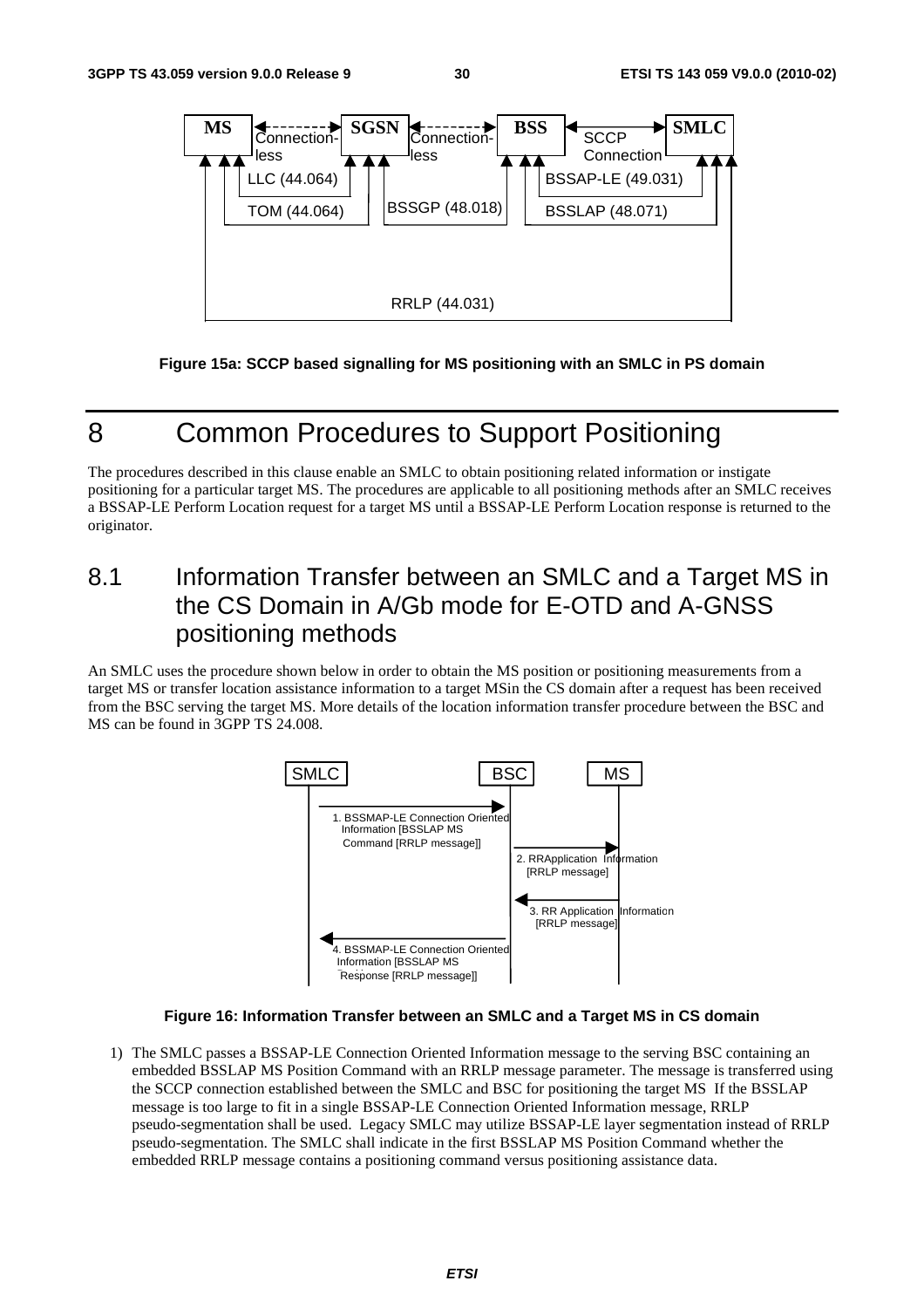- 2) The BSC transfers the embedded RRLP message to the target MS inside an RR Application Information message. No later than when the RR Application Information message has been transferred, the BSC shall start a positioning supervision timer if none is already in progress or restart this if already in progress. If the timer expires before the final response in step 3 is received, the BSC shall return a BSSAP-LE Connection oriented Information message to the SMLC containing a BSSLAP Abort with a cause of BSC timeout.
- 3) When the target MS has positioning information to return to the SMLC, it sends an RR Application Information message to the BSC containing an embedded RRLP message. If the RRLP message is too large to fit in a single RR Application Information message, RRLP pseudo-segmentation shall be used. Legacy MS may utilize RR layer segmentation instead of RRLP pseudo-segmentation. . The last RR Application Information message shall indicate if this is the final response from the MS.
- 4) If the timer started in step 2 has already expired, the BSC discards the RRLP message received in step 3. Otherwise, the BSC forwards the RRLP message to the SMLC inside a BSSLAP MS Positioning Response message contained in a BSSAP-LE Connection Oriented Information message. If the SMLC indicated a positioning command in step 1 and the MS has indicated a final response, the BSC may add additional measurement information to the BSSLAP MS Position Response in the last BSSAP-LE message – if necessary, creating a new BSSAP-LE message if message size limitations would be exceeded. The BSC shall stop the supervision timer started in step 2 when the final segment of the final response from the MS has been transferred. If the MS did not indicate a final response in step 3, the SMLC may transfer a further RRLP message to the MS (e.g. containing assistance data) according to steps 1 and 2 and the MS may return a subsequent response according to steps 3 and 4.

## 8.1a Information Transfer between an SMLC and a Target MS in the PS Domain in A/Gb mode

An SMLC uses the procedure shown below in order to obtain the MS position or positioning measurements from a target MS or transfer location assistance information to a target MS in the PS domain after a request has been received from the BSS serving the target MS.



#### **Figure 16a: Information Transfer between an SMLC and a Target MS in PS Domain**

1) The SMLC passes a BSSAP-LE Connection Oriented Information message to the serving BSS containing an embedded BSSLAP MS Position Command with an RRLP message parameter. The message is transferred using the SCCP connection established between the SMLC and BSS for positioning the target MS. If the RRLP message is larger than the RRLP maximum PDU size, RRLP pseudo-segmentation shall be used. The SMLC shall indicate in the positioning command bit in the RRLP flags IE in the BSSLAP MS Position Command whether the embedded RRLP message contains a positioning command versus a non-command  $-e.g.$ positioning assistance data.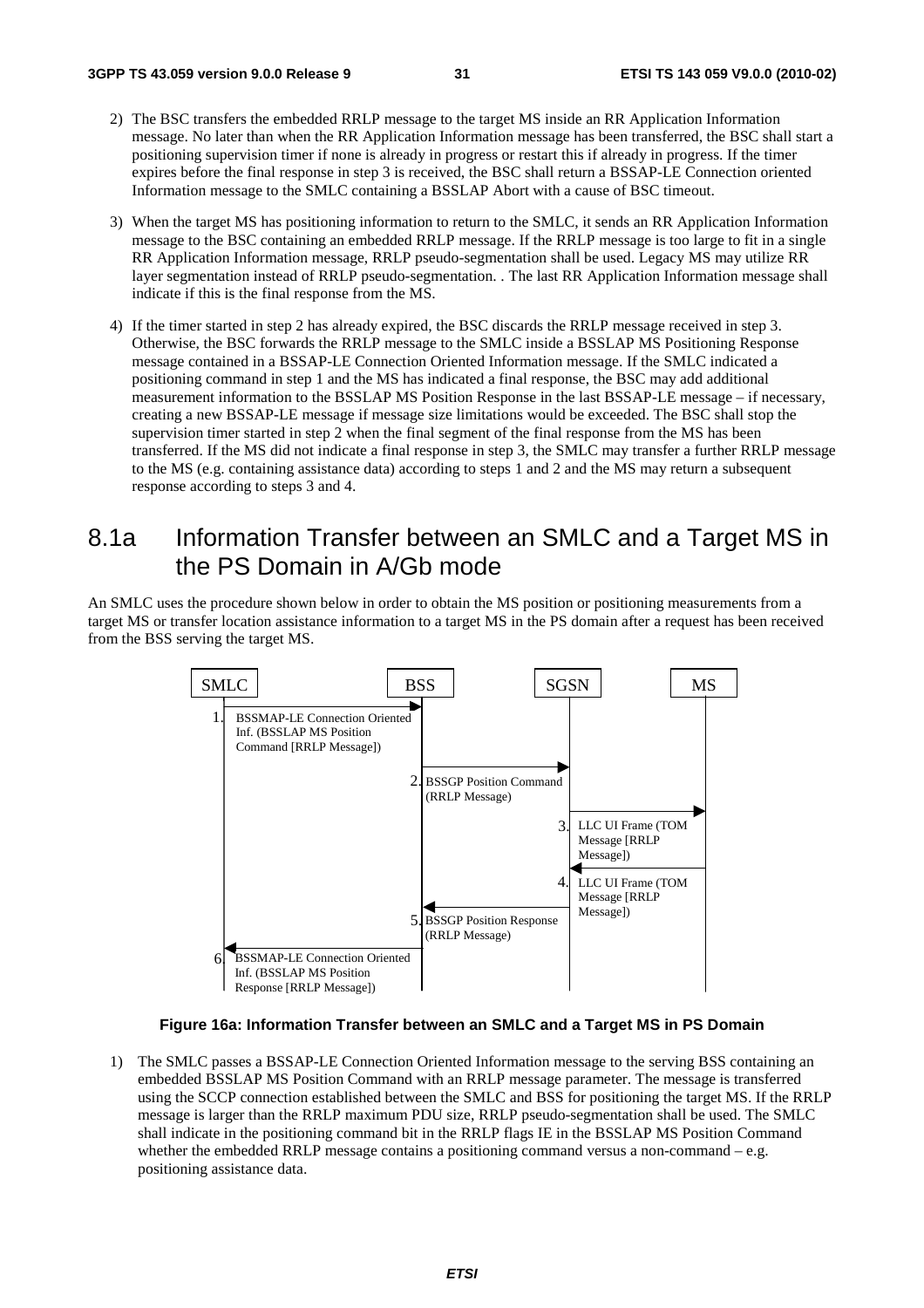- 2) The BSS relays the embedded RRLP message and the RRLP flags IE to the SGSN inside a BSSGP Position Command message. When the BSSGP Position Command message has been transferred, the BSS shall start a positioning supervision timer if not already in progress or restart if the timer is already in progress. If the timer expires before the final response in step 5 is received, the BSS shall return a BSSAP-LE Connection Oriented Information message to the SMLC containing a BSSLAP Abort with a cause of BSS timeout.
- 3) The SGSN receives the RRLP message in the BSSGP Position Command message and relays it to the MS in an LLC UI frame. The TOM protocol with SAPI TOM8 is used for transfer of RRLP messages. The positioning command bit from the RRLP flags IE in the BSSGP message is also relayed using the C/R bit in the TOM header (see 3GPP TS 44.031 [15]). The received C/R bit may be ignored by the MS or used for implementation purposes.
- 4) When the target MS has positioning information to return to the SMLC, it sends an LLC UI Frame to the SGSN containing an embedded RRLP message. The TOM protocol is used for transfer of RRLP messages. If the RRLP message is larger than the RRLP maximum PDU size, RRLP pseudo-segmentation shall be used. If the RRLP pseudo-segmentation is used, the MS shall send several RRLP messages. In each message the MS shall indicate in the C/R bit in the TOM protocol header whether it is the final response or not. The final response shall be the last RRLP message that the MS expects to send in response to RRLP messages received so far from the SMLC. In the final message the MS shall indicate that it is the final response by setting the appropriate RRLP flag.
- 5) The SGSN relays the RRLP message to the BSS. The RRLP message is sent in a BSSG Position Response message. The C/R bit from the TOM header is relayed using the final response bit in the RRLP flags IE in the BSSGP message.
- 6) If the timer started in step 2 has already expired, the BSS discards the RRLP message received in step 5. Otherwise, the BSS relays the RRLP message and the RRLP flags IE to the SMLC inside a BSSLAP MS Positioning Response message contained in a BSSAP-LE Connection Oriented Information message. If the SMLC indicated a positioning command in the most recent message to be transferred in step 1 and the MS has indicated a final response, the BSS may add additional measurement information to the BSSLAP MS Position Response in the last BSSAP-LE message. The BSS shall stop the supervision timer started in step 2 when the final response from the MS has been transferred. The SMLC may transfer a further RRLP message to the MS (e.g. containing assistance data or a positioning command) according to steps 1, 2, and 3 and the MS may return a subsequent response according to steps 4, 5, and 6. Steps 4-6 are repeated if the RRLP pseudo-segmentation is used for the uplink message.

## 8.1b Information Transfer between an SMLC and a Target MS in Iu Mode

An SMLC uses the procedure shown below in order to obtain the MS position or positioning measurements from a target MS or transfer location assistance information to a target MS after a request has been received from the BSC serving the target MS. More details of the location information transfer procedure between the BSC and MS can be found in 3GPP TS 44.118.



**Figure 16b: Information Transfer between an SMLC and a Target MS**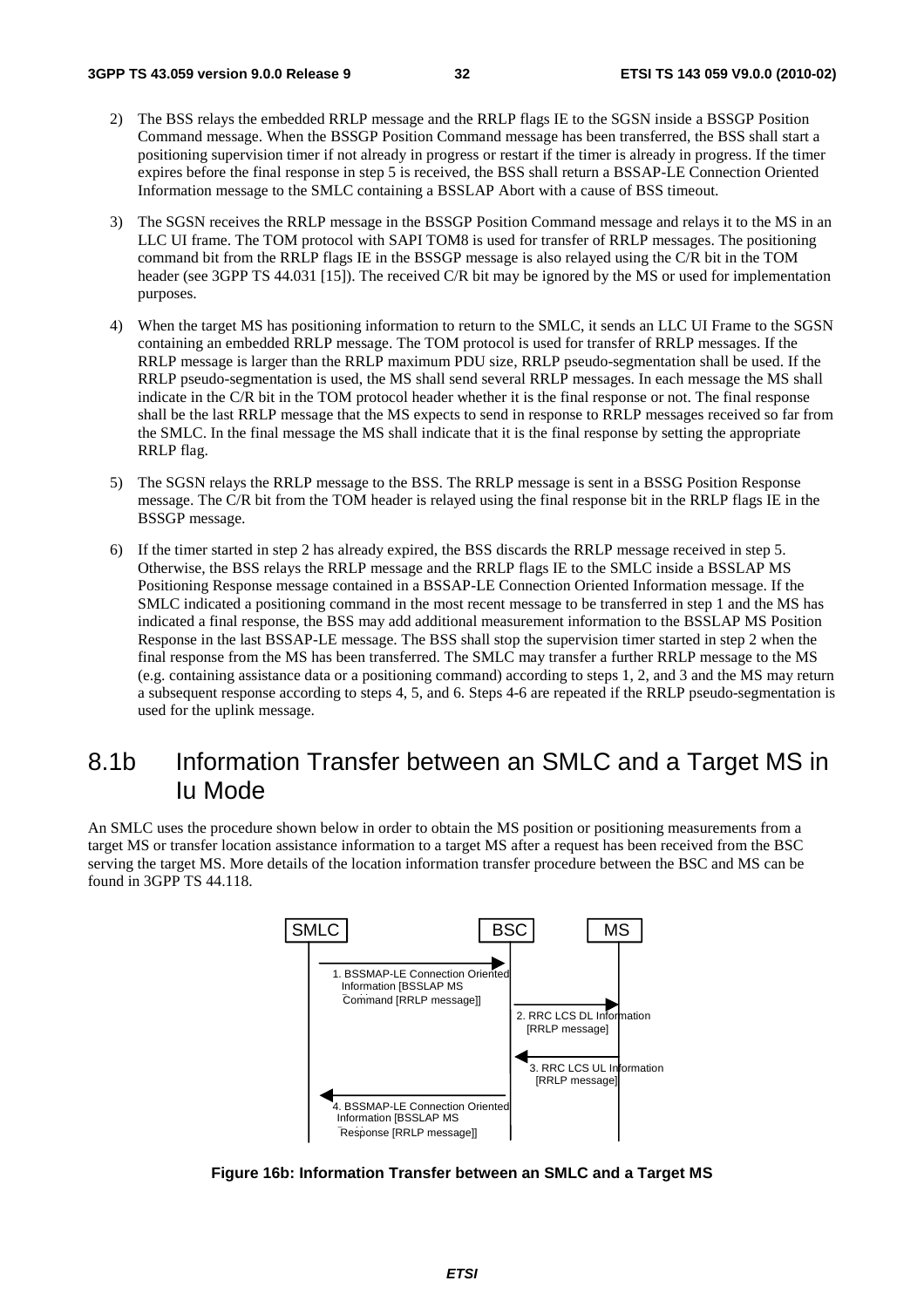- 1) The SMLC passes a BSSAP-LE Connection Oriented Information message to the serving BSC containing an embedded BSSLAP MS Position Command with an RRLP message parameter. The message is transferred using the SCCP connection established between the SMLC and BSC for positioning the target MS If the BSSLAP message is too large to fit in a single BSSAP-LE Connection Oriented Information message, RRLP pseudo-segmentation shall be used. The SMLC shall indicate in the first BSSLAP MS Position Command whether the embedded RRLP message contains a positioning command versus positioning assistance data.
- 2) The BSC transfers the embedded RRLP message to the target MS inside an RRC LCS DL Information message. No later than when the RRC LCS DL Information message has been transferred, the BSC shall start a positioning supervision timer if none is already in progress or restart this if already in progress. If the timer expires before the final response in step 3 is received, the BSC shall return a BSSAP-LE Connection oriented Information message to the SMLC containing a BSSLAP Abort with a cause of BSC timeout.
- 3) When the target MS has positioning information to return to the SMLC, it sends an RRC LCS UL Information message to the BSC containing an embedded RRLP message. If the RRLP message is too large to fit in a single RRC LCS UL Information message, RRLP pseudo-segmentation shall be used. The last RRC LCS UL Information message shall indicate if this is the final response from the MS.
- 4) If the timer started in step 2 has already expired, the BSC discards the RRLP message received in step 3. Otherwise, the BSC forwards the RRLP message to the SMLC inside a BSSLAP MS Positioning Response message contained in a BSSAP-LE Connection Oriented Information message. If the SMLC indicated a positioning command in step 1 and the MS has indicated a final response, the BSC may add additional measurement information to the BSSLAP MS Position Response in the last BSSAP-LE message – if necessary, creating a new BSSAP-LE message if message size limitations would be exceeded. The BSC shall stop the supervision timer started in step 2 when the final response from the MS has been transferred. If the MS did not indicate a final response in step 2, the SMLC may transfer a further RRLP message to the MS (e.g. containing assistance data) according to steps 1 and 2 and the MS may return a subsequent response according to steps 3 and 4.

## 8.2 Information Transfer between an SMLC and a BSC

An SMLC uses the procedure shown below in order to obtain positioning related information from the BSC serving a particular target MS after a positioning request has been received from the BSC. This procedure applies to positioning of an MS in both the CS and the PS domains.



**Figure 17: Information Transfer between an SMLC and a BSC** 

- 1) The SMLC passes a BSSAP-LE Connection Oriented Information message to the BSC containing an embedded BSSLAP message. The BSSAP-LE message is transferred using the SCCP connection previously established between the SMLC and BSC when the positioning request for the target MS was initially sent to the SMLC. The BSC recognizes that it is the final destination due to the presence of the embedded BSSLAP message.
- 2) When the BSC has positioning information for the target MS to return to the SMLC, it sends a BSSAP-LE Connection Oriented Information message to the SMLC containing an embedded BSSLAP message. The message is sent using the SCCP connection previously established for positioning the target MS.

## 8.3 Common Procedures to Support Access to an LMU

The procedures in this clause support the transfer of positioning related information and O&M data between an SMLC and a particular LMU associated with the SMLC. These procedures apply to positioning of an MS in both the CS and the PS domains.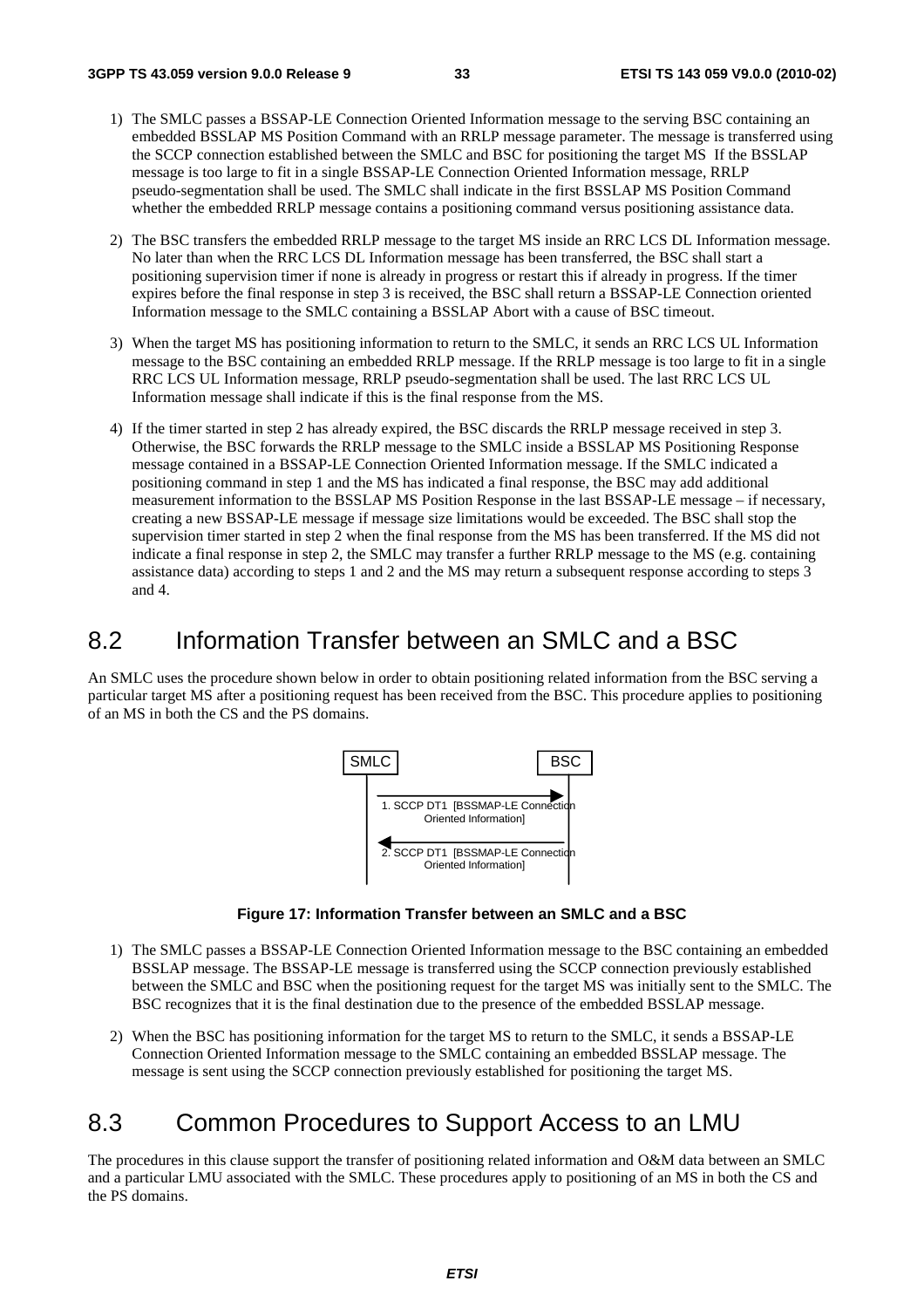## 8.3.1 Location Update Procedure between an SMLC and a Type A LMU

The following procedure supports a normal location update from the perspective of a Type A LMU. The location update can occur periodically, on power up, following recovery from some failure condition and when an LMU in idle mode detects that its closest BTS is in another location area.



#### **Figure 18: Location Update Procedure between an SMLC and a Type A LMU**

- 1) If the LMU does not currently have a signaling link, it sends an RR Channel Request to the serving BTS to request a SDCCH. The RR Channel Request contains an establishment cause identifying an LMU. After assignment of the SDCCH, the LMU sends a DTAP Location Updating request to the BSC. This shall indicate that a follow on request is pending if the LMU has more data to send.
- 2) Because the BSC serving the LMU is associated with an SMLC and the Channel Request message contained an LMU establishment cause, the BSC forwards the Location Updating request to the SMLC rather than MSC. If there was previously no SDCCH, this is sent inside a BSSMAP Complete Layer 3 Information message that is contained in an SCCP Connection Request.
- 3) The SMLC performs normal authentication and ciphering if needed for the LMU. The SMLC shall not assign a TMSI to the LMU to avoid duplicating a TMSI assigned to a normal MS by a VLR.
- 4) The SMLC returns a DTAP Location Updating Accept to the BSC. Unless the LMU indicated a follow on request, the SMLC may then initiate release of the SDCCH.
- 5) The BSC forwards the DTAP message to the LMU.

### 8.3.2 IMSI Detach Procedure between an SMLC and a Type A LMU

The following procedure supports a normal IMSI Detach from the perspective of a Type A LMU. This may be instigated if the LMU is to be deactivated – e.g. for offline maintenance.



**Figure 19: IMSI Detach Procedure between an SMLC and a TypeA LMU** 

1) If the LMU does not currently have a signaling link, it sends an RR Channel Request to the serving BTS to request a SDCCH. The RR Channel Request contains an establishment cause identifying an LMU. After assignment of the SDCCH, the LMU sends a DTAP IMSI Detach Indication to the BSC.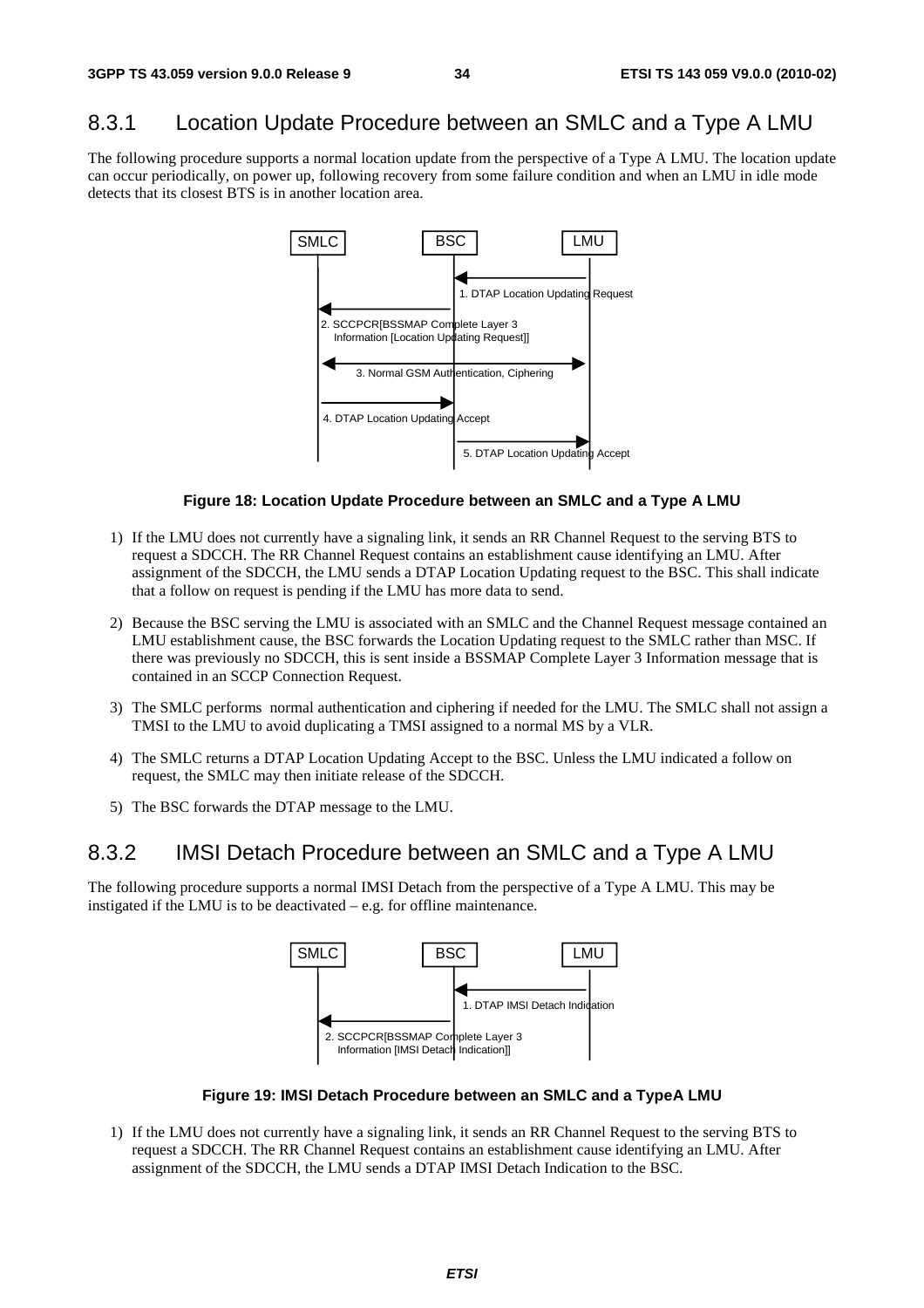2) Because the BSC serving the LMU is associated with an SMLC and the Channel Request message contained an LMU establishment cause, the BSC forwards the IMSI Detach Indication to the SMLC rather than MSC. If there was previously no SDCCH, this is sent inside a BSSAP Complete Layer 3 Information message that is contained in an SCCP Connection Request. The SMLC marks the LMU as temporarily inactive and initiates release of the SDCCH.

### 8.3.3 LCS Information Transfer between an SMLC and a Type A LMU

#### 8.3.3.1 Information Transfer using an SDCCH

The following procedure supports information transfer between an SMLC and a Type A LMU.



**Figure 20: Information Transfer between an SMLC and a Type A LMU** 

- 1) If there is no signaling link yet for an LMU between the SMLC and the BSC serving the LMU, the SMLC sends a BSSAP Paging message to the serving BSC inside an SCCP Unitdata message.
- 2) The serving BSC broadcasts an RR Paging Request.
- 3) The LMU sends a Channel Request message containing an LMU establishment cause to request an SDCCH. After assignment of the SDCCH, the LMU returns an RR Paging Response.
- 4) Because the BSC serving the LMU is associated with an SMLC and the Channel Request message in step 3 contained an LMU establishment cause, the BSC transfers the Paging Response to the SMLC, rather than MSC, in a BSSAP Complete Layer 3 Information message contained in an SCCP Connection Request.
- 5) The SMLC performs normal authentication and ciphering if this is needed for the LMU. The SMLC shall not assign a TMSI to the LMU to avoid duplicating a TMSI assigned to a normal MS by a VLR.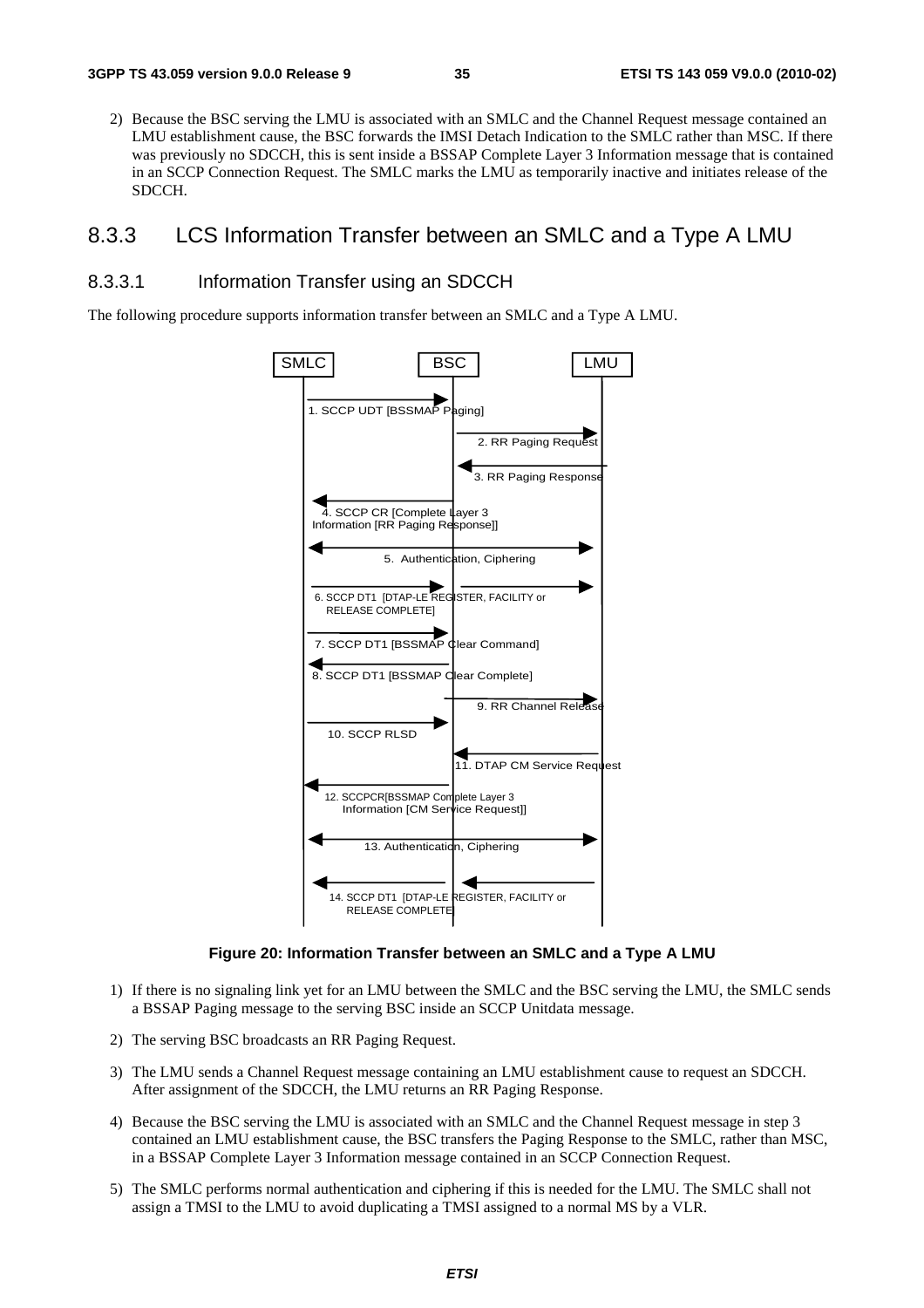- 6) If the SMLC needs to send data to the LMU, it may send one or more DTAP-LE REGISTER, FACILITY or RELEASE COMPLETE messages to the BSC. Each DTAP-LE message contains an embedded LLP message and an indication of whether release of the SDCCH by the LMU is forbidden. Each DTAP-LE message is transferred by the BSC to the LMU.
- 7) The SMLC may initiate release of the SDCCH to the LMU by sending a BSSAP Clear Command to the BSC.
- 8) The BSC returns a BSSAP Clear Complete.
- 9) The BSC orders release of the SDCCH by sending an RR Channel Release to the LMU.
- 10) The SMLC releases the SCCP connection to the BSC by sending an SCCP Released message.
- 11) When the LMU has LCS data to send and does not currently have a signaling link, it sends an RR Channel Request to the serving BTS to request an SDCCH. The RR Channel Request contains an establishment cause identifying an LMU. After assignment of the SDCCH, the LMU sends a DTAP CM Service request to the serving BSC.
- 12) Because the BSC serving the LMU is associated with an SMLC and the Channel Request message contained an LMU establishment cause, the BSC forwards the CM Service Request with an indication that this came from an LMU to the SMLC, rather than MSC, inside a BSSAP Complete Layer 3 Information message that is contained in an SCCP Connection Request.
- 13) The SMLC performs authentication and ciphering if needed for the LMU. Otherwise, a CM Service Accept is returned. The SMLC shall not assign a TMSI to the LMU to avoid duplicating a TMSI assigned to a normal MS by a VLR.
- 14) The LMU sends one or more DTAP-LE REGISTER, FACILITY or RELEASE COMPLETE messages to the serving BSC each containing an embedded LLP message. The BSC forwards each DTAP-LE message to the SMLC.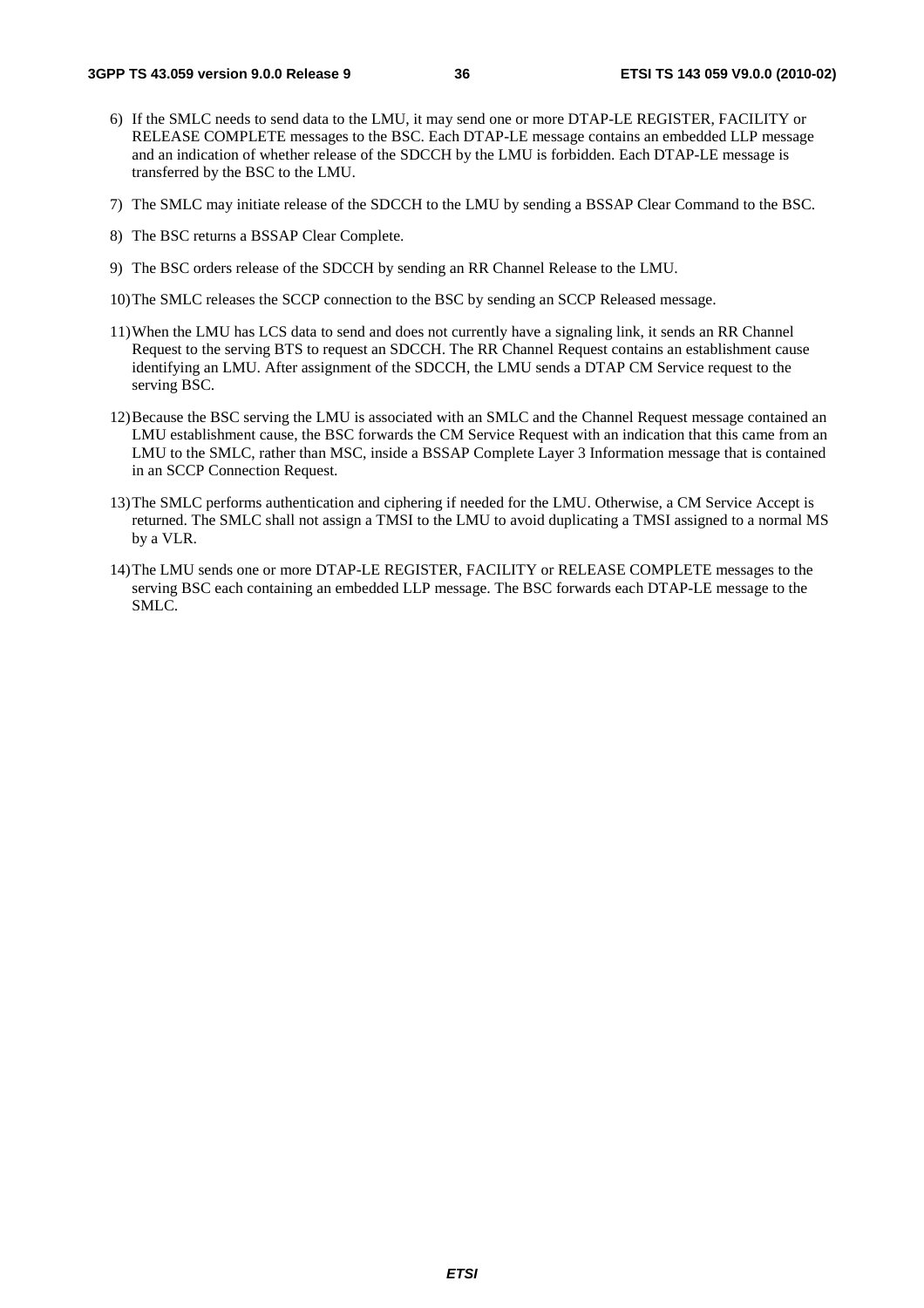

#### 8.3.3.2 Information Transfer using a TCH

#### **Figure 21: Information Transfer between an SMLC and a Type A LMU using a TCH**

- 1) The SMLC establishes a signaling connection to the LMU using an SDCCH.
- 2) The SMLC sends a DTAP Setup to the LMU with the requested bearer capability.
- 3) The LMU returns a DTAP Call Confirmed.
- 4) The SMLC initiates traffic channel assignment by sending a BSSAP Assignment Request to the BSC.
- 5) The BSC requests channel activation in the BTS and then sends an RR Assignment Command to the LMU.
- 6) The LMU acknowledges TCH assignment.
- 7) The BSC confirms TCH assignment.
- 8) The LMU confirms call establishment.
- 9) The SMLC acknowledges the LMU confirm.
- 10) DTAP-LE Connection Oriented Information messages are transferred between the SMLC and LMU on the established TCH: these are transparent to the BSC.
- 11) The SMLC initiates release of the TCH by sending a DTAP Disconnect to the LMU
- 12) The LMU returns a DTAP Release.
- 13) The SMLC sends a DTAP Release Complete.
- 14) The SMLC initiates release of the TCH by sending a BSSAP Clear Command to the BSC.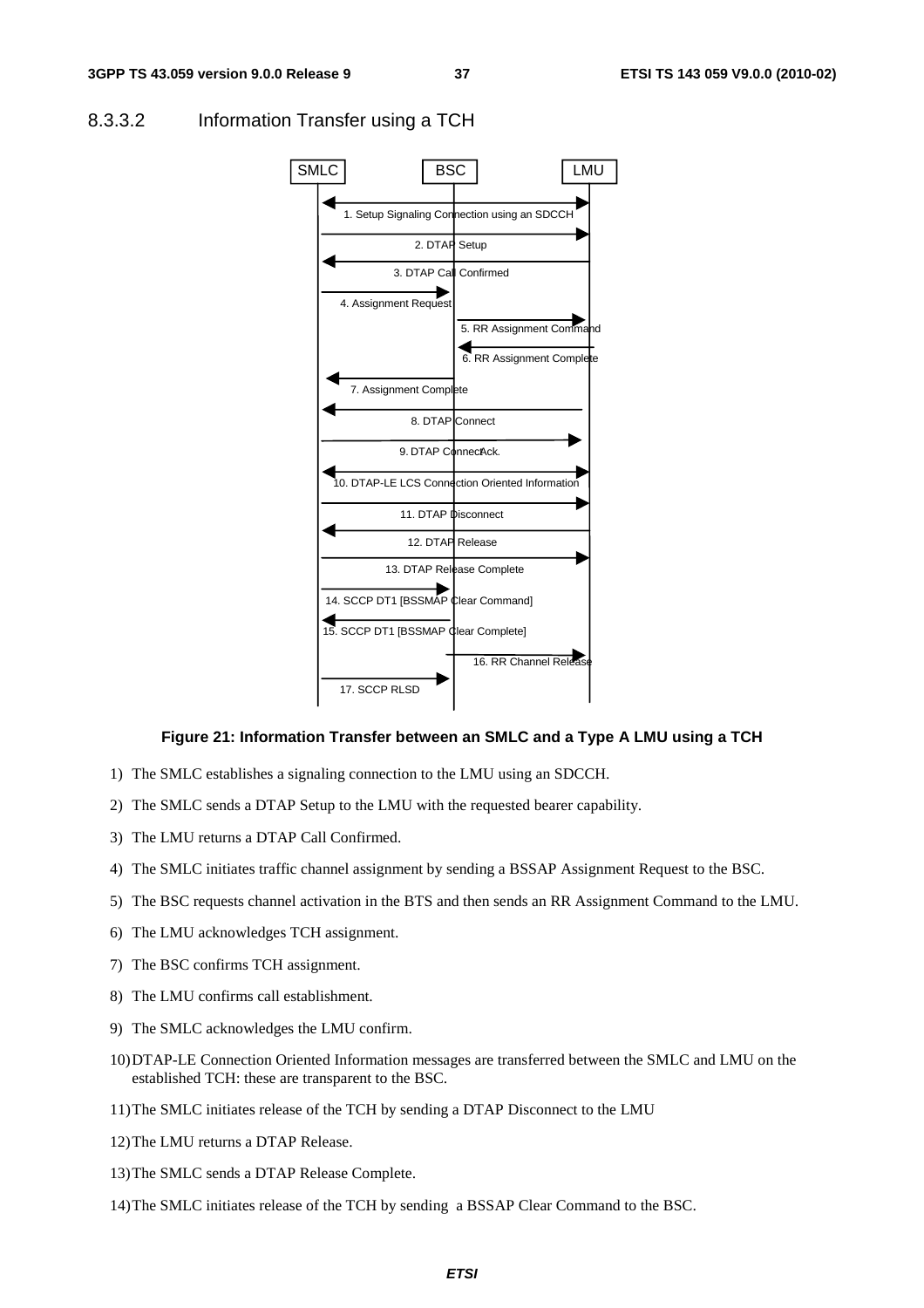15) The BSC returns a BSSAP Clear Complete.

- 16) The BSC orders release of the TCH by sending an RR Channel Release to the LMU.
- 17) The SMLC releases the SCCP connection to the BSC by sending an SCCP Released message.

### 8.3.4 LCS Information Transfer between an SMLC and a Type B LMU

A SMLC uses the procedure shown below in order to exchange LCS information with a TypeB LMU.



#### **Figure 22: Information Transfer between a SMLC and a Type B LMU**

- 1) The SMLC passes a BSSAP-LE Connectionless Information message to the BSC containing an embedded LLP message and the LAC/CI cell address identifying the LMU. The BSSAP-LE message is transferred inside an SCCP Unitdata message.
- 2) The BSC transfers the embedded LLP message to either the BTS associated with the LMU or the LMU itself inside a Location Information message. The BTS or LMU is identified using the LAC/CI received in step 1.
- 3) When the LMU has positioning information to return to the SMLC, either it or its associated BTS transfers this to the BSC inside a Location Information message..
- 4) The serving BSC forwards the LLP message to the SMLC inside a BSSAP-LE Connectionless Information message contained in an SCCP Unitdata message. The BSSAP-LE message contains the LAC/CI address identifying the LMU.

## 8.4 Common Control Procedures for LMUs

These procedures are applicable to any Type A LMU and may be used for any Type B LMU to enable control of the LMU by its associated SMLC. The procedures assume support for the establishment of a signaling link and the transfer of LLP messages between an SMLC and LMU that are defined in the common procedures to support access to an LMU, clause 8.3. Consequently, details of signaling link establishment and message transfer by a BSC and BTS are not shown.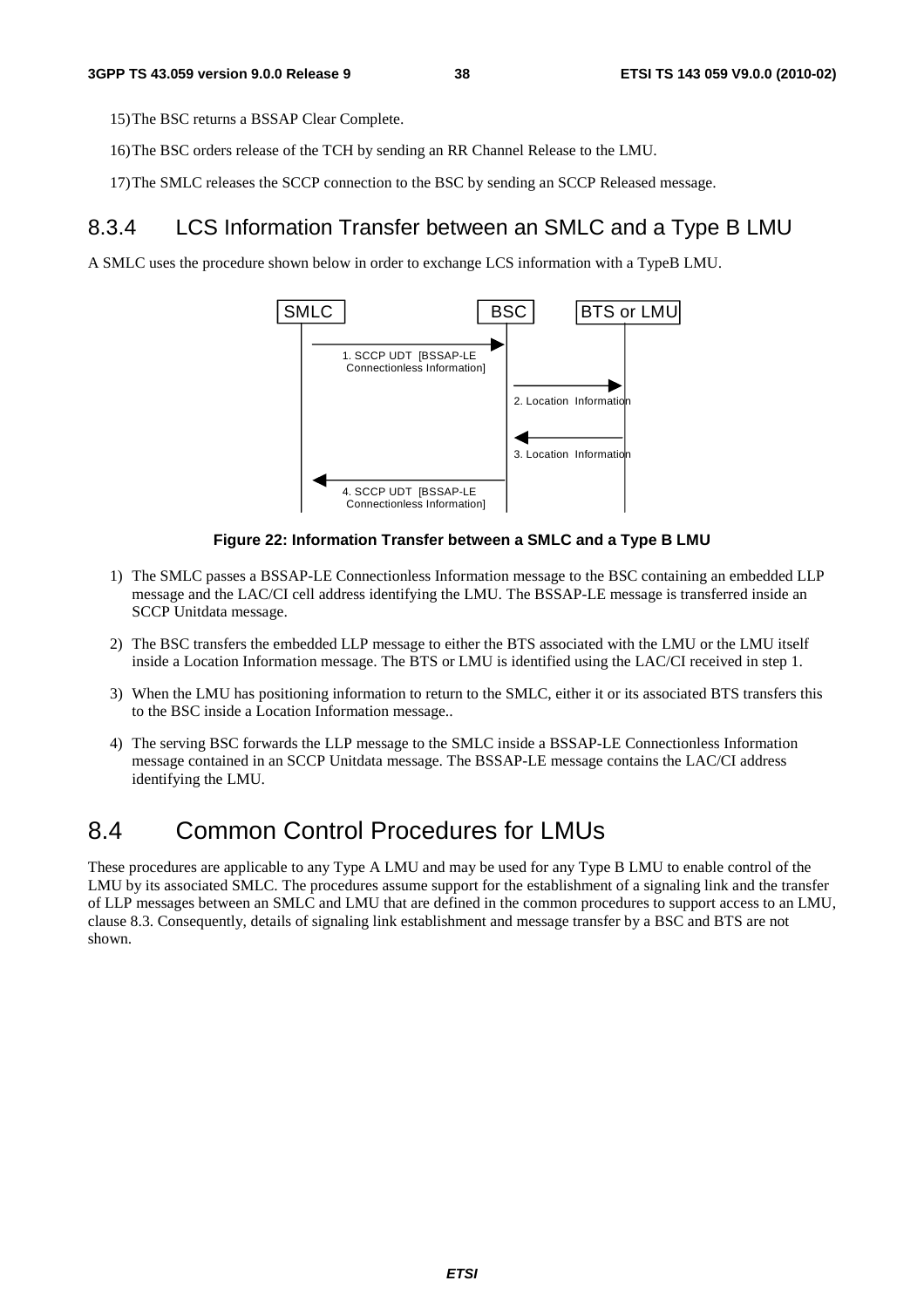#### 8.4.1 Reset Procedure

The reset procedure enables an SMLC to return an LMU to a known initial state in which no measurement or O&M operations are outstanding or being performed.



#### **Figure 23: Reset Procedure for a Circuit Mode LMU**

- 1) After first establishing a signaling connection to the LMU (see clause 8.3), the SMLC sends an LLP Reset Invoke to the LMU via BSC.
- 2) The LMU cancels any LCS measurement and O&M tasks previously ordered by the SMLC. The LMU then returns an LLP Reset Return Result to the SMLC.

### 8.4.2 Status Query Procedure

The Status Query procedure enables an SMLC to verify the status of an associated LMU. The procedure may be instigated periodically or following any loss of communication with the LMU.



**Figure 24: Status Query Procedure for a Circuit Mode LMU** 

- 1) After first establishing a signaling connection to the LMU (see clause 8.3), the SMLC sends an LLP Status Query Invoke to the LMU via BSC.
- 2) The LMU returns an LLP Status Query return result, indicating the number of active measurement jobs for each type of measurement (e.g. RIT) and the number of active O&M jobs in the LMU that were previously ordered by the SMLC.

### 8.4.3 Status Update Procedure

The Status Update procedure enables an LMU to report status information to its associated SMLC. The procedure may be instigated for the following reasons:

- 1. Periodically;
- 2. Power-on condition or recovery from failure with loss of memory;
- 3. Impending availability or unavailability for O&M reasons;
- 4. Location Update by a Type A LMU in a new Location Area.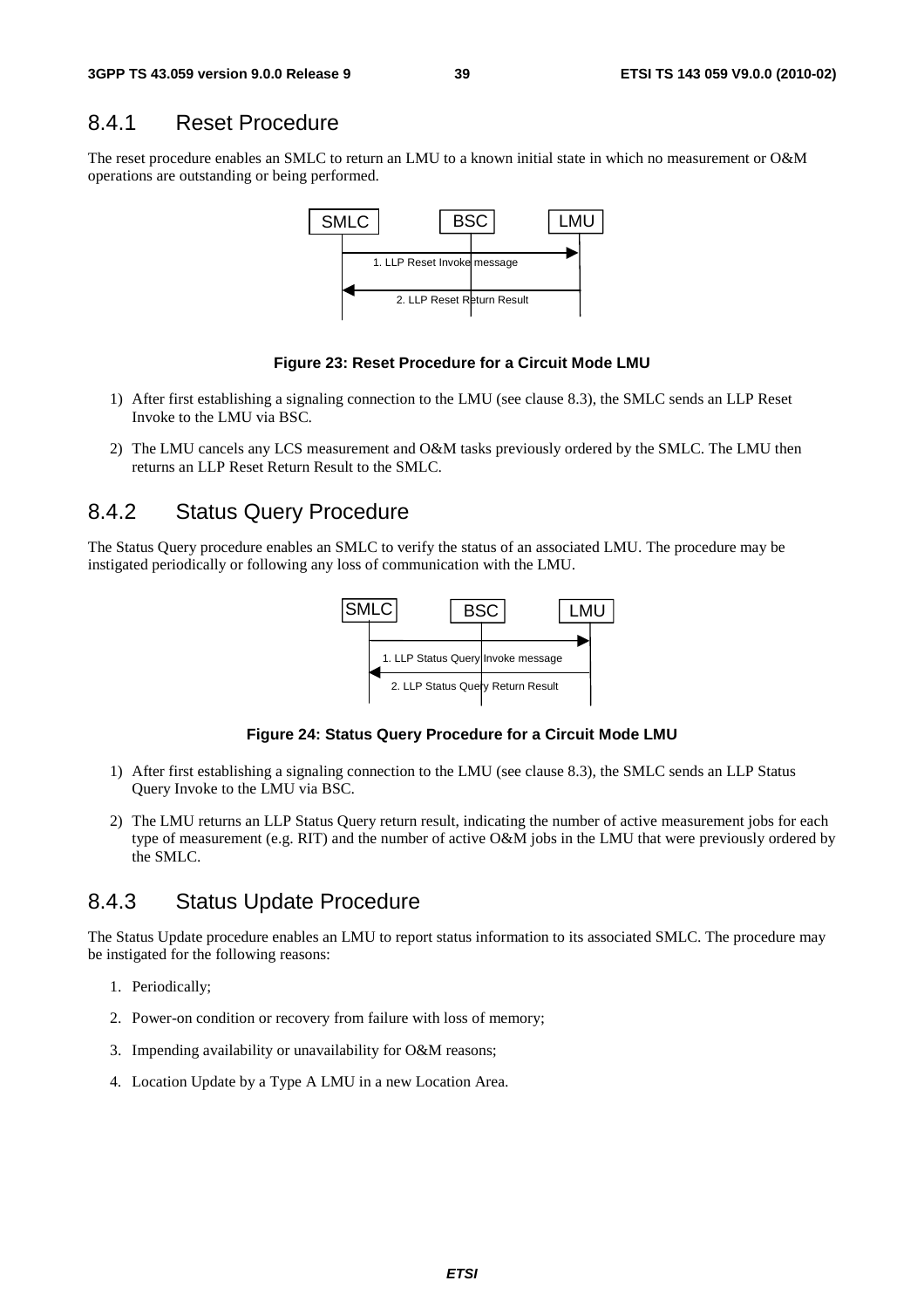

#### **Figure 25: Status Update Procedure for a Circuit Mode LMU**

- 1) After first establishing a signaling connection to the SMLC (see clause 8.3), the LMU sends an LLP Status Update Invoke to the SMLC via BSC. This message shall include the reason for the Status Update, the number of active and outstanding jobs of each category in the LMU and the current hardware status.
- 2) The SMLC returns an LLP Status Update return result to acknowledge receipt of the Status Update.

## 8.5 Exception Procedures

The procedures in this clause apply to all location procedures where a BSSAP-LE Perform Location Request has been sent to an SMLC by a BSC requesting some location service (e.g. provision of a location estimate for a target MS or transfer of assistance data to a target MS).

### 8.5.1 Procedures in the SMLC

When a request for a location estimate fails due to failure of a position method itself (e.g. due to inaccurate or insufficient position measurements and related data) and the SMLC is unable to instigate another positioning attempt (e.g. due to a requirement on response time), the SMLC may return a BSSAP-LE Perform Location response containing a less accurate location estimate (e.g. based on serving cell and timing advance). If a less accurate estimate is not available, the SMLC shall instead return a BSSAP-LE Perform Location response message containing no location estimate and indicating the cause of failure.

When a request for any other location service (e.g. transfer of assistance data to a target MS) fails for any reason and the SMLC is unable to reattempt the service, the SMLC shall return a BSSAP-LE Perform Location response message indicating the cause of failure.

When a location service request is interrupted by some other unrecoverable error event inside the SMLC, the SMLC shall immediately terminate the location service attempt and return a BSSAP-LE Perform Location Response message containing the reason for the location service cancellation. In that case, any dialogue previously opened with an LMU or BSS for the purpose of instigating position measurements for any MS being located may also be aborted by the SMLC.

If the SMLC receives a BSSAP-LE Perform Location Abort indication for a previous location service request from the BSS, it shall immediately terminate the location service attempt and may abort any dialogues used for the location service attempt that may still exist with any LMUs. The circumstances of the abort may still ensure cancellation of any such procedure (see clause on BSS). For a BSSAP-LE Perform Location Abort, the SMLC shall then either return any location estimate (with optional velocity estimate) already derived, if this was requested, or return a BSSAP-LE Perform Location response indicating failure of the location service and the cause of the failure in the BSSAP-LE Perform Location Abort.

If the SMLC has instigated any location related procedure in the Target MS or its serving BSS and receives a BSSLAP Reject, BSSLAP Abort or BSSLAP Reset indication from the BSS, it shall cancel the location service attempt and may abort any dialogues for this that currently exist with any LMUs. For a BSSLAP Abort, the SMLC shall then either return any location estimate (with optional velocity estimate) already derived, if this was requested and is sufficient for the requested QoS, or return a BSSAP-LE Perform Location response indicating failure of the location service and the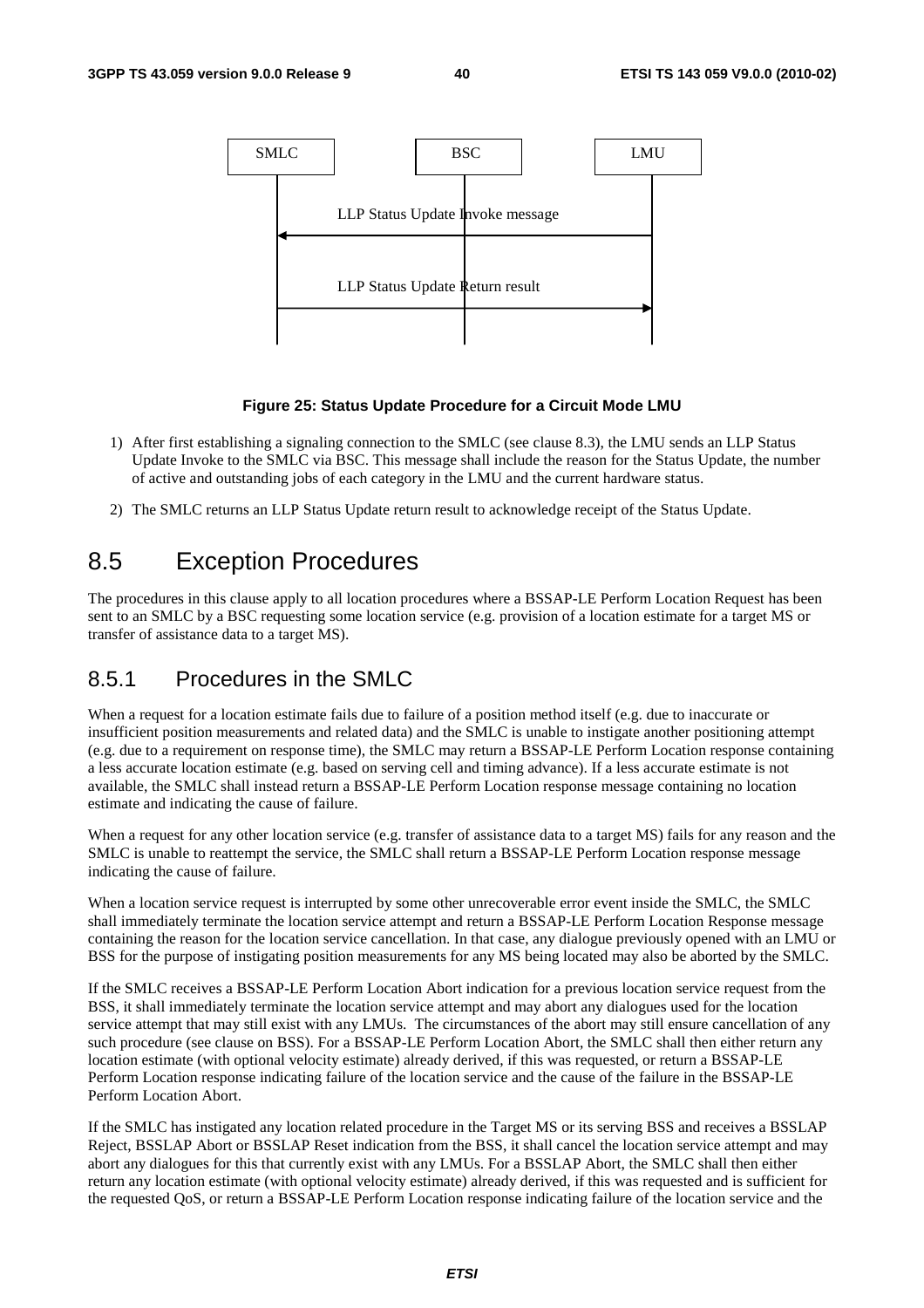cause of the failure in the BSSLAP Abort. For a BSSLAP Reject and BSSLAP Reset, the SMLC has the additional option of restarting the location service attempt and using the same or a different position method where a location estimate was requested. A decision to restart the location service shall take into account the cause of the location service failure as conveyed in the BSSLAP Reject or BSSLAP Reset and whether, in the case of successful intra-BSC handover, the new cell for the target MS is still associated with the SMLC. If the SMLC receives a BSSLAP Reject or BSSLAP Reset with a cause indicating intra-BSC handover and with a new cell identity for the target MS that is not associated with the SMLC, the SMLC shall return a BSSAP-LE Perform Location response containing either a location estimate (with optional velocity estimate), if requested and available, or a failure cause indicating "intra-BSC" handover.

NOTE: In the CS domain, in the case of an intra-BSC handover to a cell in a different PLMN (different MCC, MNC combination), the SMLC may receive a BSSLAP Reset containing the new location area code and new cell ID. The SMLC may then deduce the new MCC and MNC from the uniqueness, when this applies, of the combined values for the new location area code and cell ID compared to the corresponding values for neighbouring cells.

#### 8.5.2 Procedures in an LMU

An LMU shall return an error indication to its controlling SMLC when location measurements previously ordered by the SMLC cannot be provided due to any error condition.

## 8.5.3 Procedures in the BSC in the CS Domain

#### 8.5.3.1 General Procedures

The BSC serving a target MS shall supervise any network or MS location service procedure, including transfer of positioning assistance data to an MS, and shall only allow one such procedure to be active at any time. If a new procedure is instigated by the SMLC for any target MS, the BSC shall cancel any previous procedure without notifying the SMLC or target MS. The new procedure shall then be treated according to the prevailing conditions. If a location information transfer to an MS initiated by an SMLC is not active, the BSC shall discard any RRLP message received from the MS. This precludes the initiation of any location service procedure from an MS.

The BSC may optionally allow one A-GNSS or E-OTD positioning procedure and one Cell-based or U-TDOA positioning procedure to be active concurrently for the same target MS. The BSC shall indicate the second independent location procedure is supported when SMLC instigates a first positioning procedure for any MS. The SMLC may initiate the concurrent positioning procedure only in when the BSC has indicated this capability. The BSC may disallow the concurrent positioning procedure at any time.

In the concurrent positioning procedure, if the SMLC invokes a first A-GNSS or E-OTD location procedure and then invokes a second A-GNSS or E-OTD then the BSC shall cancel the first procedure and proceed with the second without notifying the SMLC or target MS. In the concurrent location procedure, if the SMLC invokes a first cell-based or U-TDOA location procedure and then invokes a second cell-based or U-TDOA location procedure then the BSC shall cancel the first procedure and proceed with the second positioning procedure without notifying the SMLC or target MS.

Depending on the location procedure and its current state of execution, a serving BSC may chose to defer certain radio related events (e.g. handover) to avoid interference with location – refer to the later clauses for each positioning procedure. A serving BSC shall abort all existing location related procedures for a particular target MS without notifying a target MS if the DCCH to the target MS or the SCCP connection to the SMLC is released. In the event of an abort with an SMLC, the BSC shall attempt to notify the SMLC using a BSSAP-LE Perform Location Abort.

#### 8.5.3.2 Rejection of an SMLC Positioning Request

The BSC may reject any request from an SMLC for positioning or transfer of assistance data for a target MS if the request cannot be performed for reasons other than interaction with handover or other RR management. If the request is rejected, the BSC shall return a BSSLAP Reject to the SMLC containing the cause of rejection.

#### 8.5.3.3 Interaction with Inter-BSC Handover

The BSC shall reject any request from an SMLC for positioning or transfer of assistance data while an inter-BSC handover procedure is ongoing and shall return a BSSLAP Abort to the SMLC.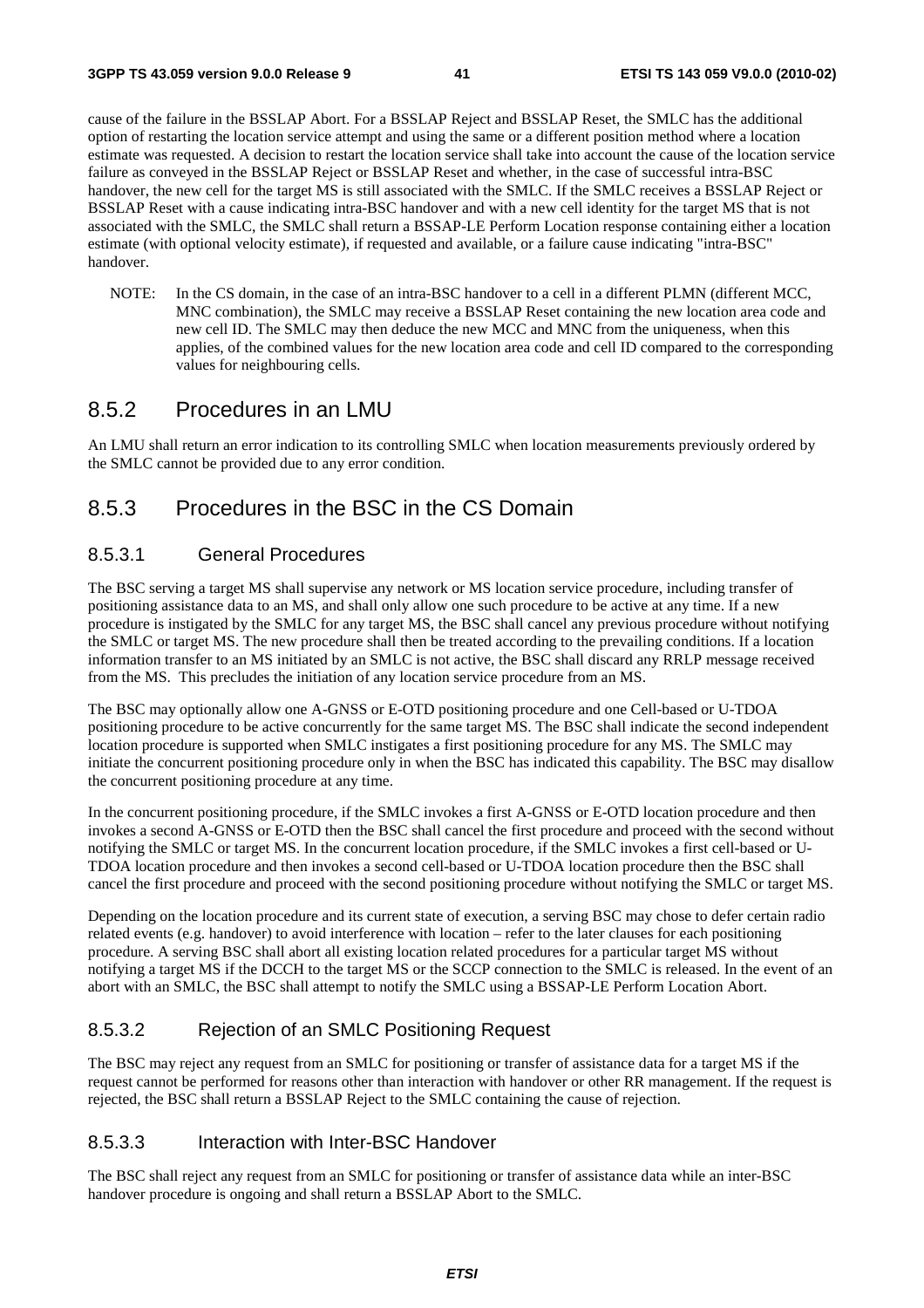The BSC shall terminate any network or MS positioning procedure or any transfer of RRLP assistance data already in progress if inter-BSC handover is needed and is not precluded by the particular location procedure and its current state. When a location procedure is terminated and there is an active BSSLAP transaction, the BSC shall return a BSSLAP Abort message to the SMLC after the BSSAP Handover Required has been sent to the serving MSC. The BSSLAP Abort shall contain the cause of the location procedure failure. When a location procedure is terminated and there is no active BSSLAP transaction, the BSC shall send a BSSAP-LE Perform Location Abort message to the SMLC after the BSSMAP Handover Required has been sent to the serving MSC.

#### 8.5.3.4 Interaction with Intra-BSC Handover and other RR Management Procedures

The BSC shall reject any request from an SMLC for positioning or transfer of assistance data while an intra-BSC handover or other intra-BSC RR management procedure involving the target MS is ongoing and shall return a BSSLAP Reset to the SMLC when the handover or other RR management procedure is complete in the BSC. If the handover or other RR management procedure times out in the BSC, the BSC shall instead return either a BSSLAP Reset or a BSSLAP Abort to the SMLC.

The BSC shall terminate any network or MS positioning procedure or any transfer of RRLP assistance data already in progress if an intra-BSC handover or other intra-BSC RR management procedure is needed and is not precluded by the particular location procedure and its current state. When location procedure is terminated, the BSC shall return a BSSLAP Reset message to the SMLC after the intra-BSC handover or other RR management procedure is complete in the BSC. If the intra-BSC handover or other RR management procedure times out in the BSC, the BSC shall instead return either a BSSLAP Reset or a BSSLAP Abort to the SMLC.

A BSSLAP Reset shall contain a cause indication, the current serving cell identity, the current location area code if this has just changed due to intra-BSC handover and may contain measurement information for the target MS (e.g. TA value). A BSSLAP Reset shall also include the current location area code if there has been any change of location area since the location request for the target MS was first sent to the SMLC and if the current location area code was not yet reported to the SMLC in a previous BSSLAP Reset.

#### 8.5.3.5 Priority of Handover and Other RR Management Procedures

If the transfer of RRLP messages between an SMLC and target MS is interrupted by intra-BSC handover, inter-BSC handover or any other intra-BSC RR management procedure, the BSC shall avoid delay to the handover or RR management procedure by employing the preemption capability defined in 3GPP TS 44.006 and 3GPP TS 24.008. This allows an RR Handover Command or other RR management command sent to the target MS to be assigned a "high" priority at the data link level enabling preemption of "low" priority RR Application Information messages (carrying RRLP messages) which may have been sent earlier. This procedure ensures that any RRLP data still not transmitted to the MS will be preempted (and discarded) by the data link layer in the BTS prior to transmission of the Handover Command or other RR Management command.

#### 8.5.3.6 Interaction with Segmentation support for Legacy MS

If a location information transfer to an MS initiated by an SMLC is not active, the BSC shall discard any RRLP message segment received from the MS. Once a location service procedure has been started involving RRLP message transfer to a target MS, the BSC shall discard all RRLP segments received from the MS until it receives the first or only segment of a new RRLP message. The new RRLP message shall then be treated according to the state of the RRLP message transfer as described in clause 8.1.

Further details regarding transfer and segmentation of RRLP messages between a BSC and MS can be found in 3GPP TS 44.018.

### 8.5.3.7 Overload

The BSC may indicate an inability to support location due to overload by rejecting with a cause indicating congestion a BSSAP Perform Location request received from the MSC. If an SMLC has rejected a request from the BSC to perform location with a cause indicating congestion, the BSC shall convey the rejection and cause to the MSC if the request was MSC initiated. If the request was initiated by the BSC, the BSC may reduce the frequency of its location requests to the SMLC according to the rules in 3GPP TS 49.031, which give precedence to location service requests with a higher priority.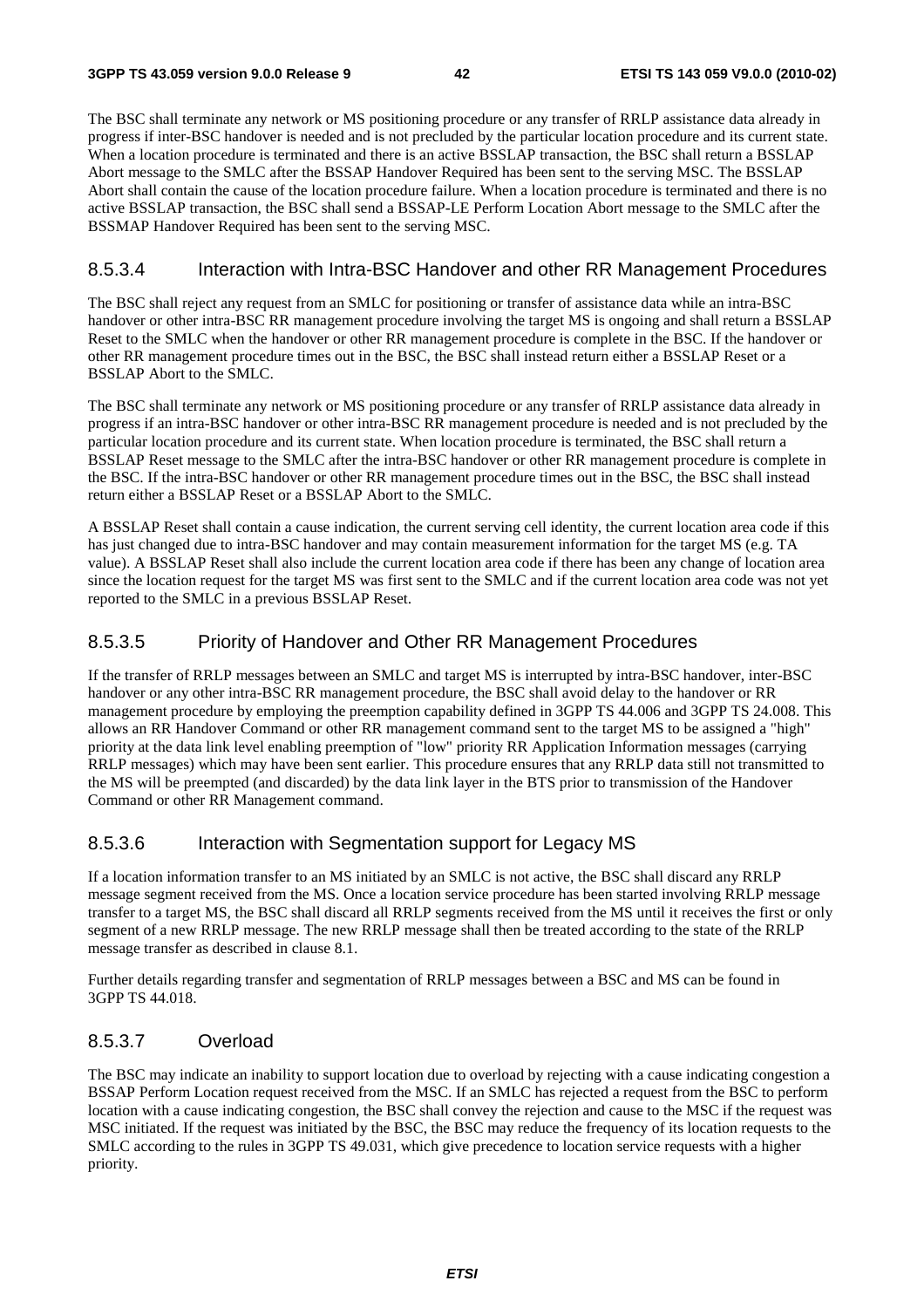## 8.5.4 Procedures in the BSS in the PS Domain

### 8.5.4.1 General Procedures

The BSS serving a target MS shall supervise any network or MS location service procedure, including transfer of positioning assistance data to an MS, and shall only allow one such procedure to be active at any time for any one TLLI. If a new procedure is instigated by the SMLC for any target MS, the BSS shall cancel any previous procedure without notifying the SMLC or target MS. The new procedure shall then be treated according to the prevailing conditions. If a location information transfer to an MS initiated by an SMLC is not active, the BSS shall discard any RRLP message received from the MS via the SGSN.

The BSC may optionally allow one A-GNSS or E-OTD positioning procedure and one Cell-based or U-TDOA positioning procedure to be active concurrently for the same target MS. The BSC shall indicate the second independent location procedure is supported when SMLC instigates a first positioning procedure for any MS. The SMLC may initiate the concurrent positioning procedure only in when the BSC has indicated this capability. The BSC may disallow the concurrent positioning procedure at any time.

In the concurrent positioning procedure, if the SMLC invokes a first A-GNSS or E-OTD location procedure and then invokes a second A-GNSS or E-OTD then the BSC shall cancel the first procedure and proceed with the second without notifying the SMLC or target MS. In the concurrent location procedure, if the SMLC invokes a first cell-based or U-TDOA location procedure and then invokes a second cell-based or U-TDOA location procedure then the BSC shall cancel the first procedure and proceed with the second positioning procedure without notifying the SMLC or target MS.

A serving BSS shall abort all existing location related procedures for a particular target MS without notifying a target MS if the SCCP connection to the SMLC is released. In the event of an abort when no BSSLAP procedure is active, but a location procedure is active, the BSS shall attempt to notify the SMLC using a BSSAP-LE Perform Location Abort.

A serving BSS shall abort all existing location related procedures for a particular target MS if the radio connection to the MS is lost. The SMLC shall be notified with a BSSAP-LE Perform Location Abort if no BSSLAP procedure is currently active. If there is an active BSSLAP procedure, the BSSLAP Abort message shall be sent to the SMLC.

A serving BSS shall return a BSSLAP Reject to the SMLC containing the cause of rejection, if the BSS receives the BSSGP Position Response message from the SGSN indicating a failure.

### 8.5.4.2 Rejection of an SMLC Positioning Request

The BSS may reject any request from an SMLC for positioning or transfer of assistance data for a target MS if the request cannot be performed. If the request is rejected, the BSS shall return a BSSLAP Reject to the SMLC containing the cause of rejection.

### 8.5.4.3 Overload

The BSS may indicate an inability to support location due to overload by rejecting with a cause indicating congestion sent in a BSSGP Perform Location Response message to the SGSN. If an SMLC has rejected a request from the BSS to perform location with a cause indicating congestion, the BSS shall convey the rejection and cause to the SGSN if the request was initiated by the SGSN. If the request was initiated by the BSS, the BSS may reduce the frequency of its location requests to the SMLC according to the rules in 3GPP TS 49.031, which give precedence to location service requests with a higher priority.

### 8.5.4.4 Inter BSS Cell Change

If the BSS detects (e.g. when it receives a BSSGP-FLUSH-LL PDU from the SGSN) that a target MS has changed cell to another BSS, it shall abort the positioning procedure by sending the BSSAP-LE Perform Location Abort to the SMLC.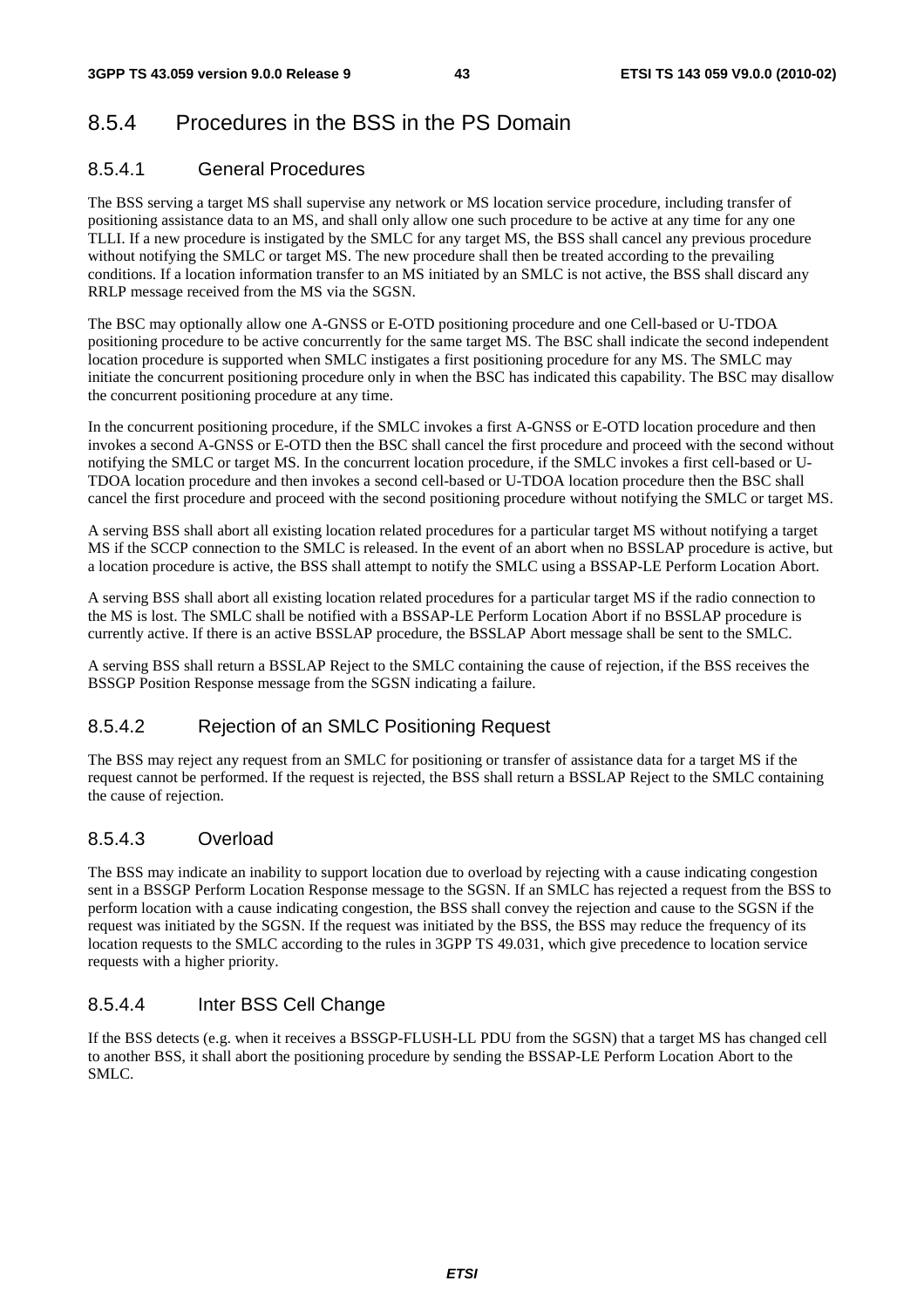### 8.5.5 Void

## 8.6 Procedures in the Target MS

A target MS shall terminate any positioning procedure or the transfer of RRLP positioning assistance data without sending any response to the SMLC if any RR message is received from the BSC that starts some other RR management procedure, including a new positioning procedure. The new RR procedure shall then be executed by the MS.

A target MS shall terminate any positioning procedure or the transfer of RRLP positioning assistance data without sending any response to the SMLC if a Routing Area Update Request message is sent to the SGSN or if a suspension request message is sent to the network or if its P-TMSI is reallocated.

## 8.7 Further Procedures for Handover

Handover procedures are described in 3GPP TS 23.271 [7].

## 9 Positioning procedures

The following clause describes the positioning procedures for Timing Advance, Enhanced Observed Time Difference and A-GNSS.

## 9.1 Positioning Procedure Initiation

### 9.1.1 Core Network Position Procedure Initiation over the A interface

This procedure is used by the Core Network to start the positioning procedure in GERAN over the A interface.



#### **Figure 26: Positioning Procedure Initiation Over A Interface**

- 1) The MSC sends the BSSAP Perform Location Request message on the existing SCCP connection for the target MS to request the BSC to start the positioning procedure. The Location Type is always included. Depending on the type of location request, additional parameters may be included to provide the Cell Identifier, Classmark Information Type 3, LCS Client Type, Chosen Channel, LCS Priority, Quality of service, A-GNSS Assistance Data, and APDU. In addition, the IMSI and / or the IMEI of the mobile station involved in the positioning procedure may be provided by the MSC in order, if forwarded by the BSC, to allow the SMLC to maintain a context between subsequent requests for a mobile station, to tune positioning for each mobile station and to add more options for SMLC diagnostics.
- 2) The common positioning procedures for CS domain are executed (see below).
- 3) The BSC sends the BSSAP Perform Location Response message to the MSC. A location estimate, velocity estimate, positioning data, deciphering keys, or LCS Cause may be included.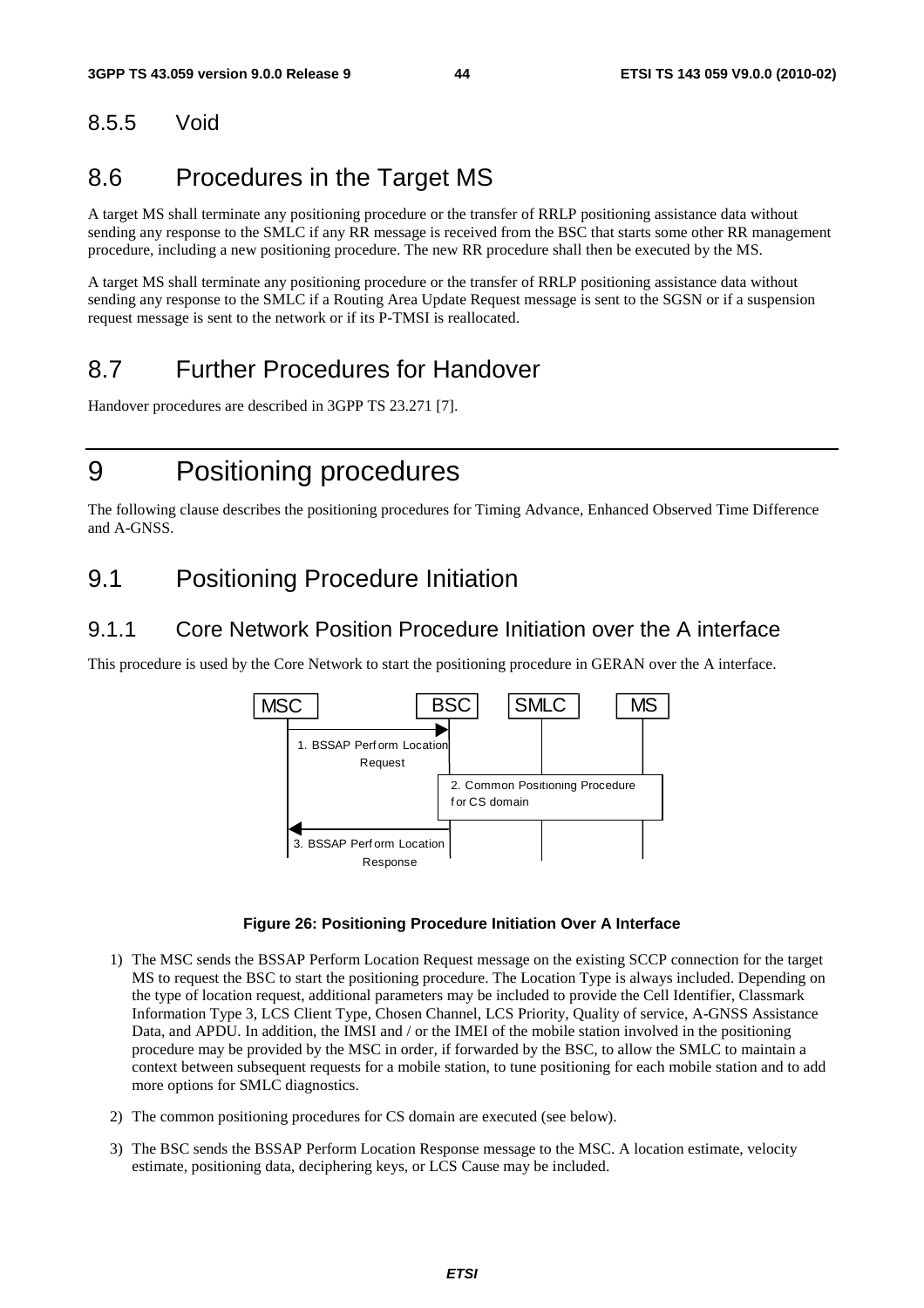### 9.1.2 Positioning Procedure Initiation from an Internal LCS Client for the CS Domain (A/Gb mode)

Figure 27 illustrates how a serving BSC may obtain the location of a target MS that is already in dedicated mode on behalf of some PLMN operator LCS client in GERAN – e.g. to support handover. The procedure is valid when local regulatory requirements do not require privacy checking for PLMN operator initiated location.



#### **Figure 27: Positioning Procedure Initiation from an Internal LCS Client**

- 1) An LCS client within the GERAN requests the current location of a target MS from the serving BSC
- 2) The common positioning procedures for CS domain are executed see Figure 28. The BSC returns the MS location estimate to the requesting LCS client.

### 9.1.3 Core Network Position Procedure Initiation over the Gb interface

This procedure is used by the Core Network to start the positioning procedure in GERAN over the Gb interface.



#### **Figure 27a: Positioning Procedure Initiation Over Gb Interface**

1) The SGSN sends the BSSGP Perform Location Request message to request the BSS to start the positioning procedure. The TLLI, IMSI, DRX Parameters, Current BVCI for the MS, Current NSEI for the MS, Location Type, Current Cell Identifier, and LCS Capability IEs are always included. The IMSI, DRX Parameters, Current BVCI for the MS, Current NSEI for the MS shall be stored in the SCCP signalling context towards the SMLC for potential use in a TA Request procedure later on. Depending on the type of location request, additional parameters may be included in the BSSGP Perform Location Request message to provide LCS Client Type, LCS Priority, LCS Quality of Service, and A-GNSS Assistance Data. In addition, the IMEI of the mobile station involved in the positioning procedure may be provided by the SGSN. The IMSI and, if forwarded by the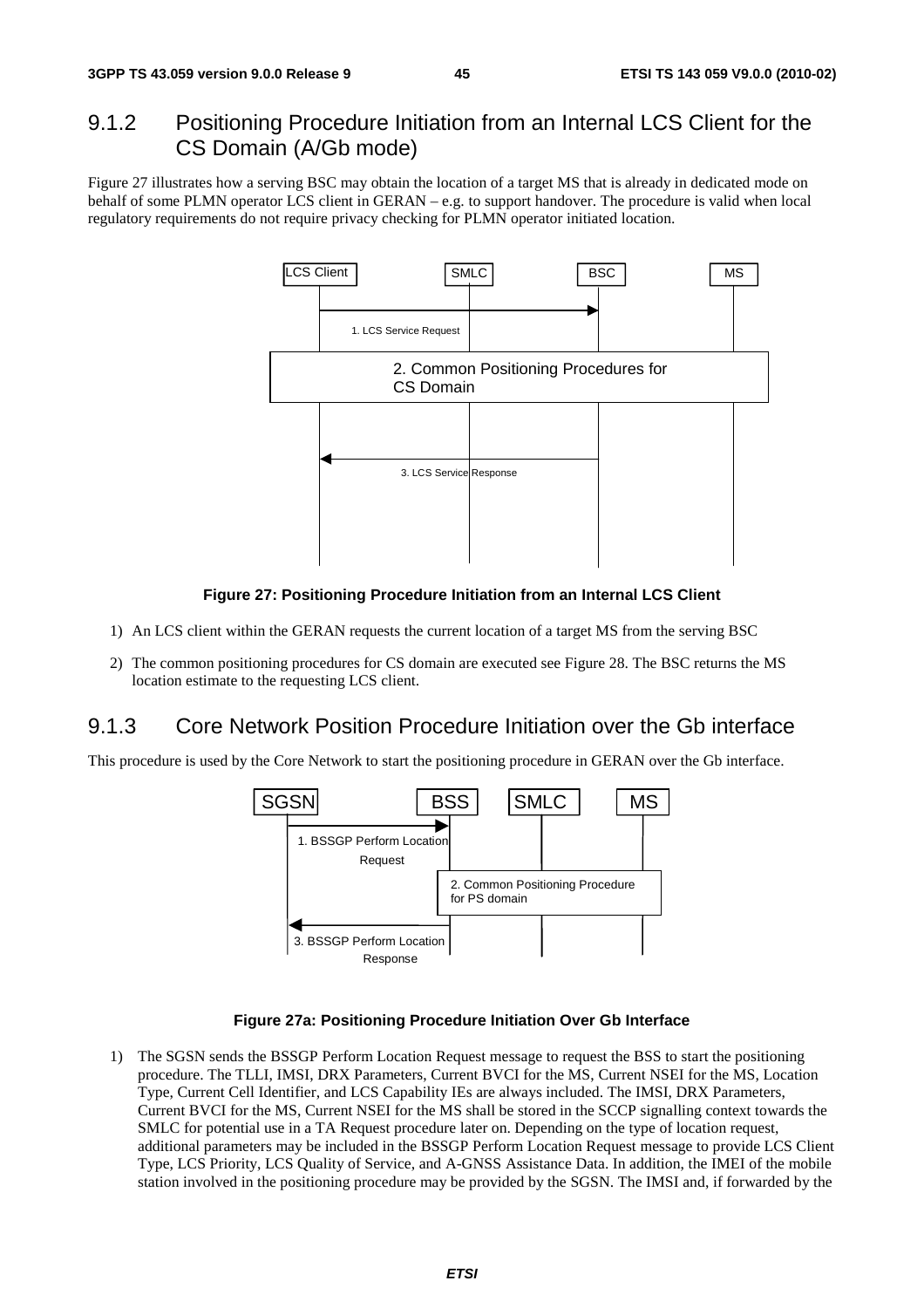BSS, the IMEI, would allow the SMLC to maintain a context between subsequent requests for a mobile station, to tune positioning for each mobile station and to add more options for SMLC diagnostics.

- 2) The common positioning procedures for PS domain are executed (see clause 9.2.1).
- 3) The BSS sends the BSSGP Perform Location Response message to the SGSN. The TLLI and the BVCI identifying the cell from which the last LLC PDU was received from the MS are always included. A location estimate, velocity estimate, positioning data, deciphering keys, or LCS Cause may be included.

### 9.1.4 Positioning Procedure Initiation from Core Network (Iu mode)

This procedure is used by the Core Network to start the positioning procedure in GERAN Iu mode. This procedure is used when the source node in the Core Network is the 3G-MSC (Iu-cs interface) or when the source node in the Core Network is the 3G-SGSN (Iu-ps interface).



#### **Figure 27b: Positioning Procedure Initiation from Core Network (Iu mode)**

- 1) The MSC/SGSN sends the Location Reporting Control message on the existing SCCP connection for the target MS to request the BSC to start the positioning procedure. The Location Type is always included. Depending on the type of location request, additional parameters may be included to provide LCS Client Type, LCS Priority, Quality of service, and A-GNSS Assistance Data..
- 2) The Positioning Procedure for Iu mode is executed (see below).
- 3) The BSC sends the Location Report message to the MSC/SGSN. A location estimate (with optional velocity estimate), or LCS Cause may be included.

#### 9.1.5 Positioning Procedure Initiation from Internal LCS Client (Iu mode)

FFS.

## 9.2 Common Positioning Procedure for CS Domain in A/Gb mode

This procedure is common to all positioning methods in the CS domain.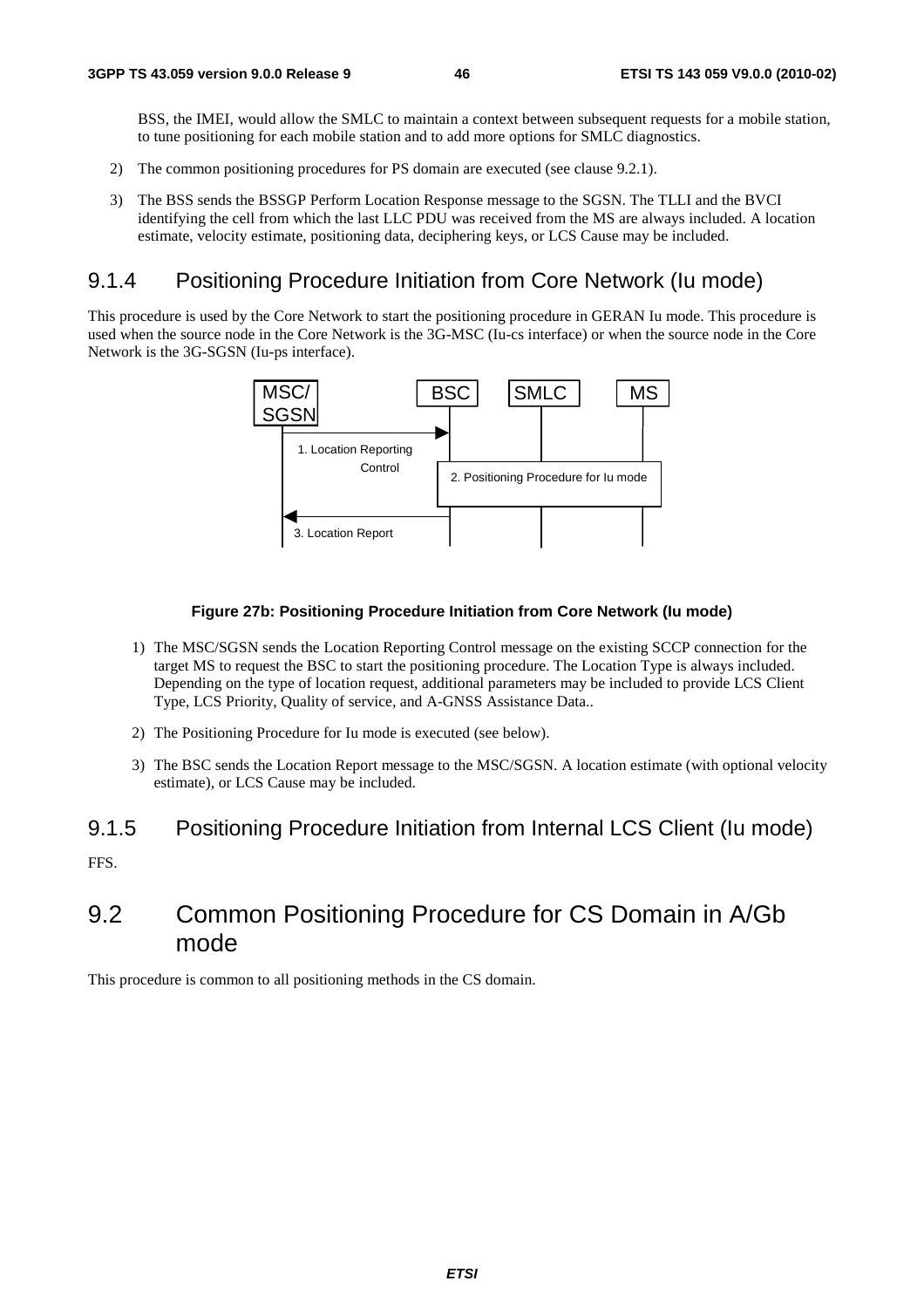

#### **Figure 28: Common Positioning Procedure for CS Domain**

- 1) The BSC sends the BSSAP-LE Perform Location Request message to request the SMLC to start the positioning procedure. The Location Type and Current Cell Identifier IEs are always included. Depending on the type of location request, additional parameters may be included to provide Measurement Report (in BSSLAP APDU IE), LCS Client Type, Classmark Information Type 3, Chosen Channel, LCS Priority, LCS Quality of Service, and A-GNSS Assistance Data. In addition, the IMSI and / or the IMEI of the mobile station involved in the positioning procedure may be provided by the BSC in order to allow the SMLC to maintain a context between subsequent requests for a mobile station, to tune positioning for each mobile station and to add more options for SMLC diagnostics.
- 2) If location information is requested and the location accuracy within the QoS, if provided, can be satisfied by the reported cell ID and, if available, TA value, the SMLC may send a BSSAP-LE Perform Location Response message immediately. Otherwise, the SMLC determines the positioning method and instigates the particular message sequence for this method defined in subsequent clauses. If the position method returns position measurements, the SMLC uses them to compute a location estimate (with optional velocity estimate). If there has been a failure to obtain position measurements, the SMLC may use the current cell ID and, if available, TA value to derive an approximate location estimate. If a computed location estimate is returned for an MS based position method, the SMLC may verify consistency with the current cell ID and, if available, TA value. If the location estimate so obtained does not satisfy the requested accuracy or the location attempt failed, e.g. due to missing data, and sufficient response time still remains, the SMLC may instigate a further location attempt using the same (e.g. providing more assistance data to MS) or a different position method. If there is insufficient response time for another position attempt, the SMLC shall return any location estimate already obtained even if not satisfying the requested accuracy. If a vertical location co-ordinate is requested but the SMLC can only obtain horizontal co-ordinates, these may be returned. Requirements on the geographic shape encoded within the "position information" parameter may exist for certain LCS client types. The SMLC shall comply with any shape requirements defined in 3GPP. The SMLC in a certain country should attempt to comply with the shape requirements defined for a specific LCS client type in the relevant national standards of that country. If location assistance data is requested, the SMLC transfers this data to the MS as described in subsequent clauses. The SMLC determines the exact location assistance data to transfer according to the type of data specified by the MS, the MS location capabilities and the current cell ID. If deciphering keys are requested the SMLC obtains the current keys.
- 3) The SMLC sends the BSSAP-LE Perform Location Response message to the BSC containing any location estimate (with optional velocity estimate) or deciphering keys. In case of failure the cause value may be included.

## 9.2a Common Positioning Procedure for PS Domain in A/Gb mode

This procedure is common to all positioning methods in the PS domain.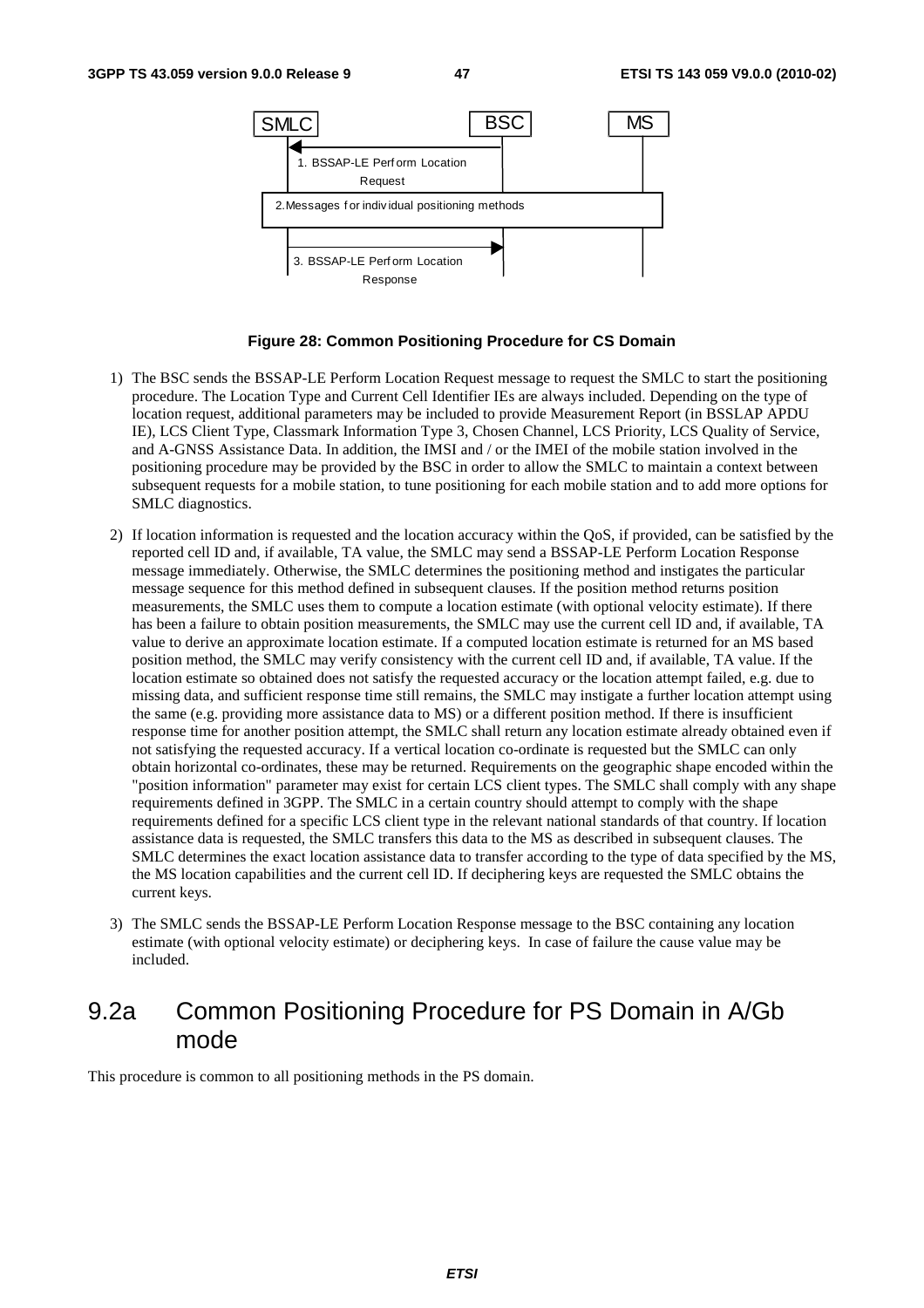

#### **Figure 28a: Common Positioning Procedure for PS Domain**

- 1) The BSS sends the BSSAP-LE Perform Location Request message to request the SMLC to start the positioning procedure. The Location Type, and Current Cell Identifier IEs are always included. If the Timing Advance value for the MS is available in the BSS, it shall be included (in BSSLAP APDU IE). Depending on the type of location request, additional parameters may be included to provide Measurement Report (in BSSLAP APDU IE), Packet Measurement Report, LCS Client Type, LCS Capability, LCS Priority, LCS Quality of Service, and A-GNSS Assistance Data. In addition, the IMSI and / or the IMEI of the mobile station involved in the positioning procedure may be provided by the BSS in order to allow the SMLC to maintain a context between subsequent requests for a mobile station, to tune positioning for each mobile station and to add more options for SMLC diagnostics.
- 2) See step 2 of clause 9.2 "Common Positioning Procedure for CS Domain in A/Gb mode".
- 3) The SMLC sends the BSSAP-LE Perform Location Response message to the BSS. A location estimate, velocity estimate, positioning data, deciphering keys, or LCS Cause may be included.

## 9.2b Common Positioning Procedure for Iu mode

This procedure is common to all positioning methods in the Iu mode.



#### **Figure 28b:Common Positioning Procedure**

- 1. The BSC sends the BSSAP-LE Perform Location Request message to request the SMLC to start the positioning procedure.
- 2. See step 2 of Clause 9.2 "Common Positioning Procedure for CS Domain in A/Gb Mode."
- 3. The SMLC sends the BSSAP-LE Perform Location Response message to the BSC containing any location estimate (with optional velocity estimate) or deciphering keys. In case of failure the cause value may be included.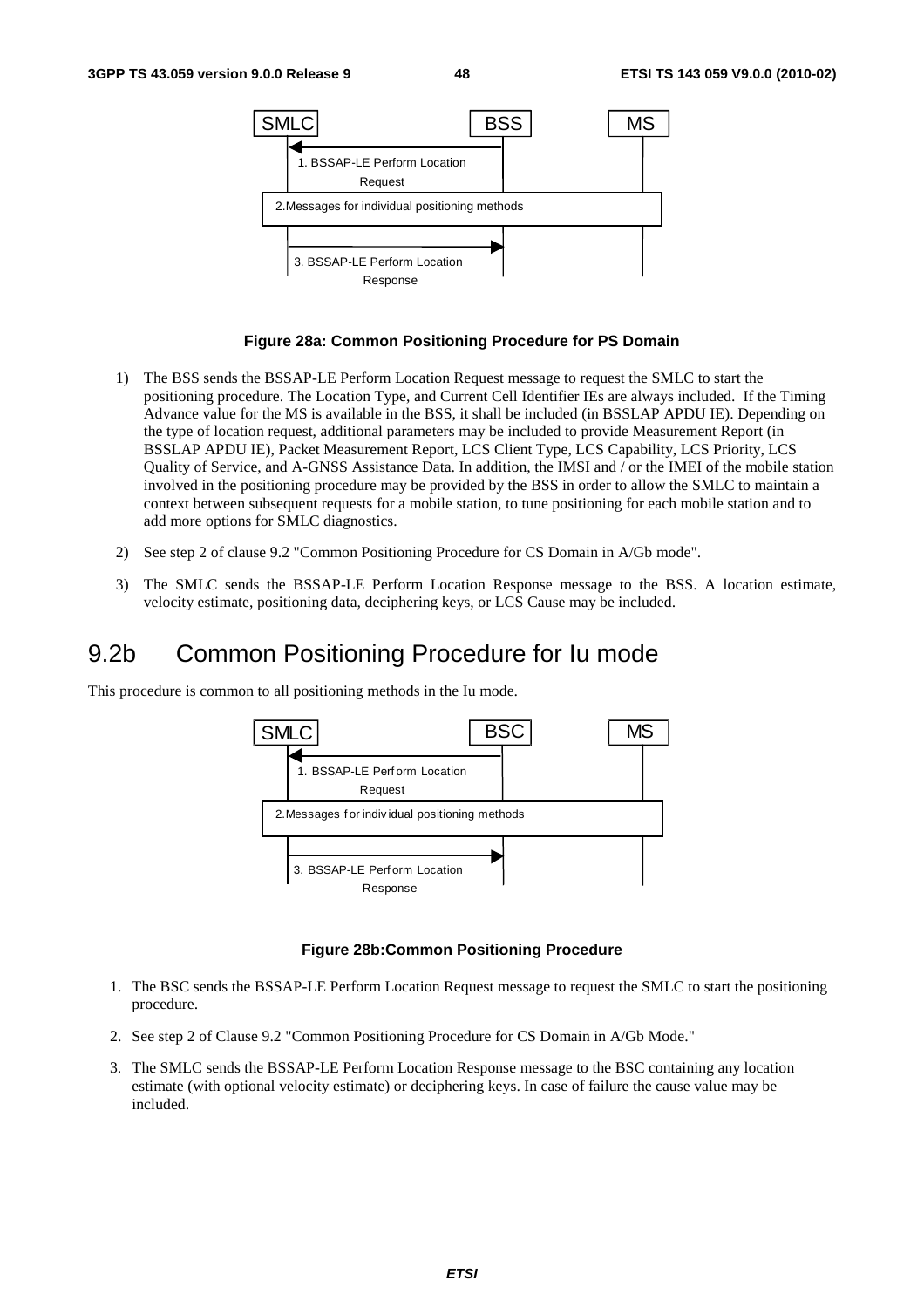## 9.2c GPRS Cell Change for the PS Domain in A/Gb mode

### 9.2c.1 Intra-BSS Cell Change

The procedure shown below is used in order to keep an SMLC updated about Intra-BSS cell changes during a positioning procedure for a target MS in the PS domain in A/Gb-mode (note that unlike the CS domain and handover, the BSSLAP reset procedure is not used). The following procedure is applicable except when U-TDOA positioning is ongoing in the BSS as described in sub-clause 9.5.2.4 of this specification.



#### **Figure 28c: Cell Change with BSSAP-LE Perform Location Information for the PS Domain**

- 1. The MS detects a cell change and sends a cell update message or routing area update message to the SGSN (for more information, see 3GPP TS 23.060).
- 2. The SGSN sends a BSSGP FLUSH-LL PDU to the BSS. If the cell change is an Inter-NSE Cell Change, the NSEI of the new cell is provided.
- 3. The BSS acknowledges by sending a BSSGP FLUSH-LL-ACK PDU to the SGSN.
- 4. The BSS detects that a positioning procedure is active and the BSS is able to continue the positioning procedure in the new cell and sends a BSSAP-LE Perform Location Information message to the SMLC. This message contains the Cell Identifier for the new cell. If the Timing Advance value for the MS in the new cell is available in the BSS, it shall also be included. The BSS may send this message either if it receives the indication from the SGSN about the cell change (the BSSGP FLUSH-LL) or if it detects the cell change on its own (e.g. network controlled cell reselection).

### 9.2c.2 Inter-BSS Cell Change

The procedure shown below is used to abort the positioning procedure when an Inter-BSS cell change occurs for a target MS in the PS domain in A/Gb-mode. The following procedure is applicable except when U-TDOA positioning is ongoing in the BSS as described in sub-clause 9.5.2.5 of this specification.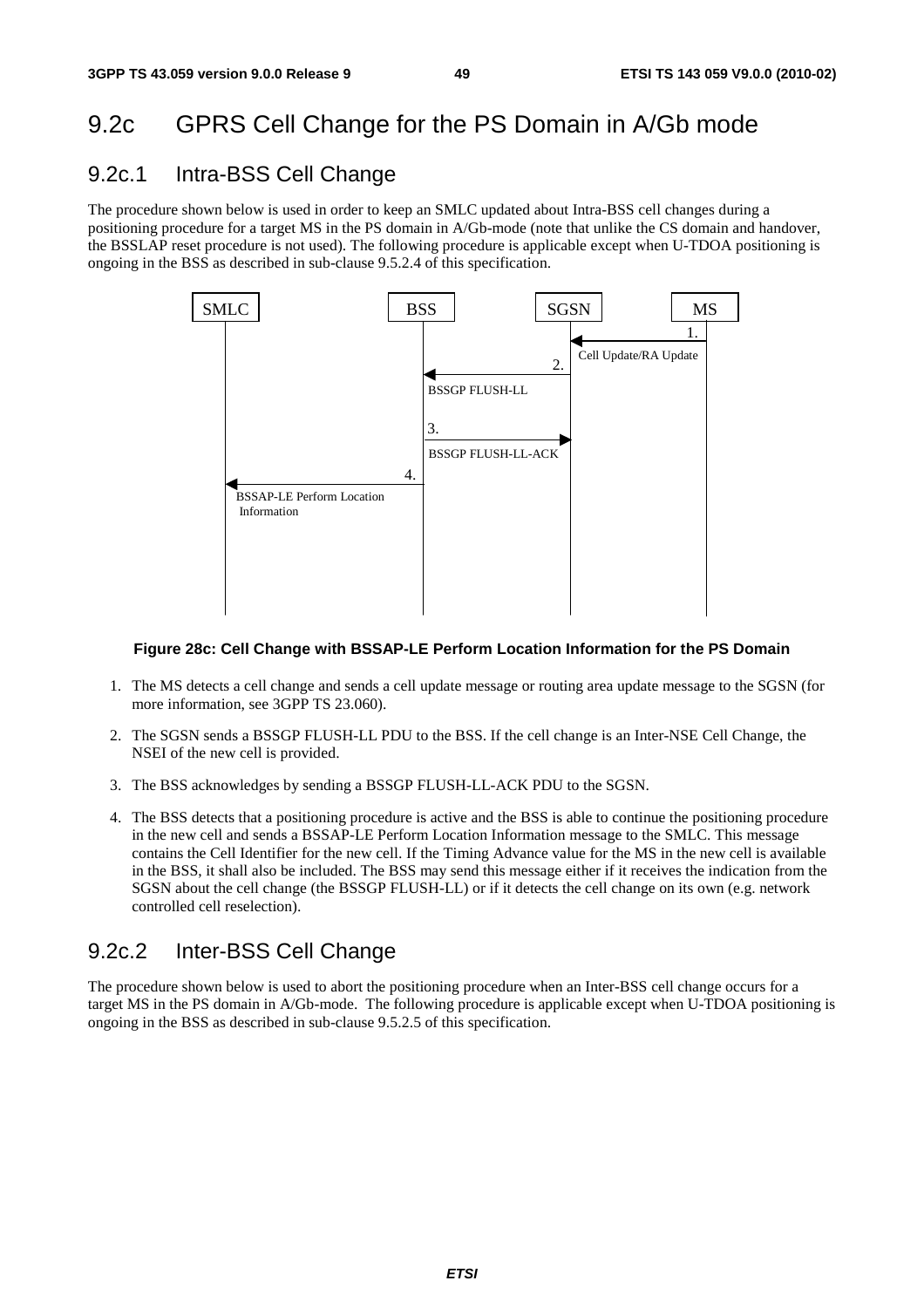

#### **Figure 28d: Cell Change with positioning abort for the PS Domain**

- 1. The MS detects a cell change and sends a cell update message or routing area update message to the SGSN (for more information, see 3GPP TS 23.060).
- 2. The SGSN sends a BSSGP FLUSH-LL PDU to the BSS. The NSEI of the new cell is provided.
- 3. The BSS acknowledges by sending a BSSGP FLUSH-LL-ACK PDU to the SGSN.
- 4. The BSS detects that a positioning procedure is active and that the BSS is not able to continue the positioning procedure in the new cell (e.g. Inter BSS Cell Change) and sends a BSSAP-LE Perform Location Abort message to the SMLC. The IE LCS Cause indicates the reason for the abort (e.g. 'Inter BSS Cell Change'). The BSS then awaits the BSSAP-LE Perform Location Response from the SMLC, which it will forward in a BSSGP Perform Location Response to the SGSN.

## 9.3 TA Based Positioning in CS Domain for A/Gb-mode

The TA is based on the existing Timing Advance (TA) parameter. The TA value is known for the serving BTS. To obtain TA values in case the MS is in idle mode a special call, not noticed by the GSM subscriber (no ringing tone), is set up. The cell-ID of the serving cell and the TA is returned as the result of the TA.

### 9.3.1 Definition of TA states

#### 9.3.1.1 MS in IDLE State

In IDLE state the MS may be paged or may request an originating (e.g. emergency) call. The paging response message or CM Service Request, in each case respectively, received in COMPLETE\_LAYER\_3 message may contain location information that includes the TA value. If available, the TA value and other location information shall be provided to the SMLC by the requesting BSC along with the current serving cell ID in the BSSAP-LE Perform Location request. This enables TA based positioning in the SMLC without any further interactions.

#### 9.3.1.2 MS in DEDICATED State

In DEDICATED state the SMLC shall send a TA\_REQUEST to request the TA value from the serving BSC. The BSC shall respond with either a TA\_RESPONSE carrying the TA value and possibly other radio measurements from the MS or a Reset. The associated procedure is described in the next clause.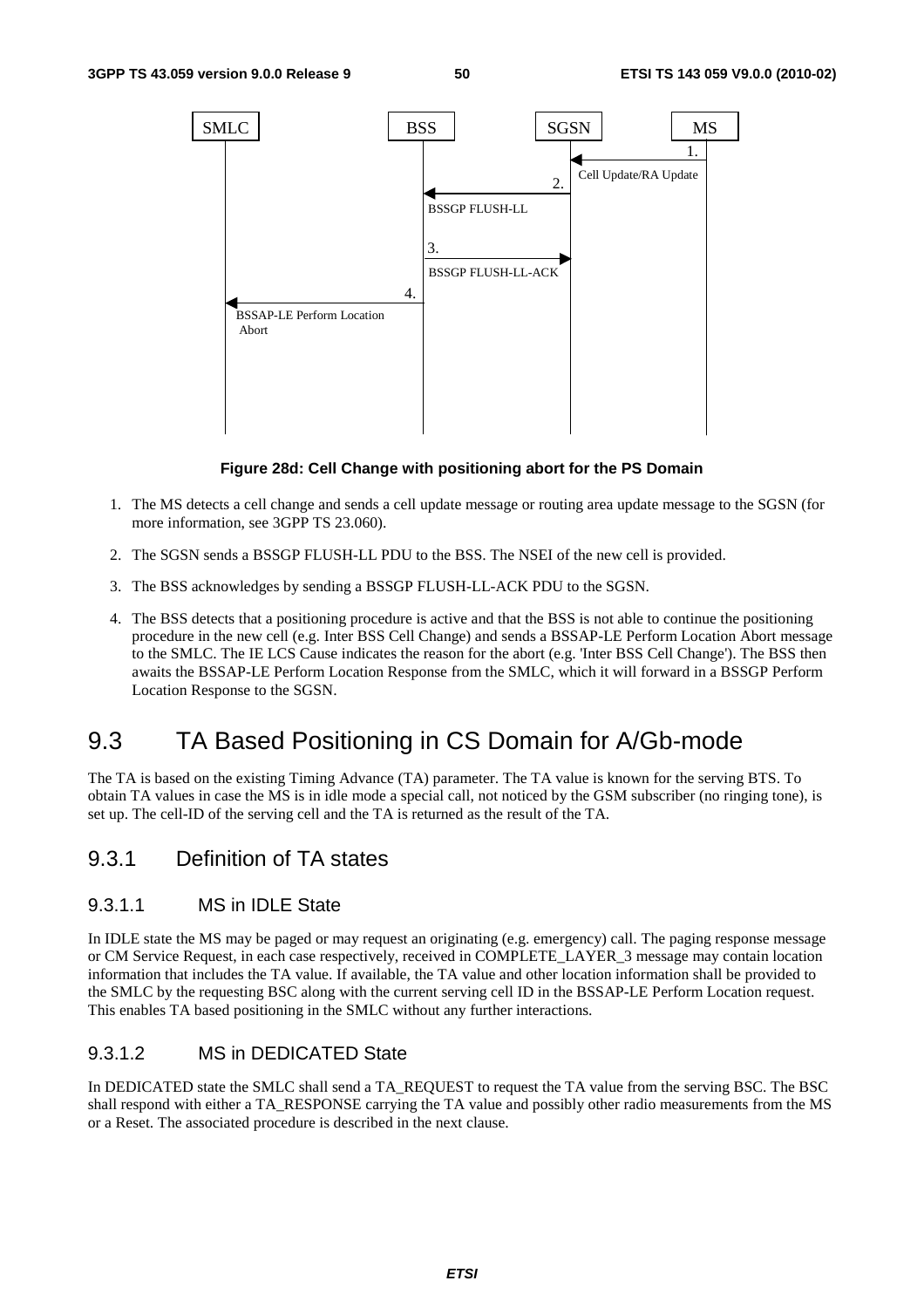## 9.3.2 TA Positioning Procedure

This TA positioning procedure is generic for a standalone SMLC or integrate SMLC in the BSC.





- 1) The SMLC sends a BSSAP-LE Connection Oriented Information message to the BSC serving a particular target MS. The APDU parameter in this message contains a BSSLAP TA Request.
- 2) Provided the location area for the target MS has not changed or, if changed, was previously reported to the SMLC, the BSC returns the current TA value and current serving cell for the target MS to the SMLC in a BSSLAP TA response contained within a BSSAP-LE Connection Oriented Information message. The TA response may also include the latest measurement results received from the target MS for the serving and neighbouring cells. If the location area for the target MS has changed since the location request was first sent to the SMLC and if the new location area has not yet been reported to the SMLC, the BSC shall return a BSSLAP Reset to the SMLC within a BSSMAP-LE Connection Oriented Information message. The Reset shall include the current serving cell, the current location area code, a cause value indicating 'intra-BSC handover' and the current TA value and may include the latest measurement results received from the target MS for the serving and neighboring cells. The SMLC then derives a location estimate for the target MS based on the received serving cell ID, location area code if included, TA value and other measurement results if included.
- NOTE: In the case of a previous intra-BSC handover to a cell in a different PLMN (different MCC, MNC combination), the SMLC would receive a BSSLAP Reset containing the new location area code and new cell ID. The SMLC may then deduce the new MCC and MNC from the uniqueness, when this applies, of the combined values for the new location area code and cell ID compared to the corresponding values for neighbouring cells.

### 9.3.3 Unsuccessful TA positioning procedure in BSC

There are three messages defined to handle error scenarios during positioning procedure in BSC. The messages are 1) Reject, 2) Abort and 3) Reset. Refer to 3GPP TS 48.071 [21] for details.

After receiving the BSSLAP TA Request in BSC, a Reject will be sent with proper cause value from BSC to SMLC in "BSSAP-LE Connection Oriented Information Message" if TA positioning cannot be performed in BSC at that time for reasons other than handover or another ongoing RR management procedure.

An Abort or Reset is possible if the TA positioning cannot be done in BSC during that time. Reset is sent to SMLC to indicate when the positioning needs to be restarted after temporary interruption due to intra BSC HO or other intra-BSC RR management. The contents of a Reset shall be as defined in step 2 in section 9.3.2. Abort is used to indicate to SMLC the failure of the current TA positioning attempt (e.g. due to inter-BSC handover) and allowing a new one from application level.

## 9.3a TA Based Positioning in PS Domain for A/Gb-mode

The TA is based on the existing Timing Advance (TA) parameter. The TA value is known for the serving BTS. To obtain TA values in case the MS is in packet idle mode and the value is not available in the BTS signalling is used to retrieve it. The cell-ID of the serving cell and the TA is returned as the result of the TA procedure.

If available, the TA value shall be provided to the SMLC by the requesting BSS in the BSSAP-LE Perform Location request. This enables TA based positioning in the SMLC without any further interactions. The current serving cell ID shall always be provided by the BSS to the SMLC.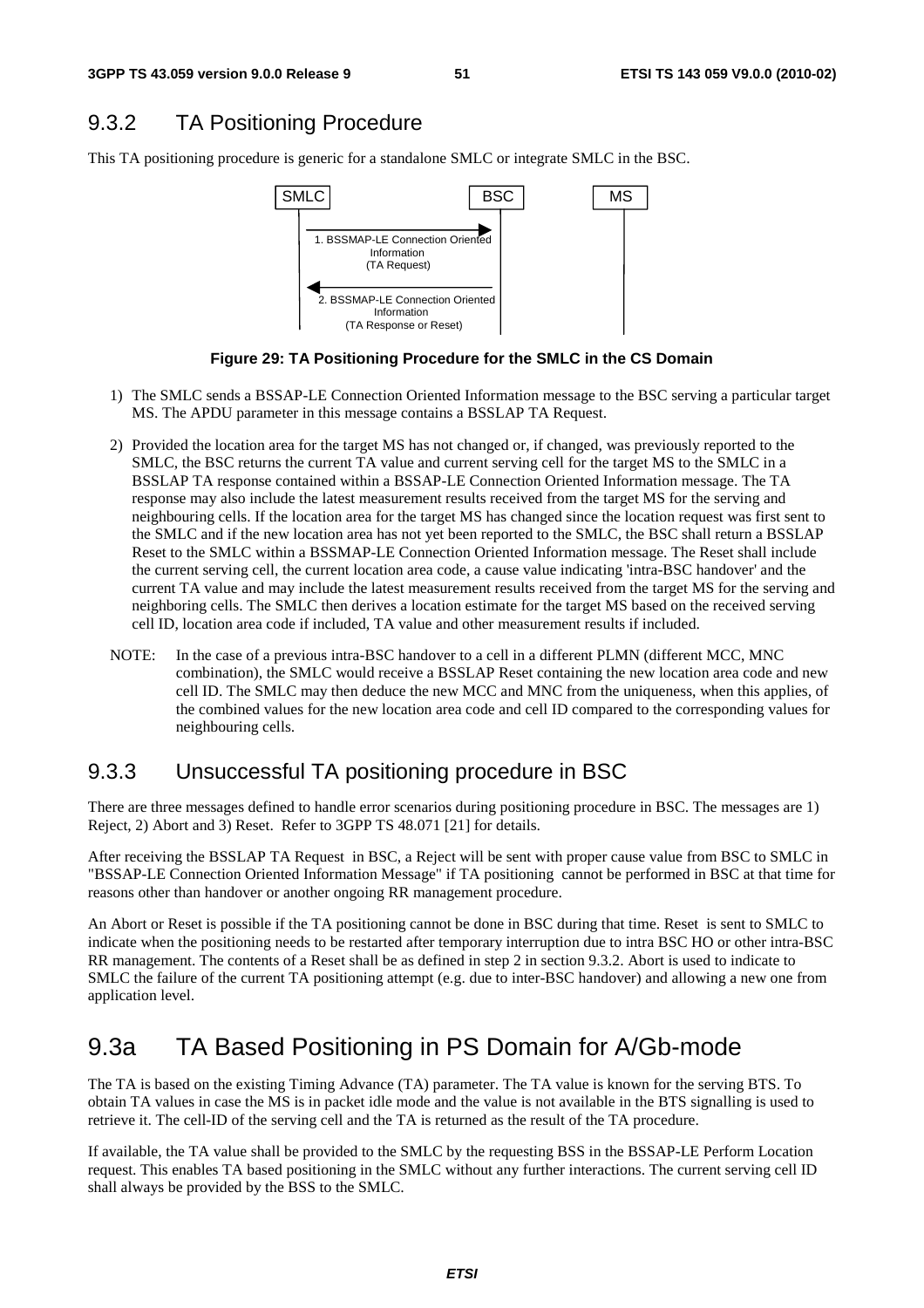### 9.3a.1 Definition of PS Domain TA Modes

#### 9.3a.1.1 MS in Packet Idle Mode

When the BSS receives a TA Request message and the MS is in Packet Idle Mode and the TA value is not available in the BSS, the MS may be paged or may be sent a Packet Polling Request message. If there is a PBCCH allocated in the current cell, the BSS will send a Packet Polling Request message to the MS. If there is no PBCCH allocated in the current cell, the BSS will perform packet paging (sends a Paging Request Type 1, 2, or 3 message) for the MS.

The paging response message or Packet Control Acknowledgement message will provide the TA value to the BSS and this will be provided to the SMLC, possibly together with other radio measurements from the MS, in the TA Response message. The associated procedure is described below.

### 9.3a.1.2 MS in Packet Transfer Mode

When the BSS receives a TA Request message and the MS is in Packet Transfer Mode and the TA value is not available in the BSS the MS shall be sent a Packet Polling Request message to the MS.

The Packet Control Acknowledgement message will provide the TA value to the BSS and it will be provided to the SMLC, possibly together with other radio measurements from the MS, in the TA Response message. The associated procedure is described in the next clause.

### 9.3a.2 TA Positioning Procedure

This TA positioning procedure is generic for a standalone SMLC or integrate SMLC in the BSS.



**Figure 29a: TA Positioning Procedure for the SMLC in the PS Domain** 

- 1) If the SMLC has not already received the TA Value in the BSSAP-LE Perform Location Request message, the SMLC sends a BSSAP-LE Connection Oriented Information message to the BSS serving a particular target MS. The APDU parameter in this message contains a BSSLAP TA Request.
- 2) If the TA value is available in the BSS, the BSS immediately returns it in step 4, otherwise the BSS either performs a packet paging procedure or sends a Packet Polling Request message (for details, see clause 9.5.1).

2a) If there is no PBCCH allocated in the current cell and the MS is in Packet Idle Mode, the BSS will perform packet paging (sends a Paging Request Type 1, 2, or 3 message) for the MS.

2b) If there is a PBCCH allocated in the current cell or the MS is in Packet Transfer Mode, the BSS will send a Packet Polling Request message to the MS.

3) The MS responds to the BSS.

3a) If the MS receives the packet paging it will send a page response.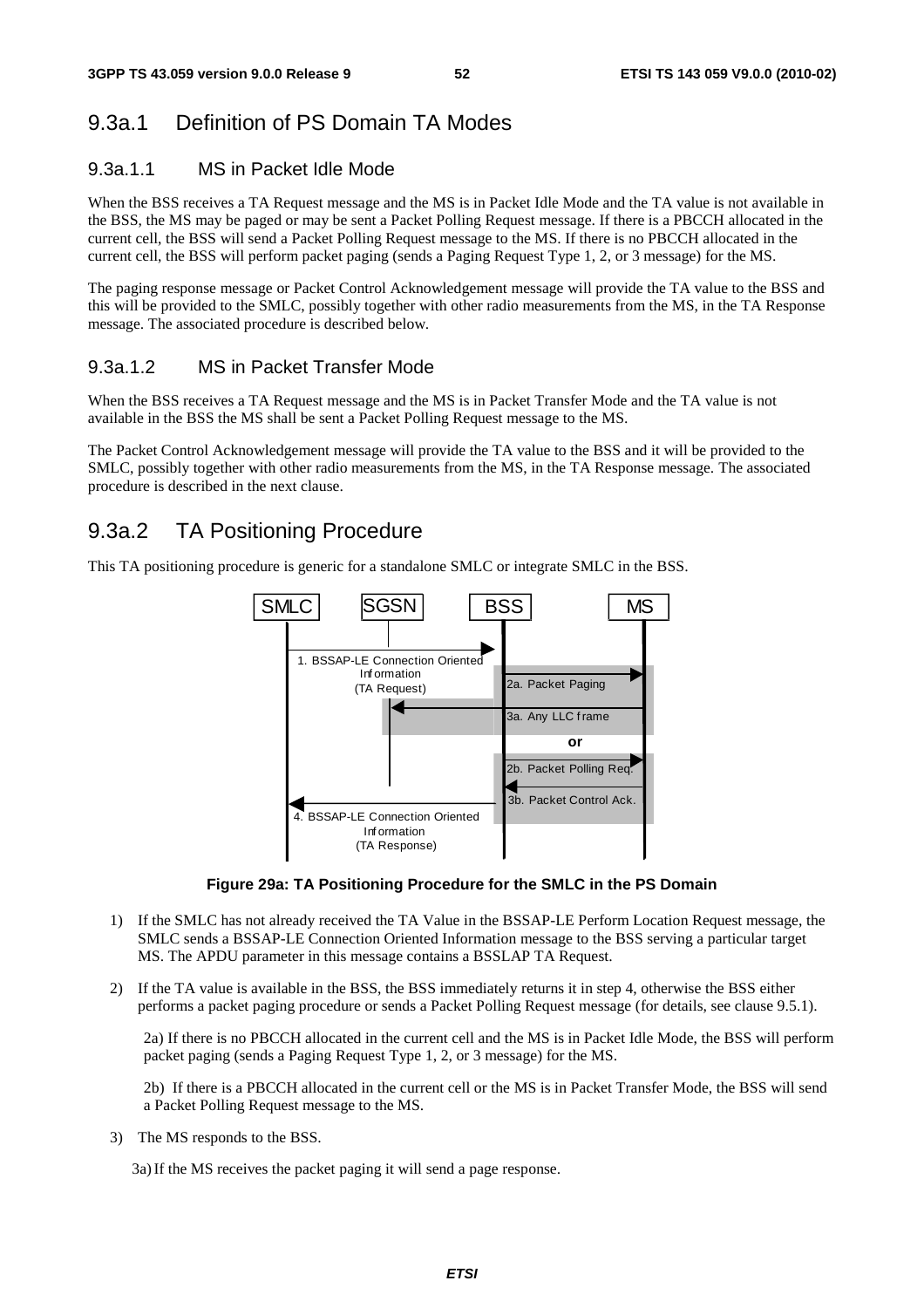- 3b) If the MS receives a Packet Polling Request message it will return a Packet Control Acknowledgement message.
- 4) The BSS returns the current TA value and current serving cell for the target MS to the SMLC in a BSSLAP TA response contained within a BSSAP-LE Connection Oriented Information message. The TA response may also include the latest measurement results received from the target MS for the serving and neighbouring cells. The SMLC then derives a location estimate for the target MS based on the received serving cell ID, TA value and other measurement results if included.

### 9.3a.3 Unsuccessful TA positioning procedure in BSS

There are three messages defined to handle error scenarios during positioning procedure in BSS. The messages are 1) Reject, 2) Abort and 3) Reset. Refer to 3GPP TS 48.071 [21] for details. The Reset message does not apply for PS domain.

After receiving the BSSLAP TA Request in BSS, a Reject will be sent with proper cause value from BSS to SMLC in "BSSAP-LE Connection Oriented Information Message" if TA positioning cannot be performed in BSS at that time for reasons other than handover or another ongoing RR management procedure.

An Abort is possible if the TA positioning cannot be done in the BSS during that time. Abort is used to indicate to SMLC the failure of the current TA positioning attempt (e.g. due to reception of an BSSGP\_Perform\_Location\_Abort from the SGSN) and allowing a new one from application level.

## 9.4 E-OTD and A-GNSS Positioning Procedures

### 9.4.1 General procedures

For any location request where the highest priority level is assigned and MS-based A-GNSS positioning is not used, the SMLC functionality shall provide sufficient assistance data to a target MS to enable a location estimate, velocity estimate, or location measurements to succeed according to the required QoS on the first attempt. The SMLC shall not assume in this case that the target MS already possesses assistance data. For a lower priority location request or when MS-based A-GNSS positioning is used, the SMLC may reduce the assistance data provided to a target MS on the first location attempt.

In the high priority case with MS-assisted GNSS for the first positioning attempt, acquisition assistance data shall be included in the RRLP measure position request message.

## 9.4.2 Positioning Request

This signaling flow is generic for all MS based or assisted location methods (MS Based E-OTD, MS Assisted E-OTD, MS Based A-GNSS, and MS Assisted A-GNSS). The signaling flow below applies to integrated and standalone SMLCs in a circuit switched network.

If the SMLC desires to avoid lower layer (e.g. BSSAP-LE) segmentation, see clause 6.1.2, and transfer the LCS assistance data more reliably, this procedure may be preceded by an "Assistance Data Delivery" procedure. Note, that part of the entire set of assistance data may be included in the RRLP Measure Position Request even when the message is preceded by an "Assistance Data Delivery" procedure.

If the MS has indicated support for providing MS positioning capabilities using RRLP in the MS Classmark 3 IE for GSM (see 3GPP TS 24.008), in the PS LCS Capability IE for GERAN Gb mode (see 3GPP TS 24.008), or in the MS Positioning Capability IE for GERAN Iu mode (see 3GPP TS 44.118), this procedure may be preceded by a 'Positioning Capability Transfer' procedure.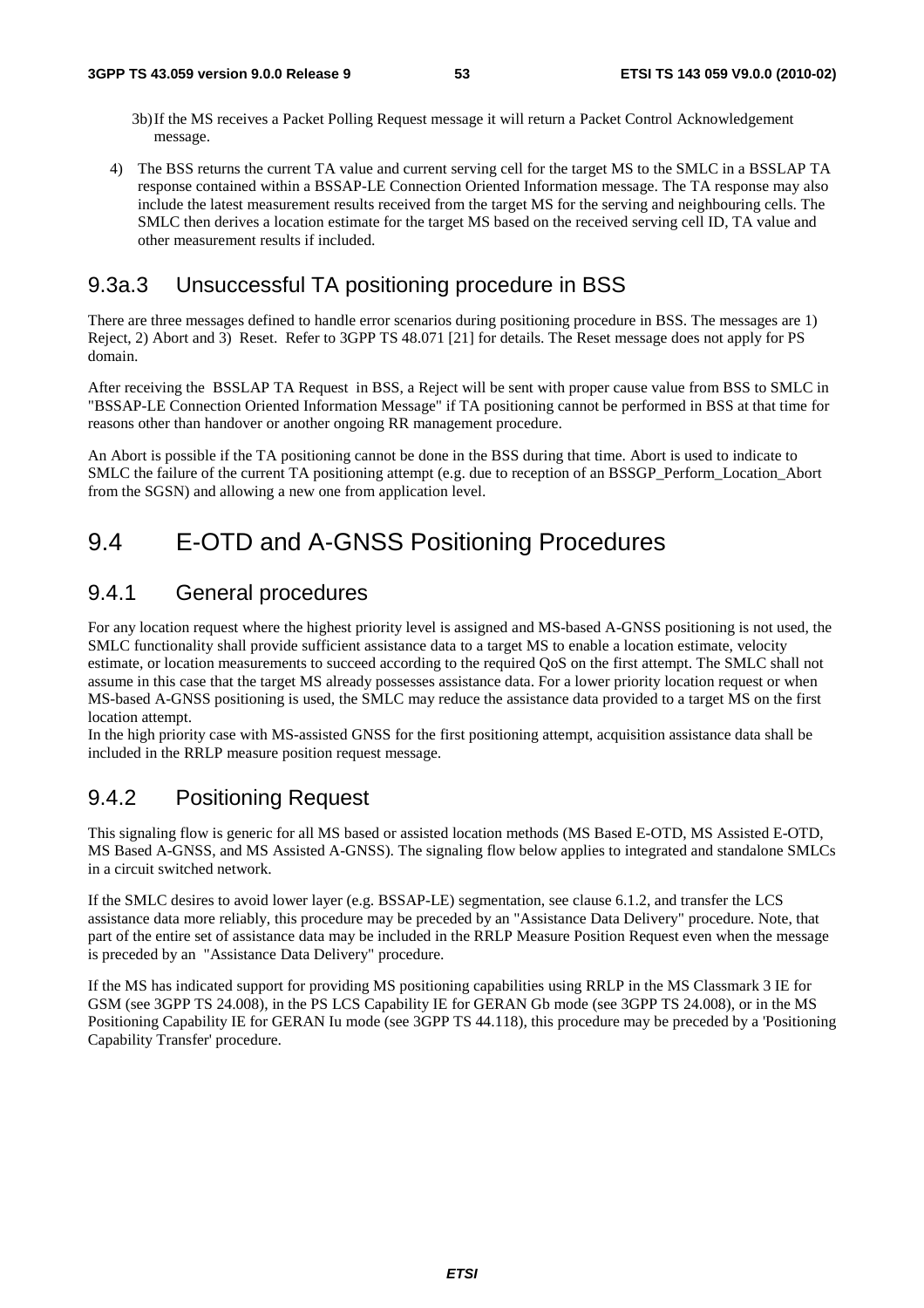

**Figure 30: E-OTD or A-GNSS Position Request Flow** 

- 1) The SMLC may precede the RRLP MEASURE POSITION REQUEST or Assistance Data Delivery procedure with a Position Capability Transfer procedure, if the MS supports the transfer of MS positioning capabilities using RRLP.
- 2) The SMLC may precede the RRLP MEASURE POSITION REQUEST with an optional Assistance Data Delivery procedure.
- 3) The SMLC determines possible assistance data and sends RRLP MEASURE POSITION REQUEST to the BSC.
- 4) The BSC forwards the positioning request including the QoS and any assistance data to the MS in a RRLP MEASURE POSITION REQUEST.
- 5) The MS performs the requested E-OTD or GNSS measurements, if needed assistance data is available in the MS. If the MS is able to calculate its own location and this is required and needed assistance data is available in MS, the MS computes a location estimate based on E-OTD or GNSS measurements. In case of E-OTD, any data necessary to perform these operations will either be provided in the RRLP MEASURE POSITION REQUEST or available from broadcast sources. In case of A-GNSS (both MS based and MS assisted) and first positioning attempt, a minimum set of A-GNSS assistance data will be either provided in the RRLP MEASURE POSITION REQUEST or available from broadcast sources. For further positioning attempt (failure in first attempt due to missing assistance data), sufficient A-GNSS assistance data, possibly excluding the assistance data sent in the first attempt, will be provided in the RRLP MEASURE POSITION REQUEST and possibly preceding RRLP ASSISTANCE DATA messages. The resulting E-OTD or GNSS measurements or E-OTD or GNSS location estimate (with optional velocity estimate) are returned to the BSC in a RRLP MEASURE POSITION RESPONSE. If the MS was unable to perform the necessary measurements, or compute a location, a failure indication identifying the reason for failure (e.g. missing assistance data) is returned instead. In case of A-GNSS, if the MS was unable to compute a location, the GNSS measurements are also optionally returned if allowed by the network. If the RRLP message is larger than the RRLP maximum PDU size, several RRLP MEASURE POSITION RESPONSE messages are sent (i.e. the RRLP pseudo-segmentation is used).
- 6) BSC forwards the RRLP MEASURE POSITION response to SMLC.

## 9.4.3 Assistance Data Delivery

This signalling flow is generic for MS Based and MS Assisted E-OTD, and MS Based or MS Assisted A-GNSS in a circuit switched network.

If the SMLC desires to avoid lower layer (e.g. BSSAP-LE) segmentation and transfer the LCS assistance data more reliably, the sequence 1-4 illustrated in the figure below may be repeated several times to deliver more assistance data than can be sent by one RRLP Assistance Data Delivery message. In this case, each individual message is independent such that the data received in one message is stored in the MS independently of the other RRLP Assistance Data messages (i.e. an error of delivery of one message does not require a retransmission of all the RRLP Assistance Data messages). The SMLC shall indicate in the RRLP ASSISTANCE DATA message if more RRLP ASSISTANCE DATA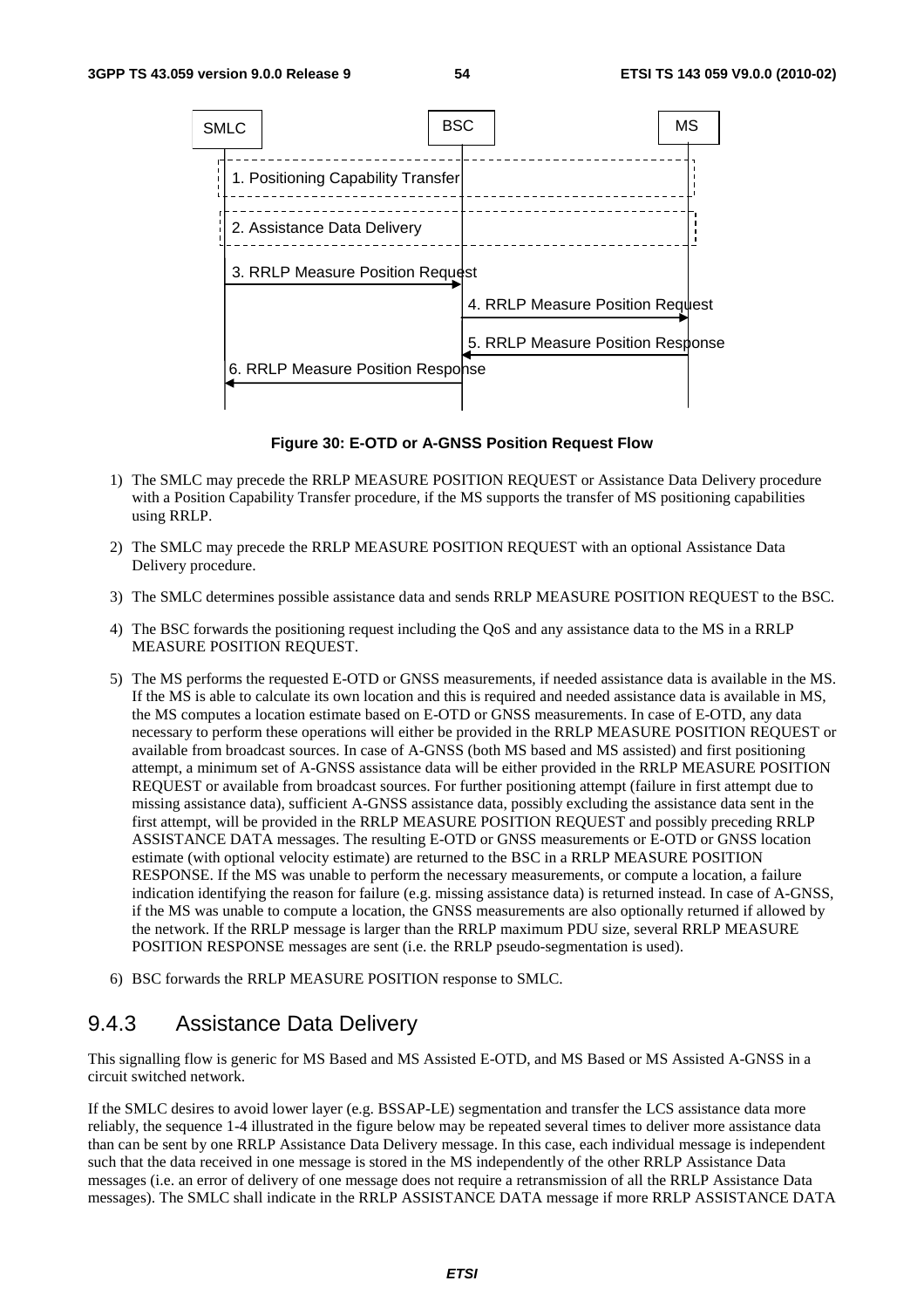messages will be used after the current one in order to deliver the entire set of assistance data. Data that is specific to the current cell should be sent in the last message this is recommended so that assistance data for the correct cell is available to the MS after a handover.



#### **Figure 31: E-OTD or A-GNSS Assistance Data Delivery Flow**

- 1) The SMLC determines assistance data and sends it in the RRLP ASSISTANCE DATA message to the BSC.
- 2) The BSC forwards the assistance data to the MS in a RRLP ASSISTANCE DATA message.
- 3) The MS acknowledges the reception of complete assistance data to the BSC with a RRLP ASSISTANCE DATA Ack.
- 4) The BSC forwards the RRLP ASSISTANCE DATA Ack message to the SMLC.

### 9.4.3a Positioning Capability Transfer

The purpose of this procedure is to enable the SMLC to obtain the positioning capabilities of the MS, the types of assistance supported and the types of assistance data that may be needed from the SMLC. MS support for this procedure can be indicated to the SMLC using the MS Classmark 3 IE for GSM (see 3GPP TS 24.008), the PS LCS Capability IE for GERAN Gb mode (see 3GPP TS 24.008) and the MS Positioning Capability IE for GERAN Iu mode (see 3GPP TS 44.118).



**Figure 31a: RRLP Position Capability Transfer Flow** 

1) The SMLC determines that the target MS supports MS Positioning Capability Transfer using RRLP and sends a Positioning Capability Request message to the BSC.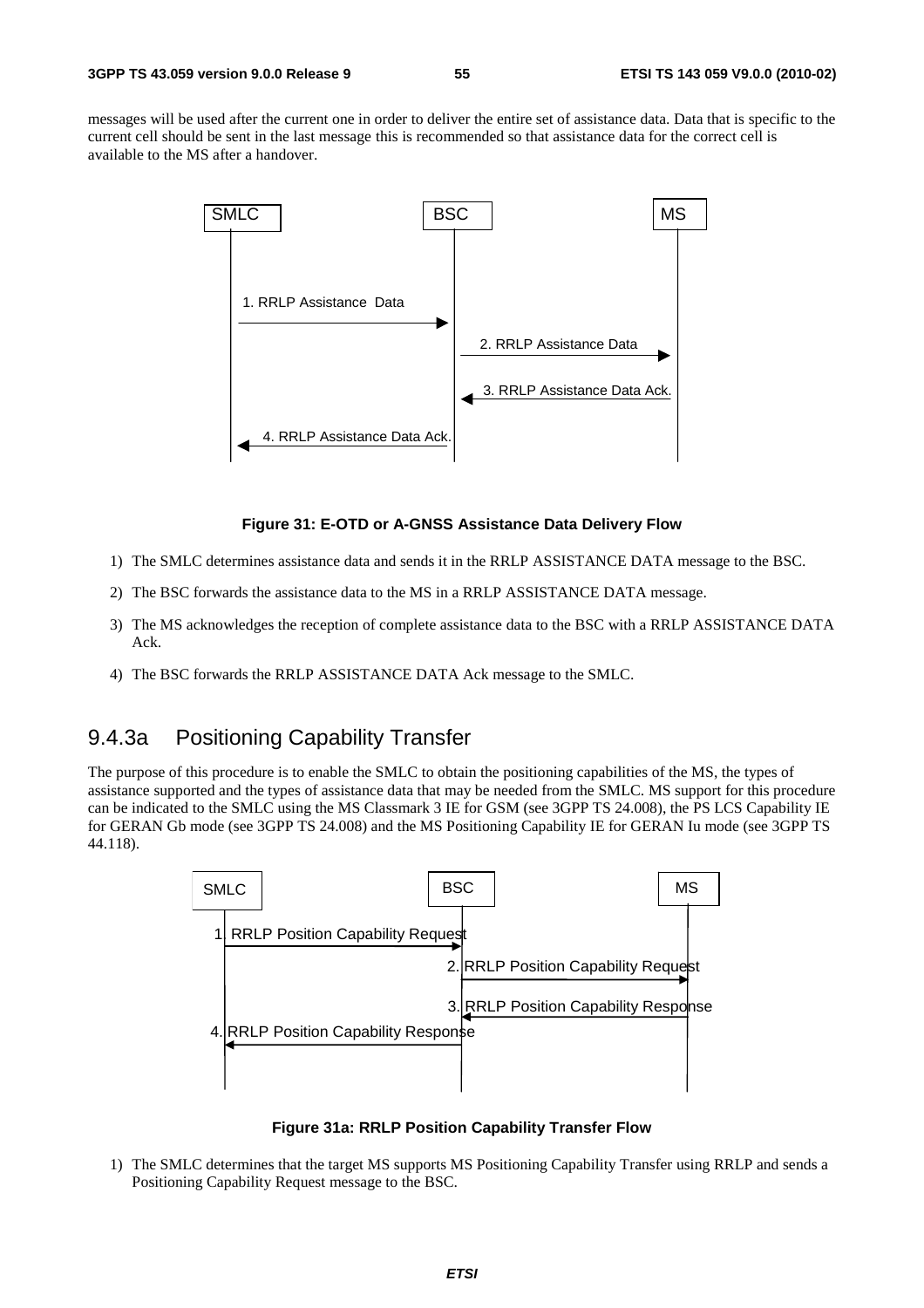- 2) The BSC forwards the Positioning Capability Request message to the MS.
- 3) The MS sends the Positioning Capability Response message to the BSC. The response message shall include the positioning capabilities of the MS and the types of supported assistance data (if applicable). The message may include the types of assistance needed by the MS to obtain a location estimate or positioning measurements.
- 4) The BSC forwards the Positioning Capability Response message to the SMLC.

## 9.4.4 Error Handling for E-OTD and A-GNSS in CS Domain

This clause describes error handling for positioning and transfer of assistance data for E-OTD and A-GNSS. For a description of error handling involving segmentation, and more details on usage of a BSSLAP Abort, Reject and Reset refer to clause 8.5 Exception Procedures.

- Case 1: When the RRLP request comes to BSC for E-OTD and A-GNSS, The BSC will send a BSSLAP reject message to SMLC if the request cannot be supported in the BSC for reasons other than an ongoing intra BSC or inter BSC handover or other ongoing RR management procedure. For an ongoing intra BSC HO or other RR management procedure, the BSC shall return a BSSLAP Reset when the handover or RR management procedure is complete. The SMLC may then start the RRLP request (if there is time) again. For ongoing inter-BSC HO, the BSC shall return a BSSLAP Abort. The location service request may then restart from the LCS Client, VMSC or SGSN.
- Case 2: When the RRLP request comes to BSC from SMLC, BSC sends the "RRLP request" to the MS if there is no ongoing HO or other RR management procedure at that point. If an intra-BSC HO or other RR management procedure is initiated in BSC, the BSC sends the HO or other RR management command to MS. A timer will then be started in BSC, the duration of which is network dependent, but typically 6 (six) seconds. Upon receiving the HO of other RR management command, the MS will stop the location procedure and start on handover or other RR management procedure, since this has higher priority than location. The MS will then send the HO complete or other RR management response message to BSC. When this message is received before the expiration of BSC timer, a BSSLAP Reset message will be sent to SMLC from BSC. The Reset will tell SMLC to start another location service request if there is enough time.
- Case 3: During intra-BSC HO or other intra-BSC RR management procedure, if a HO complete or RR management procedure completion was not received in BSC and the corresponding timer expired. In this case a reset or abort message will be sent to SMLC indicating MS timeout. The location service may then restart from either the SMLC if a reset was sent or from the LCS Client, VMSC or SGSN if an abort was sent.
- Case 4: If an inter-BSC handover is needed during a location procedure or if the BSC times out on an RRLP response from the target MS, the BSC shall send a BSSLAP Abort to the SMLC. The location service attempt may then be restarted from the LCS Client, VMSC, or SGSN.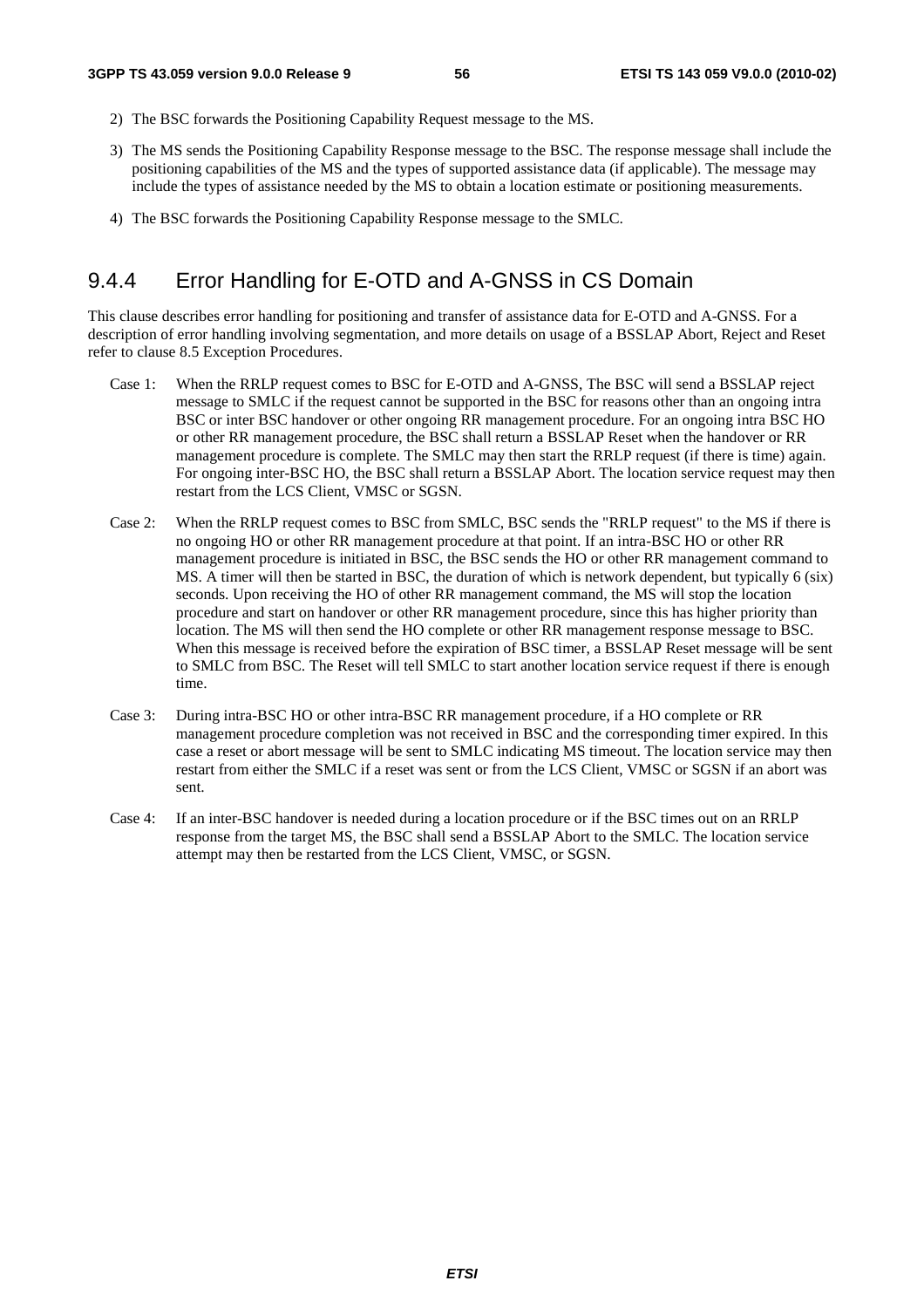

### 9.4.5 Error Handling for the SMLC in CS Domain

**Figure 32: Error Handling for the SMLC in the CS Domain** 

### 9.4.5a Error Handling for E-OTD and A-GNSS in PS Domain

- Case 1: When the RRLP request comes to BSS for E-OTD and A-GNSS, the BSS will send a BSSLAP reject message to SMLC if the request cannot be supported in the BSS.
- Case 2: When the RRLP request comes to BSS from SMLC, BSS sends the "RRLP request" to the MS via the SGSN and starts position supervision timer. After this, if the BSS determines that the current location procedure cannot be continued, the BSS sends an abort message to the SMLC. Notice that an MS reselection to a new cell is not a reason for the BSS to abort the procedure.
- Case 3: If the position supervision timer times out in BSS before the RRLP response from the target MS is received, the BSS shall send a BSSLAP Abort to the SMLC. The location service attempt may then be restarted from the LCS Client, VMSC, or SGSN.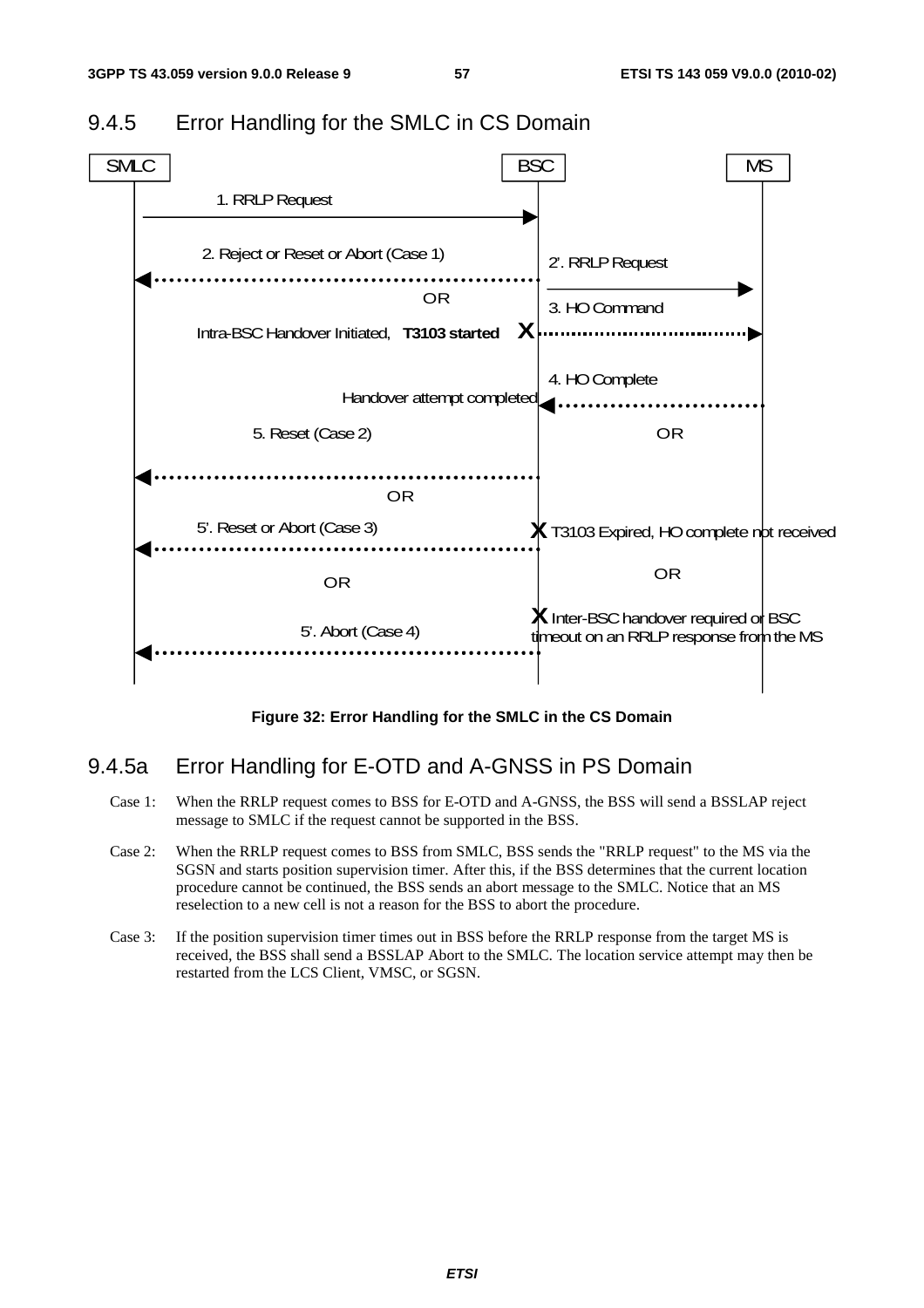

**Figure 32a: Error Handling for the SMLC in PS domain** 

### 9.4.6 Broadcast of Assistance Data

In MS Based E-OTD, MS Based GPS and MS Assisted A-GNSS systems, there may be a need for assistance data to be broadcast to the MS. The assistance data to be broadcast for MS Based E-OTD contains the Real Time Difference (RTD) values (in case of a non-synchronised network) and Base Transceiver Station (BTS) coordinates. In addition, the broadcast data contains other information simplifying the E-OTD measurements. The broadcast of A-GNSS assistance data may make available the same information as in A-GNSS point-to-point signalling. It improves the location accuracy for MS Based implementations, increases the sensitivity, enables LMU-independent time dissemination and assists the acquisition of satellite signals for both MS Based and MS Assisted implementations.

The CS mechanism (Cell Broadcast on CBCH) is used for broadcast of assistance data for all MSs, irrespective of which domain (CS or PS) they are located in. Notice that it may take longer for an MS in the PS domain compared to the CS domain to read all the broadcast data. This is because the PBCCH is not co-ordinated with the CBCH and therefore, the MS may have to skip reading a CBCH slot in order to listen for a potential paging message.

The E-OTD assistance data to be broadcast is in compressed format where the redundant information is not included. The MS is capable to reconstruct the E-OTD assistance data using the message header information. The length of the message is depending on how many neighbours are included in the E-OTD assistance data as well as whether the redundant information can be removed from the message. The typical size of one broadcast message will be less than 82 octets. Part of the broadcast message (serving and neighbour base station coordinates) may be ciphered.

The contents of the broadcast message for the E-OTD and A-GNSS assistance data is described in 3GPP TS 44.035 [16]. The support for these broadcast messages is optional for network and MS.

The broadcast channel which is used to broadcast the E-OTD and A-GNSS assistance data make use of the existing basic or extended CBCH and SMSCB DRX service. The LCS broadcast messages need to be either scheduled, or prioritised over other broadcast messages to avoid any delay.

#### 9.4.6.1 Point-To-Multipoint Assistance Data Broadcast Flow

This signalling flow is generic for MS Based E-OTD, MS Based A-GNSS and MS Assisted A-GNSS methods. The E-OTD/A-GNSS Assistance Data Broadcast Message is created in SMLC and the whole message including the ciphered parts and parameters to control the transfer are transferred with below flow from SMLC to MS. SMSCB DRX service is used for LCS assistance data broadcast. Prior receiving the first schedule message MS should read first block of each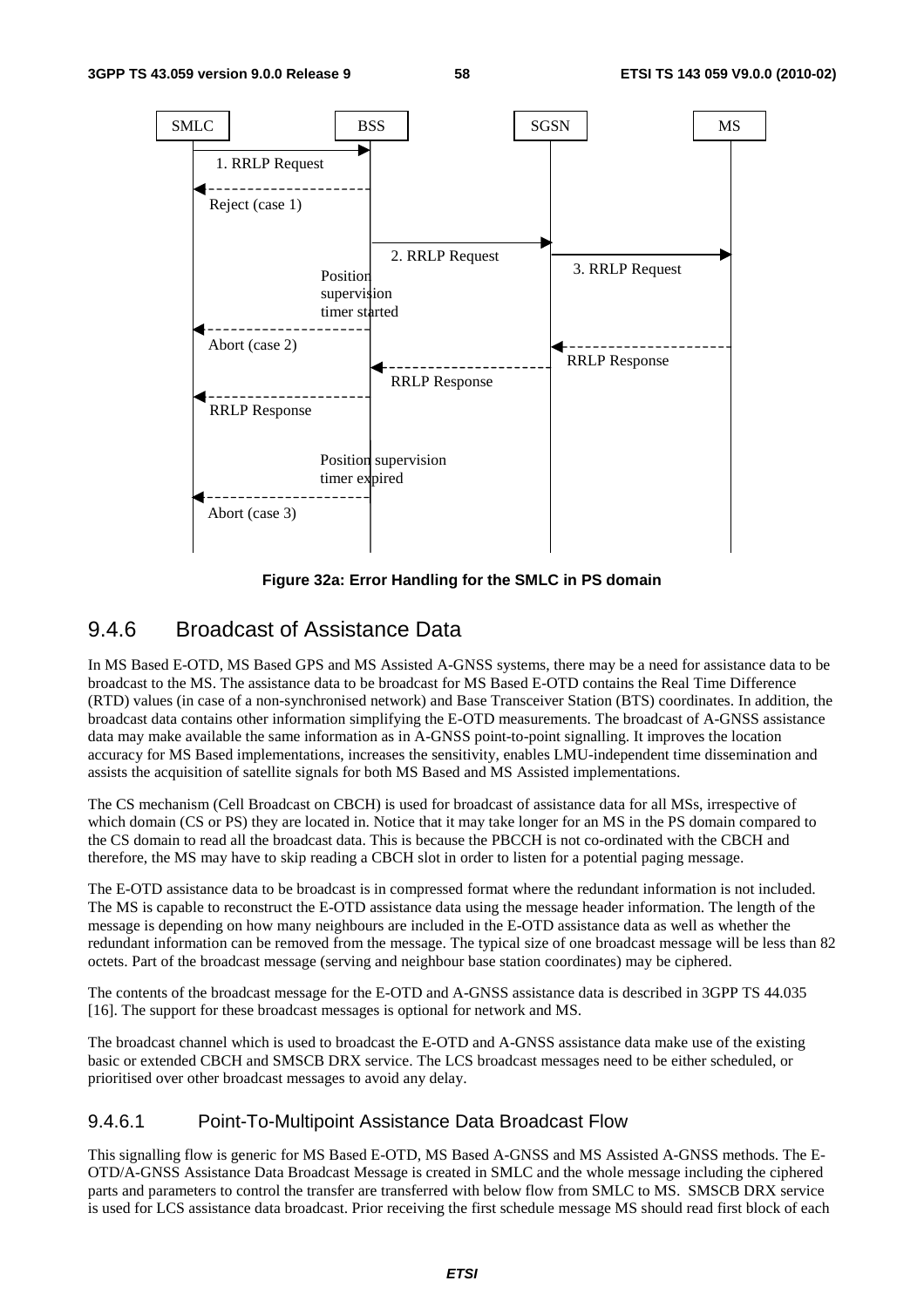message lot to be able to receive the LCS Broadcast Data or the schedule message. After receiving the schedule message MS should receive the LCS Broadcast Data messages according the schedule information.



#### **Figure 33: E-OTD/A-GNSS Broadcast Data Flow**

- 1) SMLC sends the complete broadcast message to CBC with LCS Broadcast Data message. This LCS Broadcast Data message contains the data to be broadcasted as well as parameters that indicate to which BTS the broadcast message is targeted and what time the broadcast should happen. LCS Broadcast Data (data & parameters) message may also contain the SMSCB scheduling information which can be utilised for the SMSCB DRX feature specified in 3GPP TS 44.012 [13] specification. SMSCB DRX operation is required in order that MS performance can be optimised.
- 2) CBC starts message transfer to BSC and BTS according to 3GPP TS 23.041 [6].
- 3) LCS Broadcast Data Response message from CBC to SMLC is used to indicate that the LCS Broadcast Data has been delivery request has been fulfilled. This message is not mandatory
- 4) BTS starts the message transfer to MS according to 3GPP TS 23.041 [6].

Implementations that have SMLC and/or CBC integrated into BSC may use other message signalling.

#### 9.4.6.2 Ciphering

In order for the operators to control the access to the assistance data, parts of the broadcast data may be ciphered. Ciphering is done with a specific key delivered by the network for this purpose. The deciphering keys may be requested by the MS as described in 3GPP TS 23.271 [7]. The LCS Broadcast Data, when ciphered, will be partially ciphered according to the LCS broadcast message definitions specified in 3GPP TS 44.035 [16]. The parts that will be ciphered in E-OTD LCS Broadcast Data message are neighbour RTD values, serving and neighbour BTS coordinates. For A-GNSS, all assistance data may be ciphered, The MS is capable to decipher the broadcast message (ciphered parts) using the cipher key (56 bits) delivered from the Core Network to MS and using the Ciphering Serial Number (16 bits) included in the broadcast message.

#### 9.4.6.2.1 Algorithm

The algorithm used for ciphering is the standard 56-bit DES algorithm. The deciphering of broadcast messages is done in the MS. SMLC ciphers the LCS Broadcast Data message (part of message is ciphered) using the deciphering keys (56 bits) and Ciphering Serial Number (16 bits) included in broadcast message using 56-bit DES algorithm.

The ciphered part is variable length with one bit resolution. From LCS Broadcast Data message header MS can compute what part of message is ciphered.

Inputs to the 56-bit DES algorithm are the following: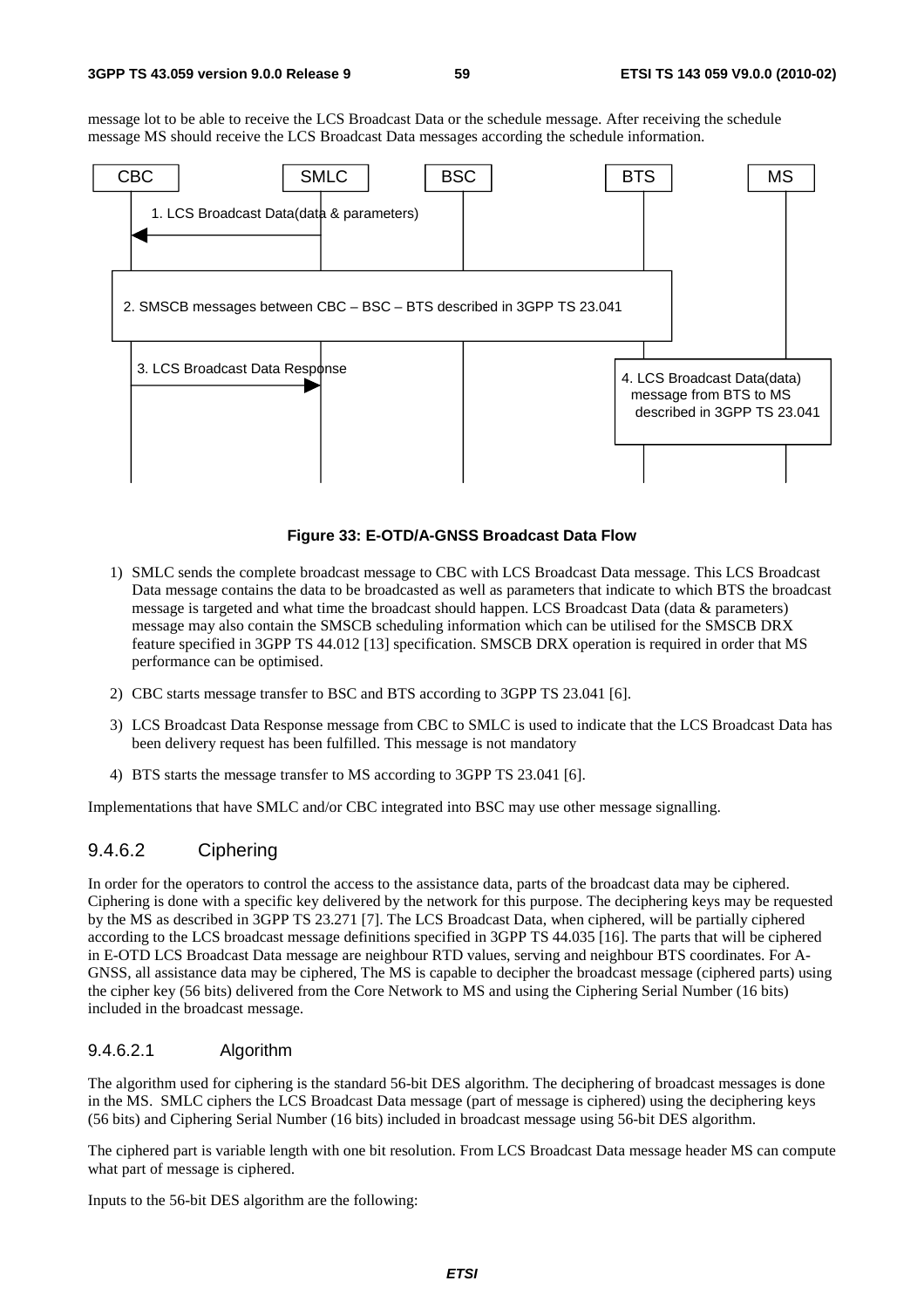- 56-bit key K (deciphering key);
- 16-bit Ciphering Serial Number from broadcast message which is denoted here by IV (initialisation vector);
- plaintext bits (the ciphered part of broadcast message).

Encryption is done by producing a mask bit stream which is then added bit-by-bit to the plaintext data (XOR-operation) to obtain the cipher text data. First IV is concatenated with 0-bits in order to achieve a 64-bit block I<sub>1</sub>. This block is then encrypted by the DES algorithm using the key K. Output is a 64-bit block  $I_2$ . This constitutes the first 64 bits of the mask bit stream. If the message is longer than 64 bits, then more bits are needed. Those are produced by encrypting  $I_2$ again by the DES algorithm using the key K. Output is a 64-bit block  $I_3$ . This constitutes the next 64 bits of the mask bit stream. This iteration is continued until enough bits are produced. The unnecessary bits from the last  $64$ -bit block  $I_i$  are discarded. Below figure describes the first two mask bit generations and the two ciphered 64-bit blocks.



#### **Figure 34 : Ciphering Algorithm**

Decryption is done similarly. The same mask bit stream is produced. This time the mask stream bits are added bit-by-bit (XORed) to the ciphertext data bits. The result will be the plain text data.

#### 9.4.6.3 Deciphering key control and delivery to MS

The deciphering keys are needed in MS if the LCS Broadcast Data (ciphered parts) is ciphered. The deciphering keys' control system contains two keys (the Current Deciphering Key and the Next Deciphering Key) and the Ciphering Key Flag (indicating the current Ciphering Key Flag state in the location area in the time that the deciphering key set is delivered from SMLC to MS). Two Deciphering Keys are needed in order to overcome the problem of unsynchronised nature of the periodic location updates that MSs make in the location area. The SMLC controls the keys and there are following requirements related to the deciphering keys:

- Deciphering Key Set (Current and Next Deciphering Key, Ciphering Key Flag) are always location area specific.
- One SMLC controls the deciphering key set changes inside the location area and in case several SMLCs in the location area then one coordinating SMLC for the deciphering key set control must be nominated. The SMLC configuration is done with O&M procedures.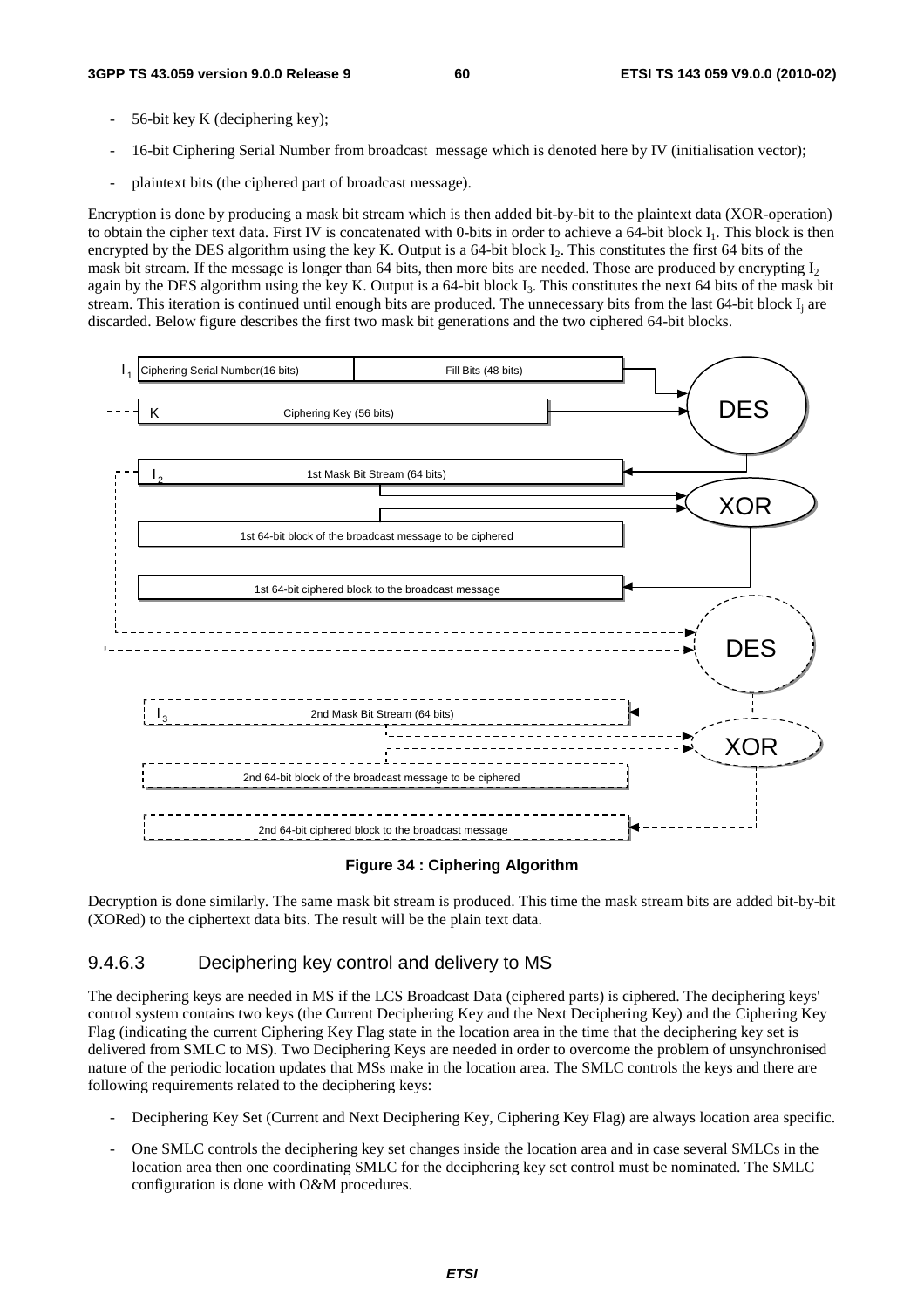- The coordinating SMLC delivers the new deciphering key set to the other SMLCs with SMLCPP protocol when the deciphering key set changes. The Ciphering Key Flag in the LCS Broadcast Data message is changed only when the coordinating SMLC changes the deciphering key set and delivers the new set to other SMLCs in the same location area.
- The SMLCs upon receiving the new deciphering key set, start using immediately the new set in the LCS Broadcast Data message. The coordinating SMLC also starts using the new set same time.

The deciphering key set changes always following way when the new set is generated:

- The Next Deciphering Key comes to the Current Deciphering Key in the new set.
- One new key is taken into use and named as the Next Deciphering Key.
- The Ciphering Key Flag changes the state.

The Ciphering Key Flag controls the MS key usage (Current/Next Deciphering Key) as follows:

- After receiving the new deciphering key set, MS starts using the new set immediately.
- The Ciphering Key Flag in the LCS Broadcast Data message and the one received returned to the MS should have same polarity. This means that MS starts using the Current Deciphering Key immediately.
- When the Ciphering Key Flag state changes in the LCS Broadcast Data message then MS starts to use the Next Deciphering Key for deciphering the broadcast message. The Next Deciphering Key becomes now the Current Deciphering Key in MS.

Figure 35 describes the deciphering key delivery mechanism.



#### **Figure 35: Deciphering key delivery**

- First the key A is the Current Deciphering Key and key B is the Next Deciphering Key.
- When the SMLC changes to use the key B (Next Deciphering Key) then the Deciphering Key Flag state is changed in the LCS Broadcast Data message. At this point the coordinating SMLC delivers the new deciphering key set to other SMLCs in the same location area as well as to MS when MS is requesting the keys during the location update (IMSI Attach, Normal or Periodic Location Update).
- The new deciphering key set contains now key B as the Current Deciphering Key, key C as new Next Deciphering Key and the Ciphering Key Flag currently in use in that location area.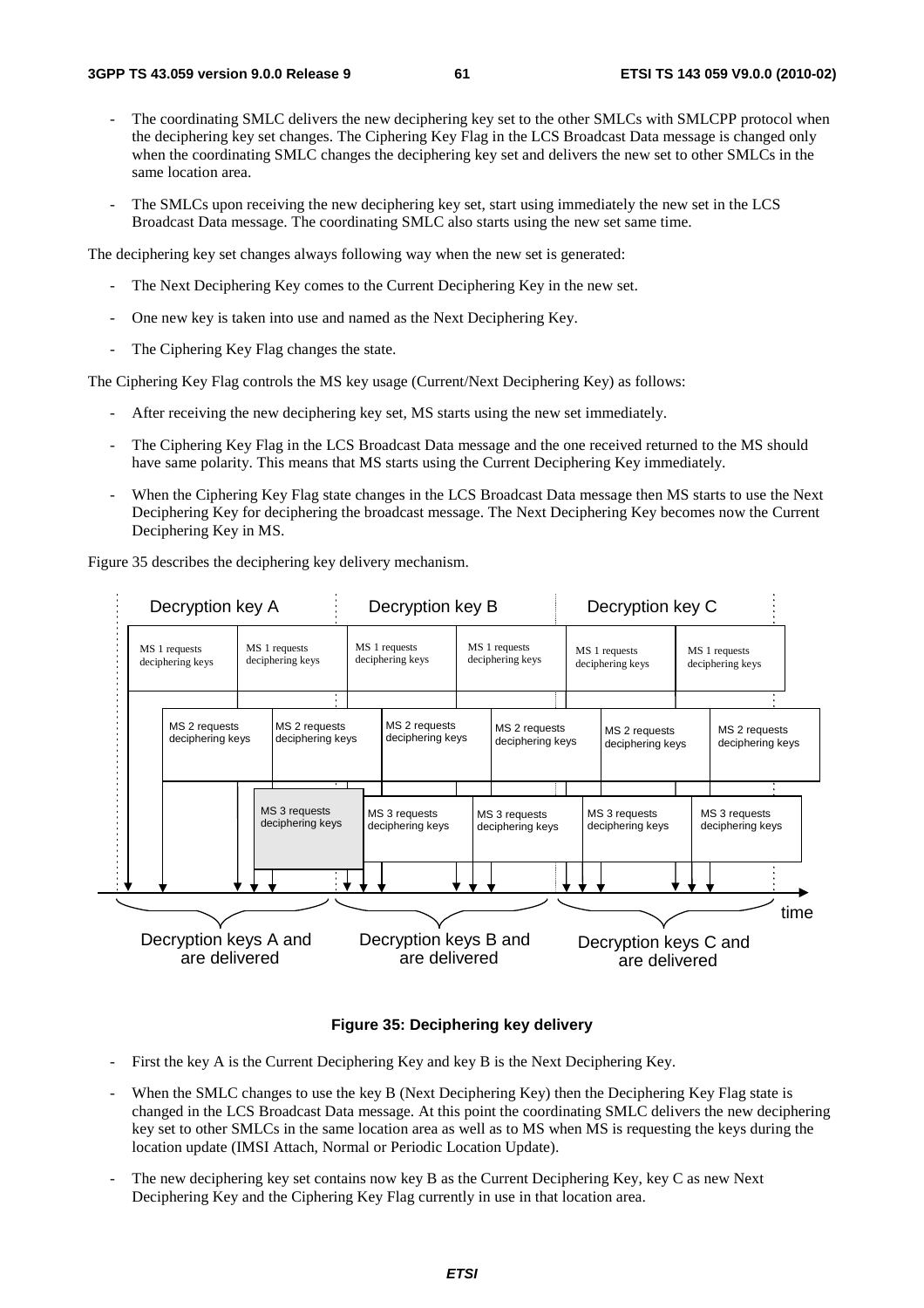- When the SMLC changes to use the key C (Next Deciphering Key) then the Ciphering Key Flag state is changed in the LCS Broadcast Data message. At this point the coordinating SMLC delivers the new deciphering key set to other SMLCs in same location area as well as to MS when MS is requesting the new set during the location update (IMSI Attach, Normal or Periodic Location Update).
- The new deciphering key set contains now key C as the Current Deciphering Key, key D as new Next Deciphering Key and the Ciphering Key Flag currently in use in that location area.

The process continues as above when the keys are changed. The lifetime of one key (Current/Next Ciphering Key) is minimum one periodic location update period used in the location area.

## 9.5 U-TDOA Positioning Procedures

### 9.5.0 General

Following the receipt of a location request message from the BSC, the U-TDOA capable SMLC interrogates the BSS for the RF channel information associated with the MS to be located. The SMLC uses this information to task the LMUs at the serving and surrounding cells. The LMUs are tasked to measure the identified RF channel(s) and thus provide a time reference from different LMUs. The time-of-arrival information from the tasked LMUs is returned to the SMLC where the MS location is calculated.

## 9.5.1 U-TDOA Positioning in CS Domain for A/Gb-mode

#### 9.5.1.1 General Procedures

The U-TDOA location method uses the uplink energy transmitted by an MS to make a location determination. If the MS was in the dedicated mode, carrying subscriber traffic prior to the beginning of the location process, the energy associated with this subscriber traffic can be used to locate the MS. If the MS was placed in the dedicated mode by the MSC specifically for location determination purposes, either the SDCCH or TCH can be used for U-TDOA location purposes.

#### 9.5.1.2 CS U-TDOA Messages and Procedures on the Lb Interface

The following section describes the positioning procedure for CS U-TDOA location determination on the Lb interface.



#### **Figure 36: CS U-TDOA Positioning Procedure**

1. The SMLC sends a BSSMAP-LE Connection Oriented Information message to the BSC that contains the embedded BSSLAP U-TDOA Request message. The U-TDOA Request message may contain the delta timer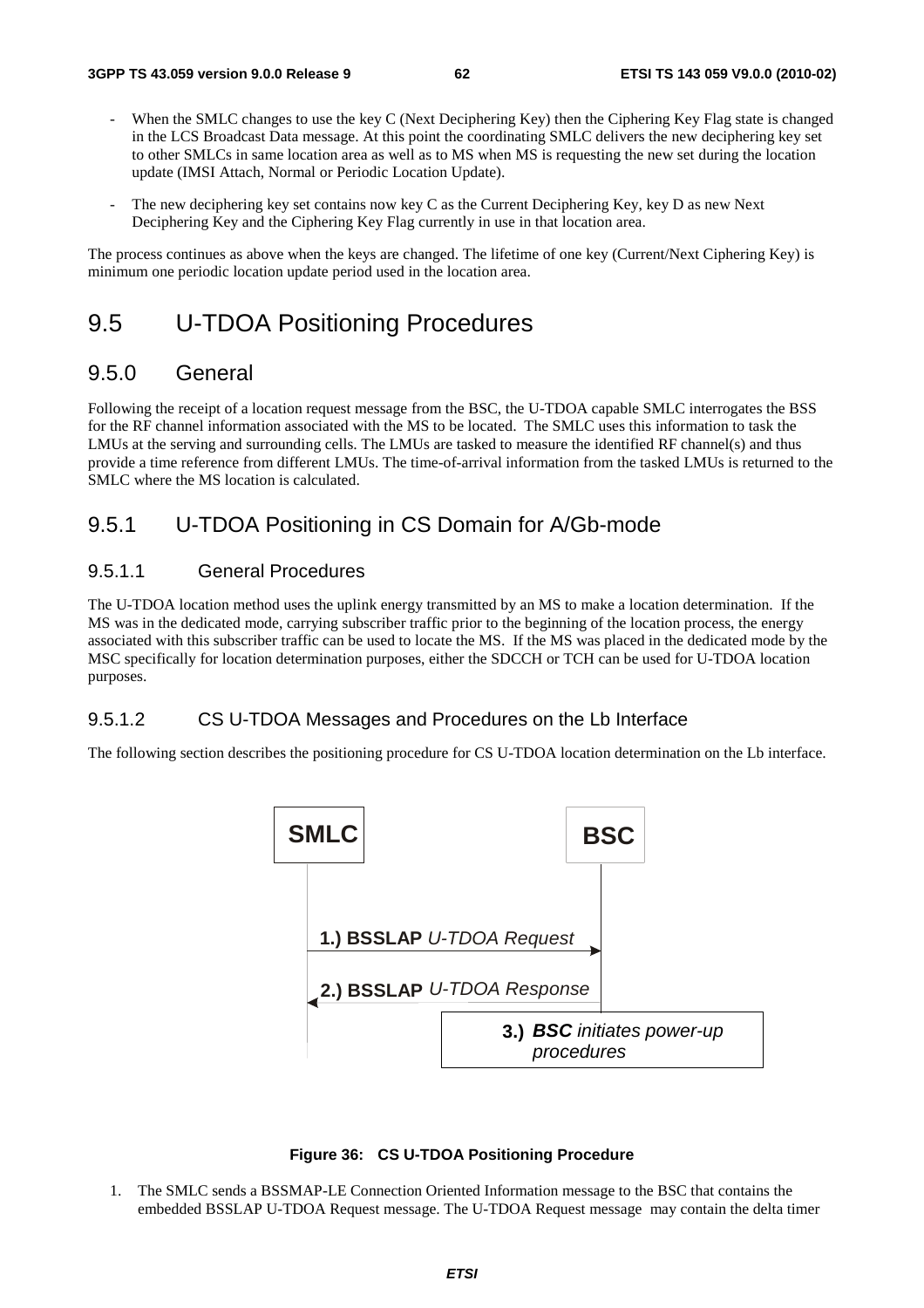value. The BSC starts the delta timer, received or internal, immediately after sending the U-TDOA Response message to the SMLC. The purpose of this timer is to define the maximum time during which the BSC supervises the location request.

- 2. The BSC sends a BSSMAP-LE Connection Oriented Information message to the SMLC that contains the embedded BSSLAP U-TDOA Response message. The U-TDOA Response message contains the physical channel information (frequencies, hopping sequence, channel type, time slot, sub-channel number, etc.), the intended Power-Up Starting Time (if the power-up procedure for U-TDOA is supported), the MS power, the cell identifier, and the TA. If frequency hopping is used, the U-TDOA Response message also includes the frequency list. The U-TDOA Response message also contains the ciphering key (Kc) if ciphering is used on the air interface and the version of the applied A5 ciphering algorithm (A5/x). The Kc is ciphered if sent from the SMLC to any LMU. The SMLC and any LMU with which it interacts shall also be mutually authenticated. These requirements shall be met using a security mechanism meeting the capabilities of the Zb interface of NDS/IP (TS 33.210) or TLS (RFC 2246). The LMU installation shall meet the same physical security requirements as a BTS installation. For locations on channels that are not ciphered, the algorithm identifier will show the same.
- 3. If the power-up procedure for U-TDOA is supported, the BSC may use the normal power-control command to order the MS to go to the maximum power allowed by the BTS. After the MS has been at full power for a period of one second, the BSC shall return to normal power-control. During the time the MS is ordered to the maximum power, the BSC may temporarily suspend uplink DTX, if in use.

#### 9.5.1.3 RR Procedure effecting the CS U-TDOA channel description

The location determination process is not an instantaneous event and it can take a few seconds to collect and calculate location determination related data. If changes happen to the last reported channel description and the location determination is not complete, an updated channel description needs to be sent to the SMLC.

The BSC considers the location determinations complete if; it receives a BSSAP-LE Perform Location response message; or the delta timer expires; or it receives a valid BSSLAP message for a new positioning method.

The RR procedures that effect the U-TDOA channel description are listed in Table 9.5.1. The 'Treatment' column lists the appropriate BSSLAP message to be sent by the BSC to the SMLC. The Reset message is defined in 3GPP TS 48.071 and shall contain the updated channel description. After sending the Reset message the BSC shall restart the delta timer and continue supervision of the location request.

| RR Procedure in Dedicated Mode                        | Treatment | Comments                                                                                                                                              |
|-------------------------------------------------------|-----------|-------------------------------------------------------------------------------------------------------------------------------------------------------|
| Channel assignment procedure.                         | Reset     |                                                                                                                                                       |
| Handover procedures (intra-BSS).                      | Reset     | For successful intra-BSS handover.                                                                                                                    |
| Frequency redefinition procedure.                     | Reset     | Only meaningful in the case of frequency hopping.                                                                                                     |
| Packet request procedure while in<br>dedicated mode.  | Reset     | For DTM, when an existing CS connection is<br>modified as PS resources are added in order to<br>comply with MS frequency/time domain<br>restrictions. |
| Packet downlink assignment while<br>in dedicated mode | Reset     | For DTM, when an existing CS connection is<br>modified as PS resources are added in order to<br>comply with MS frequency/time domain<br>restrictions. |
| Channel mode modify                                   | Reset     |                                                                                                                                                       |

| Table 9.5.1: RR Procedures affecting the CS U-TDOA channel description |  |  |  |  |  |  |
|------------------------------------------------------------------------|--|--|--|--|--|--|
|------------------------------------------------------------------------|--|--|--|--|--|--|

If the BSC receives the BSSLAP U-TDOA Request message during one of the identified RR procedures in Table 9.5.1, it will complete the ongoing RR procedure and then respond with the BSSLAP U-TDOA Response message.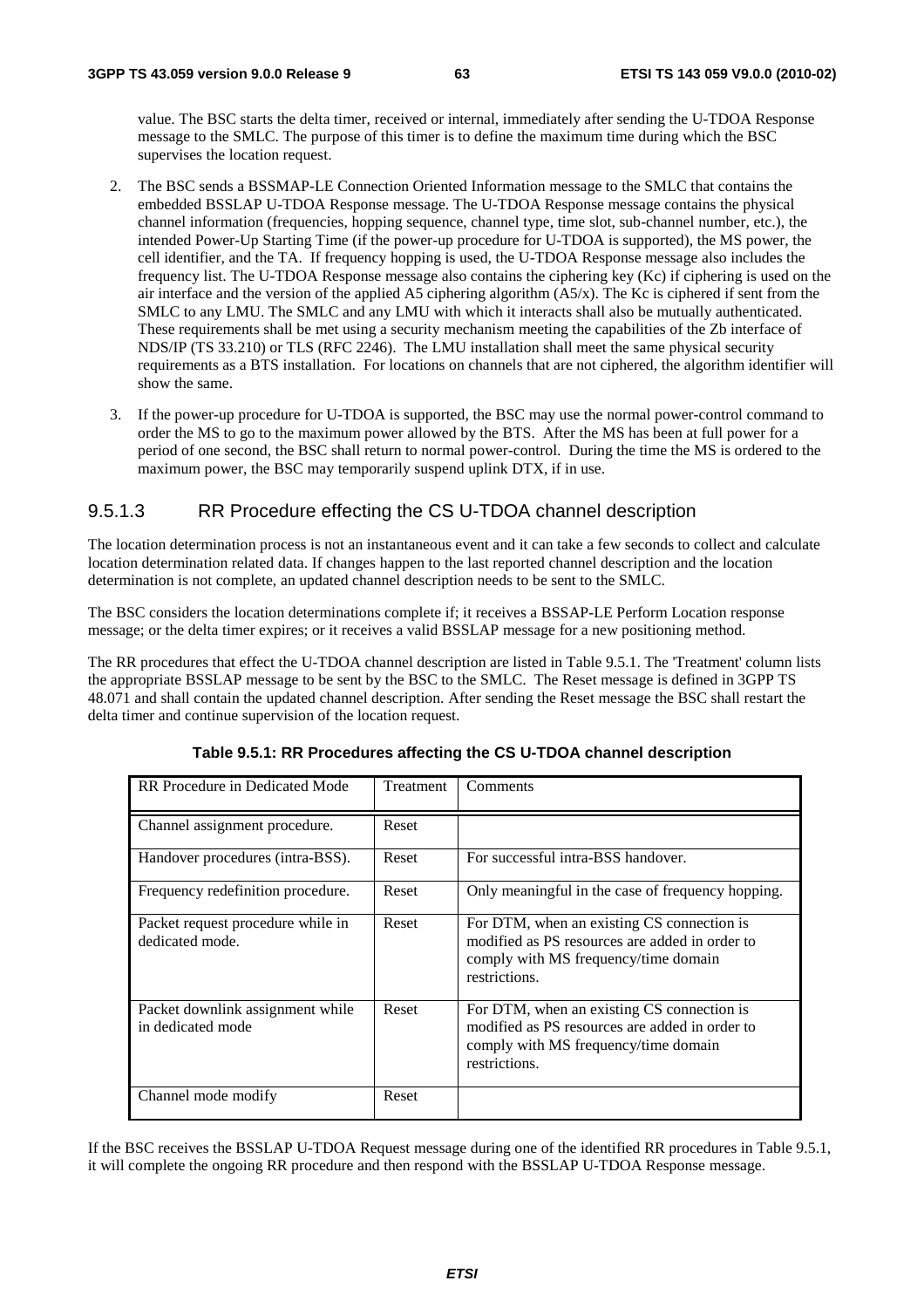### 9.5.1.4 BSC Error Handling during CS U-TDOA Positioning Procedure

There are three (3) BSSLAP messages defined to handle error scenarios that occur during the U-TDOA location process: Reset, Reject and Abort. Please refer to 3GPP TS 48.071 for the messages" details. The BSSLAP Reset message is used to update the U-TDOA channel description as outlined in 9.5.1.3.

In Table 9.5.2, all identified RR procedures are listed that result in the BSSLAP Abort message to be sent from the BSC to the SMLC. The Abort message is only sent if the U-TDOA location determination is not complete. The BSC considers the location determinations complete if; it receives a BSSAP-LE Perform Location response message; or the delta timer expires; or it receives a valid BSSLAP message for a new positioning method.

| RR Procedure in Dedicated Mode   | Treatment |
|----------------------------------|-----------|
|                                  |           |
| Handover procedure (inter-BSS).  | Abort     |
| Handover to UTRAN procedure.     | Abort     |
| Handover to CDMA2000 procedure.  | Abort     |
| RR connection release procedure. | Abort     |

**Table 9.5.2: RR Procedures resulting in BSC Error Handling** 

If the BSC receives the BSSLAP U-TDOA Request message during one of the identified RR procedures in Table 9.5.2, it will respond with the BSSLAP Abort message.

If the BSC is unable to perform the U-TDOA positioning for other reasons than those related to the items listed in Table 9.5.1 and Table 9.5.2, it will respond to the BSSLAP U-TDOA Request message with the BSSLAP Reject message.

## 9.5.2 U-TDOA Positioning in PS Domain for A/Gb-mode

#### 9.5.2.1 Introduction

The U-TDOA location method uses information transmitted by an MS to make a location determination. The initial state of the MS will be identified and will dictate the procedure to be followed in the location process. If the MS was in the packet transfer mode, sending uplink RLC/MAC blocks prior to the beginning of the location process, the energy associated with this continuing uplink data can be used to locate the MS. If the MS was previously idle in the uplink direction and placed in the active state by the SGSN specifically for U-TDOA location determination purposes, it is necessary to cause the MS to send uplink information using the Packet polling procedure (see 3GPP TS 44.060).

An uplink block of data containing the PACKET CONTROL ACKNOWLEDGEMENT message is equivalent to any other RLC/MAC block for U-TDOA location purposes; i.e. one uplink RLC/MAC block is equivalent to one execution of the Packet polling procedure. This applies only to the lowest numbered timeslot in the case of a multi-slot uplink TBF. The Polling Repetition information element in the U-TDOA Request message defines the total number of RLC/MAC uplink blocks required to achieve the desired location QoS within a recommended period of two seconds, including any PACKET CONTROL ACKNOWLEDGEMENT message received due to the execution of a Packet polling procedure.

#### 9.5.2.2 General Procedures

The U-TDOA location method procedures depend on the initial condition of the MS. If the MS is initially in packet idle mode the Packet Polling method shall be applied as described in sub-clause 9.5.2.2.1. When the MS is initially in the packet transfer mode it may or may not be sending uplink data. If the MS is not sending uplink data the Packet polling procedure shall be applied. The application of the U-TDOA location method in the packet transfer mode is described in sub-clause 9.5.2.2.2.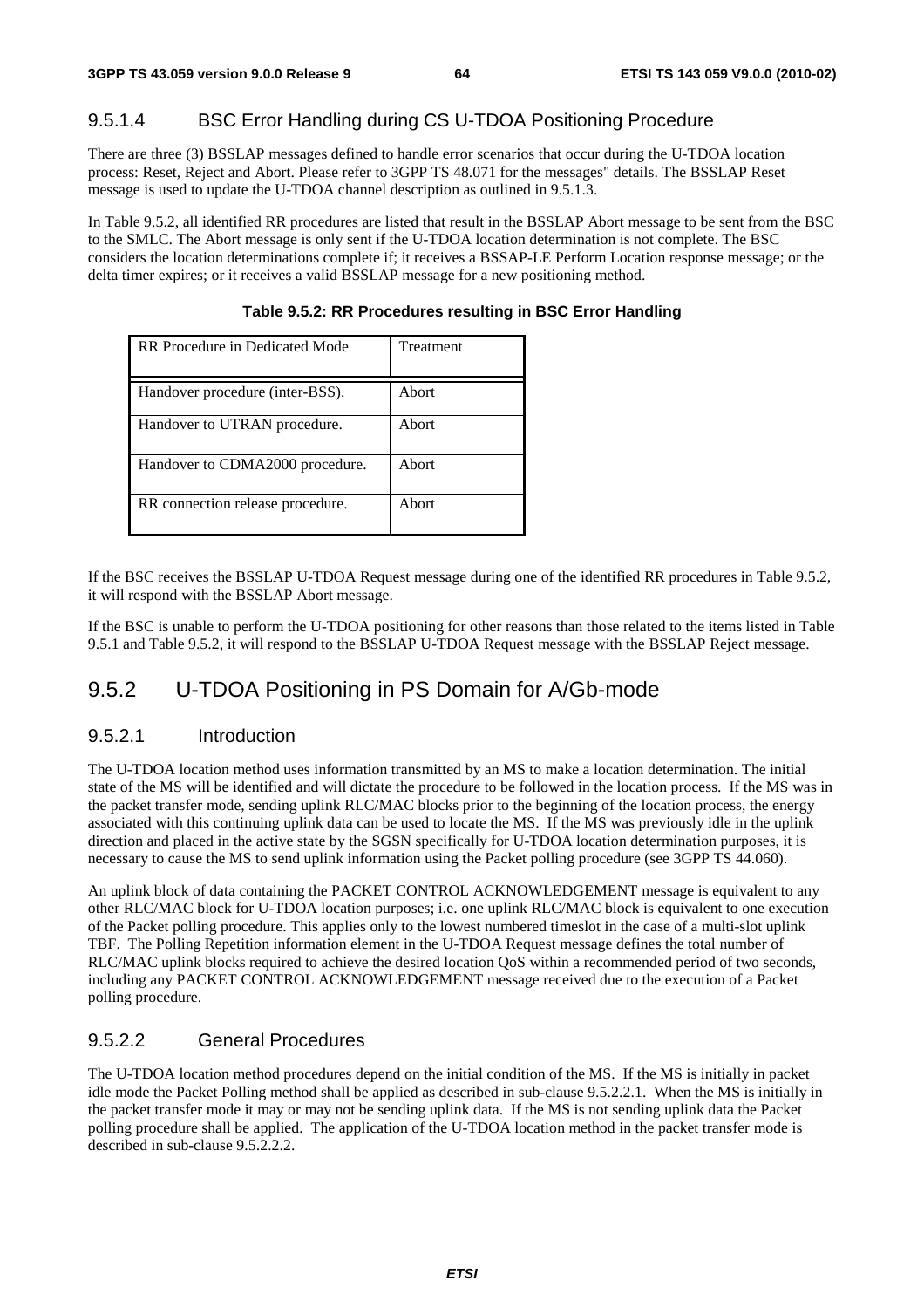### 9.5.2.2.1 MS in packet idle mode

For an MS that is in packet idle mode, application of the U-TDOA location method requires that a single timeslot downlink TBF be established. This downlink TBF shall be used for repeated executions of the Packet polling procedure in order to cause a mobile to transmit for a time sufficient to achieve the requested level of location accuracy. The number of repetitions of the Packet polling procedure required to achieve the desired level of accuracy shall be indicated in the U-TDOA REQUEST message sent from the SMLC to the BSS.

The BSS shall execute the indicated number of Packet polling procedures after an implementation dependent interval to allow assignment of the Location Measurement Units (LMU) to the indicated ARFCN and timeslot(s). The RRBP field shall be used to schedule the resulting PACKET CONTROL ACKNOWLEDGEMENT messages. The BSS must indicate a PACKET CONTROL ACKNOWLEDGEMENT response containing the TLLI by setting the TYPE OF ACK information element to RLC/MAC control block in all PACKET POLLING REQUEST messages associated with U-TDOA positioning.

If the MS is allocated an uplink TBF prior to completion of the required number of Packet polling procedures, the BSS may suspend the Packet polling procedure and send a Reset message to the SMLC containing the physical channel information for the allocated uplink TBF. Following sending of a Reset message, the BSS shall reset the Polling Repetition counter to zero and restart the U-TDOA positioning procedure after an implementation dependent interval.

The downlink TBF established for U-TDOA location purposes should be used if a single timeslot downlink TBF is required during the execution of the U-TDOA location procedure. If a multi-slot downlink TBF is required during the execution of the U-TDOA location procedure, the assignment of this TBF may be delayed until the completion of the U-TDOA location procedure, otherwise the BSS shall send a Reset message to the SMLC and reset the Polling Repetition counter as described previously.

If both an uplink TBF and a downlink TBF are required during the execution of the U-TDOA location procedure, the Packet polling procedure may be restarted and the uplink RLC/MAC blocks can be used for U-TDOA location as described subsequently.

#### 9.5.2.2.2 MS in packet transfer mode

If only a downlink TBF exists it shall be used to execute the Packet polling procedure, on the lowest numbered timeslot transmitted before the last PACKET POLLING REQUEST/PACKET CONTROL ACKNOWLEDGEMENT cycle has been completed, the BSS shall not set the FBI bit in the RLC/MAC header of the last data block. The TBF shall be terminated after the last cycle of the Packet polling procedure using a PACKET TBF RELEASE message from the BSS. If the MS is allocated an uplink TBF prior to completion of the required number of Packet polling procedures, the BSS may suspend the Packet polling procedure and send a Reset message to the SMLC as described in sub-clause 9.5.2.2.1.

If only an uplink TBF exists and RLC/MAC blocks are available for transmission (on the lowest numbered timeslot for a multi-slot TBF), those blocks shall be used to locate the MS using the U-TDOA location method. If the number of uplink blocks pertaining to the uplink TBF is insufficient to satisfy the requested number of uplink data blocks within an implementation dependent period recommended to be two seconds, the Packet polling procedure shall be executed on the existing uplink TBF for the balance of the requested blocks. The lowest numbered timeslot shall be used for the Packet polling procedure if the existing uplink TBF is a multi-slot TBF. The uplink TBF shall not be terminated until the Packet polling procedures have been completed.

If both an uplink and downlink TBF exist, either TBF may be used for MS location using the U-TDOA location method as described previously. The TBF should not be terminated until the Packet polling procedures have been completed.

### 9.5.2.3 PS U-TDOA Messages and Procedures on the Lb Interface

The following section describes the positioning procedure for PS U-TDOA location determination on the Lb interface.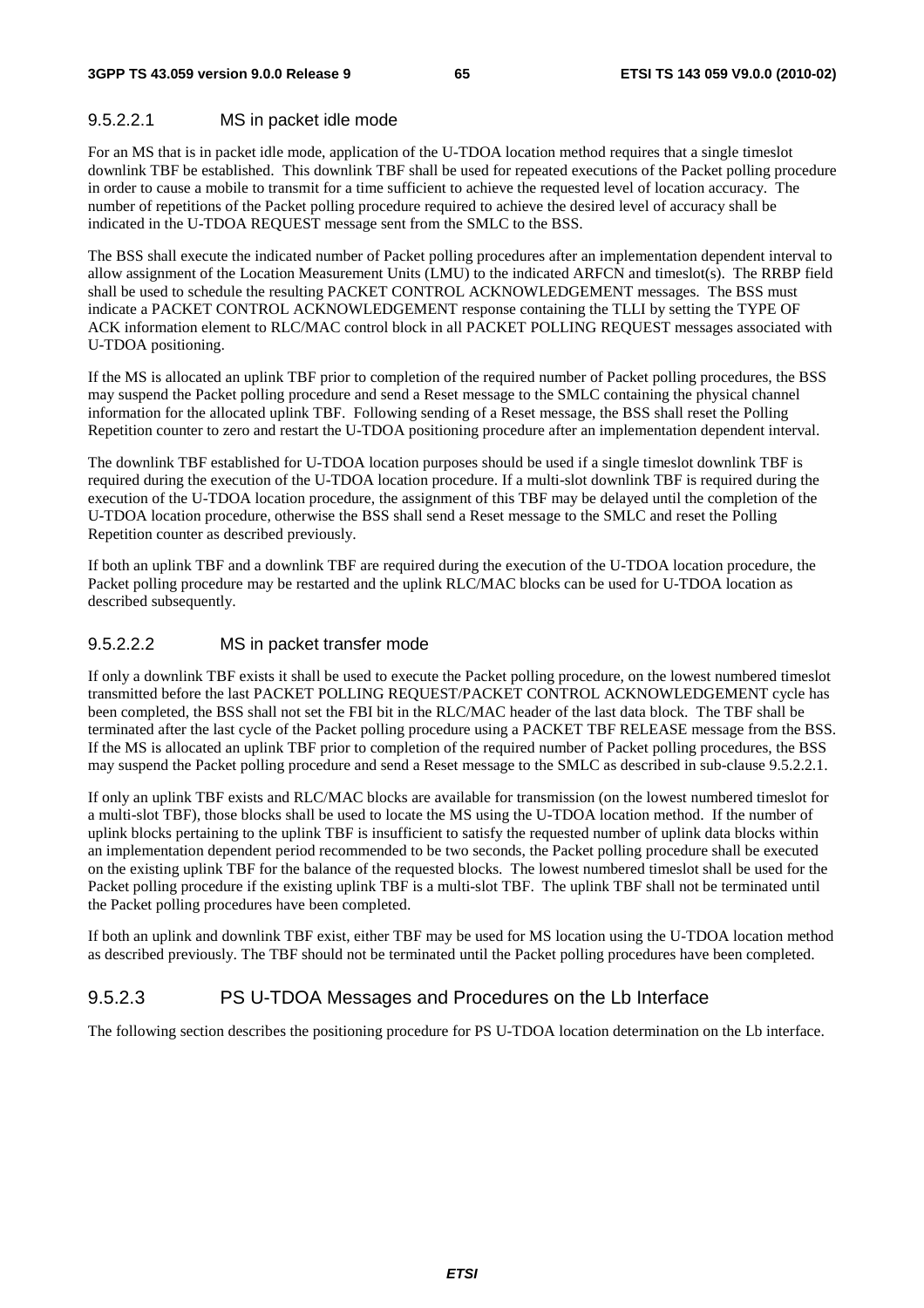

**Figure 37: PS U-TDOA Positioning Procedure** 

1. The SMLC sends a BSSMAP-LE Connection Oriented Information message to the BSS that contains the embedded BSSLAP U-TDOA Request message. The U-TDOA Request message contains the required number of received uplink RLC/MAC blocks, repetitions of the RLC/MAC Packet polling request procedure or combination of both. The inclusion of this Polling Repetition information element in the U-TDOA Request message indicates that the location determination shall occur in the PS domain.

2. The BSS sends a BSSMAP-LE Connection Oriented Information message to the SMLC that contains the embedded BSSLAP U-TDOA Response message. The U-TDOA Response message contains; the physical channel information (frequencies, time slot, TFI, TLLI, start time, etc.); the MS power; the cell identifier; and the Timing Advance. For MS without an existing uplink or downlink TBF the BSS establishes a downlink TBF, if one does not currently exist. The BSS monitors any uplink TBF until the requested number of RLC/MAC blocks has been received, executes the specified number of Packet polling procedures on the lowest numbered timeslot in the case of a multi-slot TBF or a combination of both as described in sub-clause 9.5.2.1. The BSS releases any downlink TBF established solely for U-TDOA location.

#### 9.5.2.4 RLC/MAC Procedure affecting the PS U-TDOA TBF description

The RLC/MAC procedures that effect the U-TDOA channel description are listed in Table 9.5.3. The 'Treatment' column lists the message to be sent by the BSS to the SMLC. The Reset message is defined in 3GPP TS 48.071 and shall contain the updated channel description. After sending the Reset message the BSS shall wait for an implementation dependent interval to allow reconfiguration of the LMUs, start the U-TDOA location process from the beginning and continue supervision of the location request.

| <b>RLC/MAC Procedure</b>    | Treatment | Comments                       |
|-----------------------------|-----------|--------------------------------|
| Packet Timeslot Reconfigure | Reset     |                                |
| Packet Access Reject        | Reset     | Access retry cases             |
| Cell Reselection            | Reset     | MS originated (intra-BSS)      |
| Packet Cell Change Order    | Reset     | Network originated (intra-BSS) |

**Table 9.5.3: RLC/MAC Procedures affecting the PS U-TDOA channel description** 

If the BSS receives the BSSLAP U-TDOA Request message during one of the identified RLC/MAC procedures in Table 9.5.3, it will complete the ongoing RLC/MAC procedure and then respond with the BSSLAP U-TDOA Response message. The Reset message must be sent after completion of the listed RLC/MAC procedure if that procedure must be executed during an ongoing U-TDOA location event.

#### 9.5.2.5 Error Handling during PS U-TDOA Positioning Procedure

In Table 9.5.4, all identified RLC/MAC procedures are listed that result in the BSSLAP Abort message to be sent from the BSS to the SMLC. The Abort message is only sent if the U-TDOA location determination is not complete. The BSS considers the location determinations complete if; it receives a BSSAP-LE Perform Location response message; or it receives a valid BSSLAP message for a new positioning method.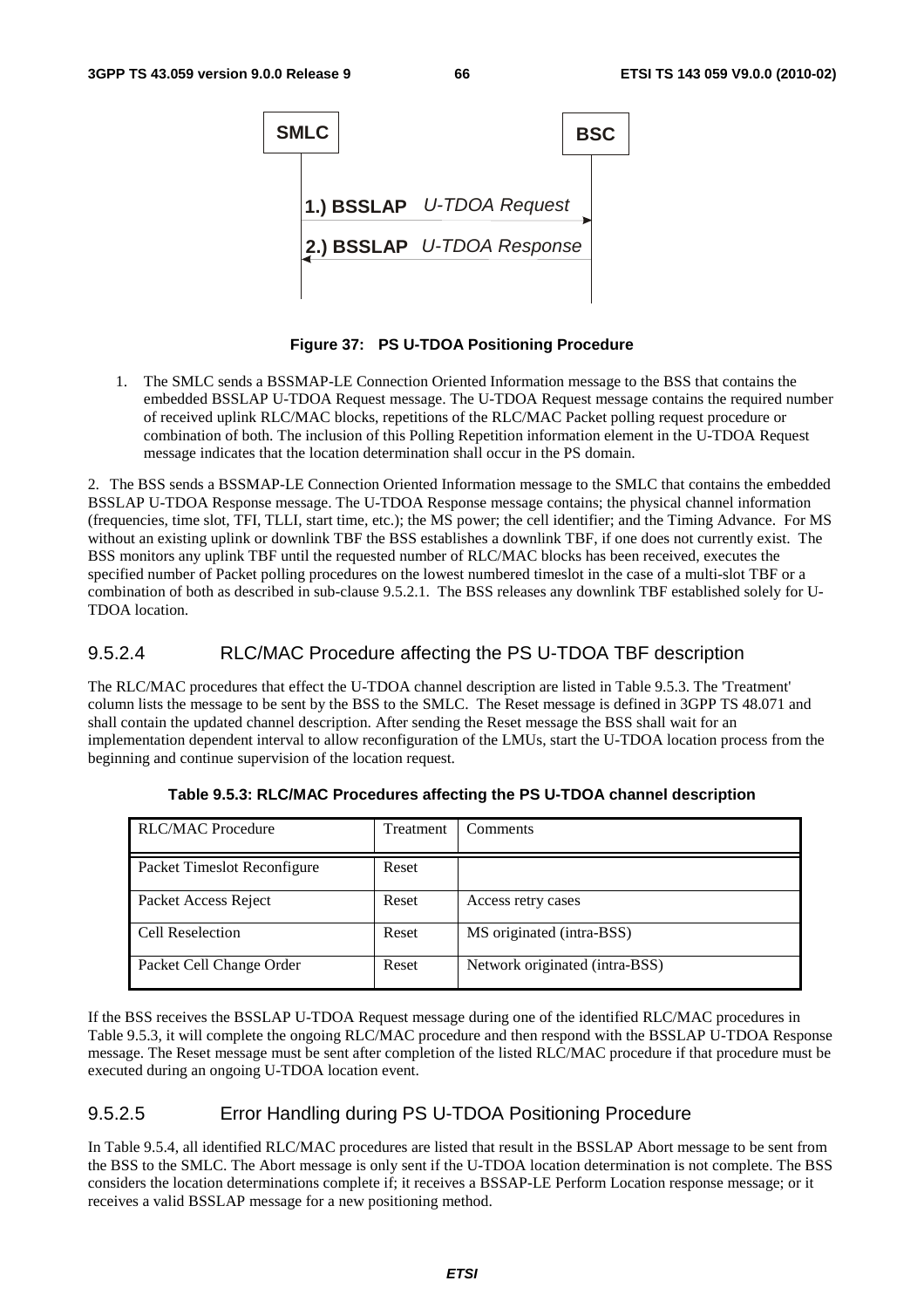| <b>RLC/MAC Procedure</b> | <b>Treatment</b> | Comments                              |
|--------------------------|------------------|---------------------------------------|
| Cell Reselection         | Abort            | MS originated (inter-BSS)             |
| Packet Cell Change Order | Abort            | Network originated (inter-BSS)        |
| Packet Pause             | Abort            |                                       |
| Packet Access Reject     | Abort            | Cases without access retry indication |

**Table 9.5.4: RLC/MAC Procedures resulting in Error Handling** 

If the BSS is unable to perform the U-TDOA positioning for other reasons than those related to the items listed in Table 9.5.3 and Table 9.5.4, it will respond to the BSSLAP U-TDOA Request message with the BSSLAP Reject message.

## 10 Information storage

This clause describes information storage structures that are mandatory (M), conditional (C) or optional (O) for LCS in GERAN, and the recovery and restoration procedures needed to maintain service if inconsistencies in databases occur and for lost or invalid database information.

## 10.1 SMLC

#### Common Data

Table 2 holds permanent BTS data:

| <b>Permanent BTS Data Item</b> | <b>Status</b> | <b>Description</b>                                          |
|--------------------------------|---------------|-------------------------------------------------------------|
| <b>BTS</b> position            | М             | <b>BTS</b> position (latitude/longitude) of the Serving BTS |
| <b>CGI</b>                     | М             | Cell global identity.                                       |
| <b>BSIC</b>                    | М             | Base station identity code.                                 |
| <b>BCCH</b>                    | М             | Frequency of the broadcast carrier.                         |

#### **Table 2: Permanent SMLC Data for a BTS**

The SMLC holds data for its associated LMUs. The main key to LMU data in the SMLC is the IMSI for a Type A LMU and a cell site identifier for a Type B LMU. LMU data provides the location capabilities of the LMU (e.g. which location and assistance measurements are supported). The following permanent data shall be administered for any LMU.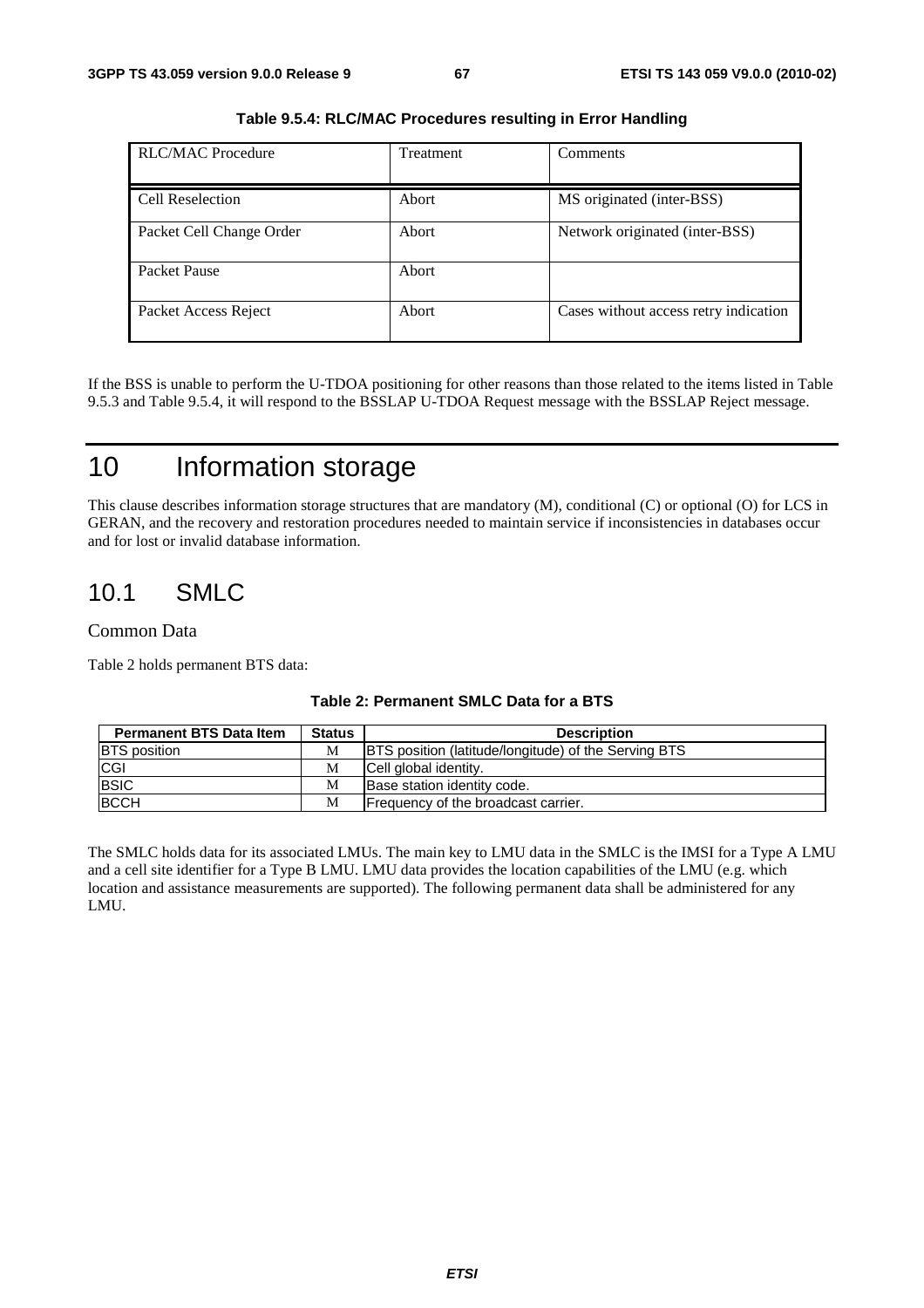| <b>Permanent LMU Data Item</b>       | <b>Status</b> | <b>Description</b>                                                                                                                                                                 |
|--------------------------------------|---------------|------------------------------------------------------------------------------------------------------------------------------------------------------------------------------------|
| Type of LMU                          | м             | Indicates if LMU is Type A or Type B                                                                                                                                               |
| IMSI                                 | С             | Main key to data for a Type A LMU. Not applicable to a Type B LMU                                                                                                                  |
| $LAC + CI$                           | С             | Cell site identifier to address a Type B LMU. Not applicable to a Type A<br>LMU.                                                                                                   |
| <b>Signaling Access</b>              | м             | Information regarding signalling access to the LMU including the<br>following:<br>address of default serving BSC<br>SS7 link set to serving BSC (or to an intermediate STP)        |
| Serving Cell                         | м             | Identity of the cell in which the LMU is physically located                                                                                                                        |
| Geographic location                  | C             | Latitude/longitude coordinates<br>Storage of coordinates is mandatory for E-OTD if an LMU is not co-<br>located with a BTS                                                         |
| Position measurement<br>Ifunctions   | $\Omega$      | List of supported position measurements<br>For each type of position measurement, a list of associated capabilities -<br>details are outside the scope of the present document     |
| Assistance measurement<br>Ifunctions | $\Omega$      | List of supported assistance measurements<br>For each type of assistance measurement, a list of associated capabilities<br>- details are outside the scope of the present document |
| Diagnostic functions                 | O             | List of supported diagnostic functions - details are outside the scope of<br>the present document                                                                                  |

|  | Table 3: Permanent SMLC Data for an LMU |  |  |  |
|--|-----------------------------------------|--|--|--|
|--|-----------------------------------------|--|--|--|

The SMLC also holds the following temporary data for each LMU for which there has been any previous signalling interaction.

| <b>Temporary LMU Data Item</b> | <b>Status</b> | <b>Description</b>                                                                                                                        |
|--------------------------------|---------------|-------------------------------------------------------------------------------------------------------------------------------------------|
| <b>Position Measurements</b>   | O             | Ongoing and scheduled position measurements ordered in the<br>LMU by the SMLC – details are outside the scope of the<br>Ipresent document |
| Assistance Measurements        | $\Omega$      | Ongoing and scheduled assistance measurements ordered by<br>the SMLC – details are outside the scope of the present<br>document           |
| <b>O&amp;M</b> Activities      | $\Omega$      | Ongoing and scheduled O&M activities ordered in the LMU by<br>the SMLC – details are outside the scope of the present<br>document         |

#### **Table 4: Temporary SMLC Data for an LMU**

An LMU contains no mandatory data regarding its associated SMLC. An LMU shall contain permanent data regarding its measurement and O&M capabilities and may contain pre-administered data regarding location assistance measurements and O&M activities that the LMU is to perform without the need for any command from the SMLC. The content of such location measurement and O&M related data is outside the scope of the present document.

## 10.2 Recovery and Restoration Procedures

The LCS recovery and restoration procedures allow temporary data to be recovered or re-initialized following loss or corruption of data, such that normal LCS service is rapidly restored and inconsistency between the data held by different LCS network elements is removed. For a full description, refer to 3GPP TS 23.007 [4].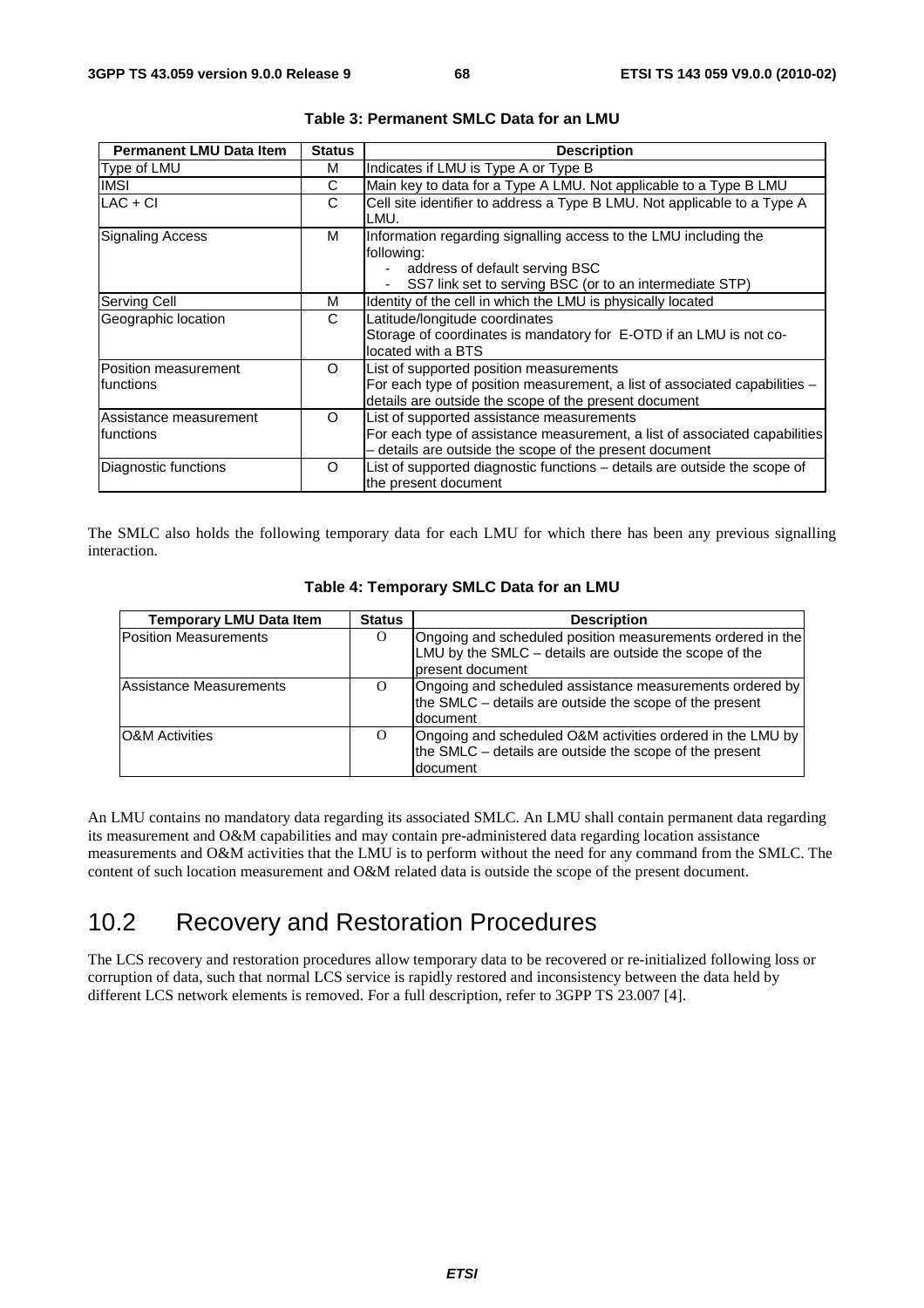## Annex A (informative): Change history

r

| <b>Change history</b> |                      |                 |           |                 |                                                                                                |               |            |
|-----------------------|----------------------|-----------------|-----------|-----------------|------------------------------------------------------------------------------------------------|---------------|------------|
| Date                  | <b>TSG</b><br>GERAN# | <b>TSG Doc.</b> | <b>CR</b> | Rev             | Subject/Comment                                                                                | Old           | <b>New</b> |
| 2001-04               | 04                   | GP-010942       |           |                 | Version for Release 4                                                                          |               | 4.0.0      |
| $2001 - 06$           | 05                   | GP-010988       | 001       |                 | LCS error handling (Inter-BSC Handover)                                                        | 4.0.0         | 4.1.0      |
| 2001-06               | 05                   | GP-011308       | 007       |                 | Geographic Shape Restriction                                                                   | 4.0.0         | 4.1.0      |
| 2001-08               | 06                   | GP-011935       | 010       | $\overline{c}$  | Correct Faulty References to the BSSAP-LE and RR                                               | 4.1.0         | 4.2.0      |
|                       |                      |                 |           |                 | Specifications                                                                                 |               |            |
| 2001-08               | 06                   | GP-011905       | 011       |                 | Update of GERAN LCS Stage 2 for Release 5                                                      | 4.2.0         | 5.0.0      |
| 2001-11               | 07                   | GP-012836       | 012       | 3               | Inter NSE Cell Change for LCS for GPRS                                                         | 5.0.0         | 5.1.0      |
| $2001 - 11$           | 07                   | GP-011993       | 014       |                 | Clean-up CR for LCS for GPRS                                                                   | 5.0.0         | 5.1.0      |
| 2001-11               | 07                   | GP-011998       | 016       |                 | Correction of Inconsistent Text                                                                | 5.0.0         | 5.1.0      |
| 2001-11               | 07                   | GP-012210       | 018       |                 | Error Handling for E-OTD and GPS                                                               | 5.0.0         | 5.1.0      |
| 2001-11               | 07                   | GP-012822       | 019       | 1               | Use of TOM signaling to support LCS for Gb Mode                                                | 5.0.0         | 5.1.0      |
| 2001-11               | 07                   | GP-012280       | 021       |                 | Editorial revision definition section for TS 43.059                                            | 5.0.0         | 5.1.0      |
| 2002-02               | 08                   | GP-020039       | 023       |                 | TOM Protocol Header Definition for LCS for GPRS                                                | 5.1.0         | 5.2.0      |
| 2002-02               | 08                   | GP-020437       | 025       | 1               | Informing an SMLC of a change in the LAC for LCS<br>using BSSLAP                               | 5.1.0         | 5.2.0      |
| 2002-02               | 08                   | GP-020493       | 026       | $\sqrt{2}$      | Stage 2 Updates for Iu Mode LCS                                                                | 5.1.0         | 5.2.0      |
| 2002-04               | 09                   | GP-021215       | 027       | $\mathbf{1}$    | Corrections to LCS Stage 2 for Release 5                                                       | 5.2.0         | 5.3.0      |
| 2002-04               | 09                   | GP-020621       | 028       |                 | Inclusion of PTP BVCI for Positioning Procedure over<br>the Gb Interface                       | 5.2.0         | 5.3.0      |
| 2002-04               | 09                   | GP-021127       | 030       | $\mathbf{1}$    | Correction of timing when SMLC enters LOCATION<br>state                                        | 5.2.0         | 5.3.0      |
| 2002-04               | 09                   | GP-021225       | 031       | $\overline{2}$  | LCS Stage 2 Corrections                                                                        | 5.2.0         | 5.3.0      |
| 2002-04               | 09                   | GP-020998       | 032       |                 | Correction of MS-SMLC Information Transfer<br>Description                                      | 5.2.0         | 5.3.0      |
|                       |                      |                 |           |                 |                                                                                                |               |            |
| 2003-04               | 14                   | GP-031064       | 037       | 8               | Inclusion of U-TDOA location method                                                            | 5.3.0         | 6.0.0      |
| 2003-06               | 15                   | GP-031657       | 038       | $\mathbf{1}$    | Inclusion of RR Procedures and enhancement of the<br>Reset procedure for U-TDOA                | 6.0.0         | 6.1.0      |
| 2003-11               | 17                   | GP-032501       | 042       |                 | Inclusion of Channel Mode Modify RR Procedures for<br>U-TDOA calls                             | 6.1.0         | 6.2.0      |
| 2004-04               | 19                   | GP-040634       | 043       | 3               | Removal of emergency services client type restriction<br>for the U-TDOA location method        | 6.2.0         | 6.3.0      |
| 2004-04               | 19                   | GP-040683       | 050       | $\mathbf{1}$    | Alignment of GERAN location request procedure to<br><b>UTRAN</b>                               | 6.2.0         | 6.3.0      |
| 2004-11               | 22                   | GP-042330       | 051       | 9               | Inclusion of PS functionality for U-TDOA location<br>method                                    | 6.3.0         | 6.4.0      |
| 2004-11               | 22                   | GP-042701       | 054       | $\mathbf{1}$    | Correction to add U-TDOA reference to Cell Change for 6.3.0<br>the PS Domain sub-clause        |               | 6.4.0      |
| 2005-04               | 24                   | GP-050766 055   |           |                 | Enabling the Providing of Velocity                                                             | $6.4.0$ 7.0.0 |            |
| 2005-06               | 25                   | GP-051778       | 059       | $\mathbf{1}$    | Providing IMSI and IMEI to the SMLC in positioning<br>procedures                               | 7.0.0         | 7.1.0      |
| 2006-04               | 29                   | GP-060928       | 0064      | $\overline{1}$  | Correction of State Update Procedure                                                           | 7.1.0         | 7.2.0      |
| 2006-04               | 29                   | GP-060870       | 0068      | $\mathbf{1}$    | Inclusion of Support for SIGTRAN on Lb-interface                                               | 7.1.0         | 7.2.0      |
| 2006-04               | 29                   | GP-060984       | 0069      | $\overline{4}$  | Introduction of A-GNSS                                                                         | 7.1.0         | 7.2.0      |
| 2007-05               | 34                   | GP-070780       | 0071      |                 | Addition of Positioning Capability Transfer using RRLP                                         | 7.2.0         | 7.3.0      |
| 2007-11               | 36                   | GP-072003       | 0072      | 6               | U-TDOA Enhancement WI modification to procedure for 7.3.0<br>receipt of U-TDOA Request message |               | 8.0.0      |
| 2008-08               | 39                   | GP-081345       | 0075      | $\overline{1}$  | Support for additional navigation satellite systems                                            | 8.0.0         | 8.1.0      |
| 2009-11               | 44                   | GP-092337       | 0076      | $5\overline{)}$ | Changes to Stage II allowing Parallel positioning                                              | 8.1.0         | 9.0.0      |